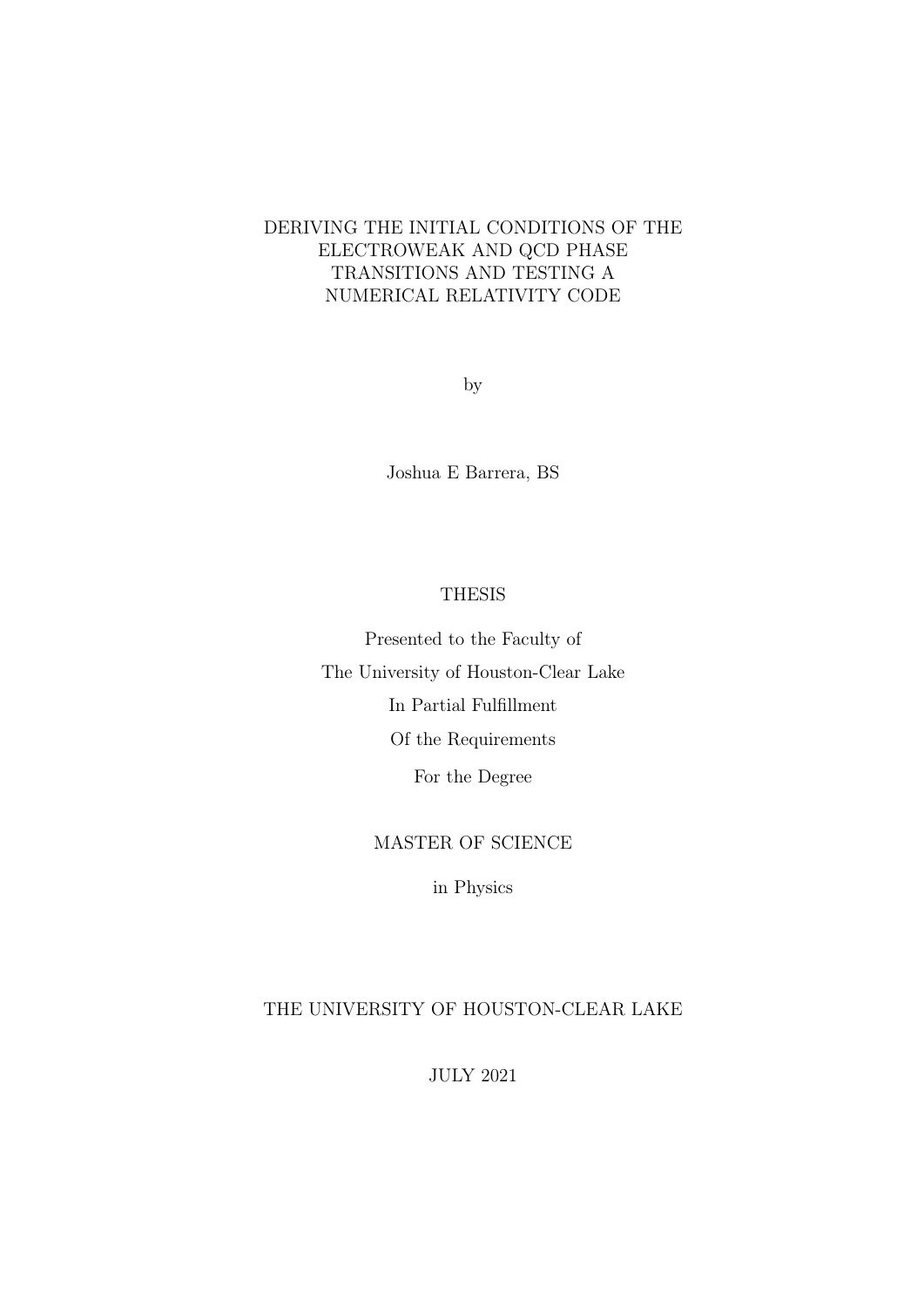# DERIVING THE INITIAL CONDITIONS OF THE ELECTROWEAK AND QCD PHASE TRANSITIONS AND TESTING A NUMERICAL RELATIVITY CODE

by

Joshua E Barrera

# APPROVED BY

David Garrison, Ph.D., Chair

Paul Withey, Ph.D., Committee Member

Rafael de la Torre, M.S., Committee Member

RECEIVED/APPROVED BY THE COLLEGE OF SCIENCE AND ENGINEERING:

David Garrison, Ph.D., Interim Associate Dean

Miguel Gonzalez, Ph.D., Dean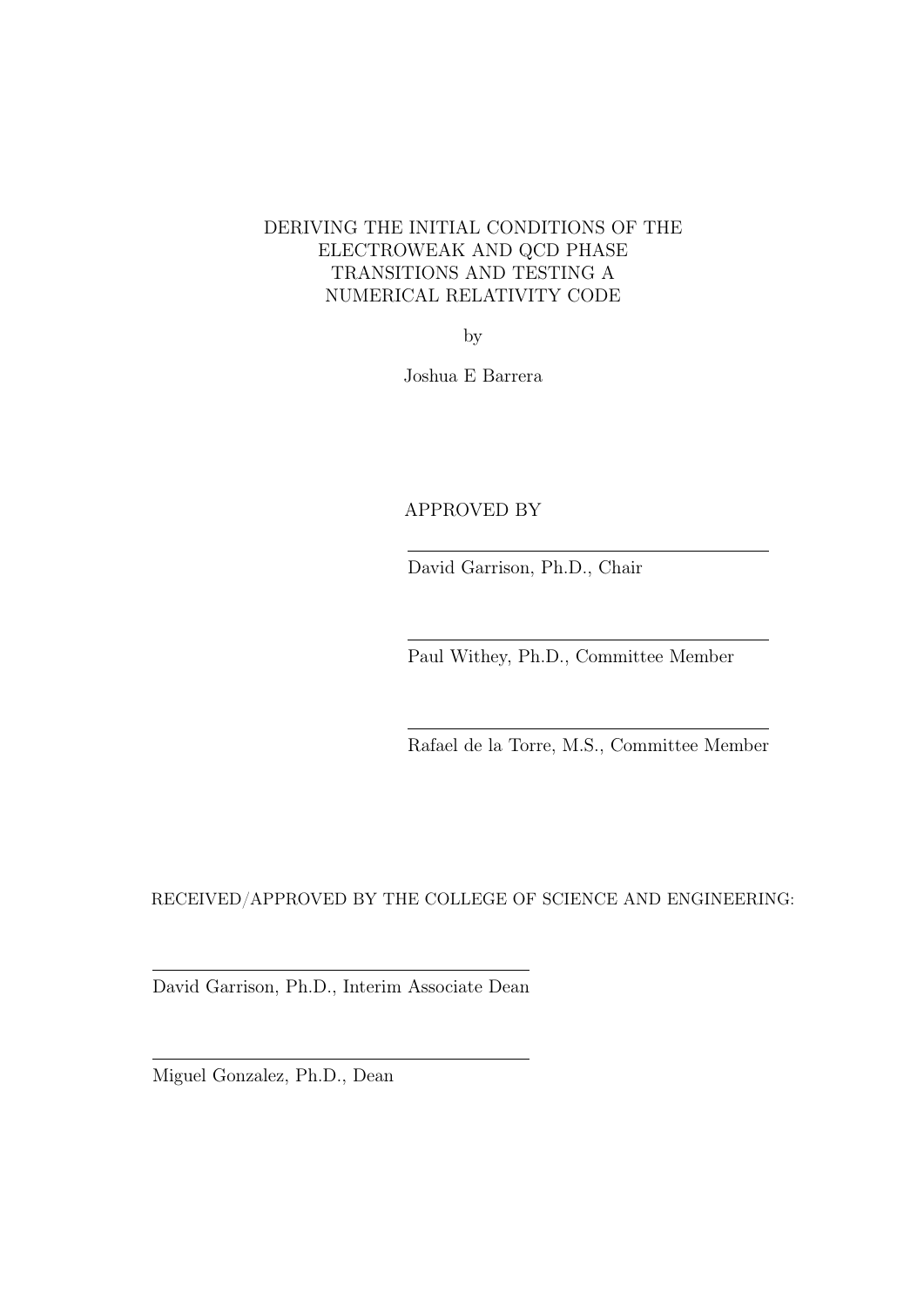## ABSTRACT

# DERIVING THE INITIAL CONDITIONS OF THE ELECTROWEAK AND QCD PHASE TRANSITIONS AND TESTING A NUMERICAL RELATIVITY CODE

Joshua E Barrera University of Houston-Clear Lake, 2021

Thesis Chair: David Garrison, Ph.D.

The field of Numerical Relativity (NR) has been primarily driven by the study of large scale dynamics involving binary systems of black holes and neutron stars. Due to the nature of the underlying theory, NR also has the ability to simulate relativistic fluids. Being radiation dominated, the early universe can be modeled as a relativistic plasma, and the proper Stress-Energy tensor can be utilized with Einstein's Field Equations to evolve the conditions of the Early Universe over time. These simulations can give us key insights pertaining to the development of the universe and the formation of large-scale systems. Magnetogenesis is of particular interest, as characterizing this phenomenon could shed light on the seeding and formation of galaxies. Additionally, these techniques can be used to derive gravitational-wave spectra from the events that took place during these time periods. This thesis aims to derive the conditions present in the early universe during the Electroweak (EW) and Quantum Chromodynamic (QCD) phase transitions. These conditions are prerequisites for SpecCosmo, a NR code being developed at the University of Houston-Clear Lake, which utilizes the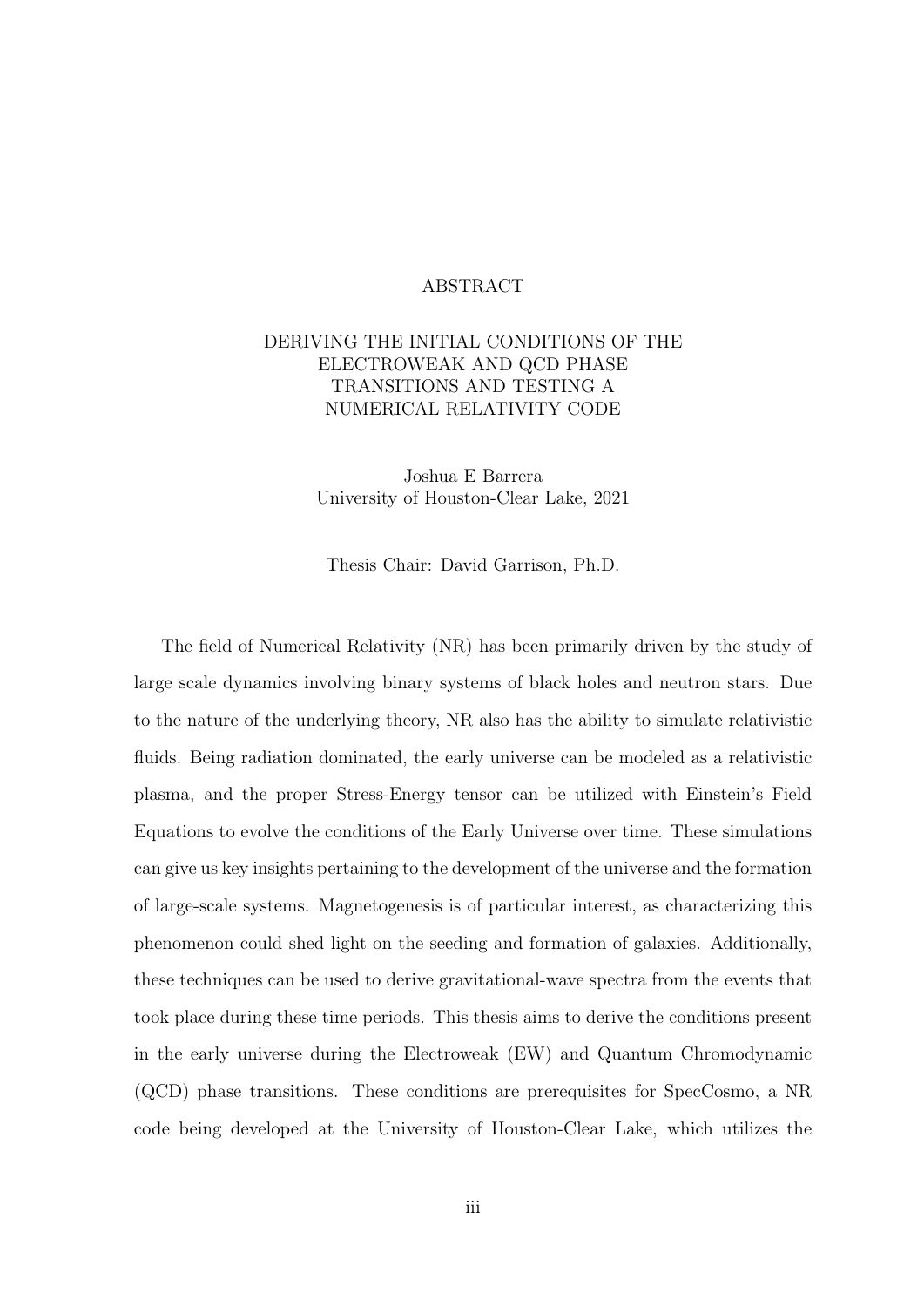techniques of NR to model the evolution of the early universe. This thesis will also investigate the ability of SpecCosmo to handle relativistic shocks in its current state. The shock capturing ability of the code will be gauged using a suite of tests from work by Komissarov [\[1,](#page-50-0) [2\]](#page-50-1). Once the shock capturing ability of SpecCosmo has been analyzed, SpecCosmo will be ready to accept the initial conditions calculated here that can then be used in simulations of the early universe to study its development and characteristics.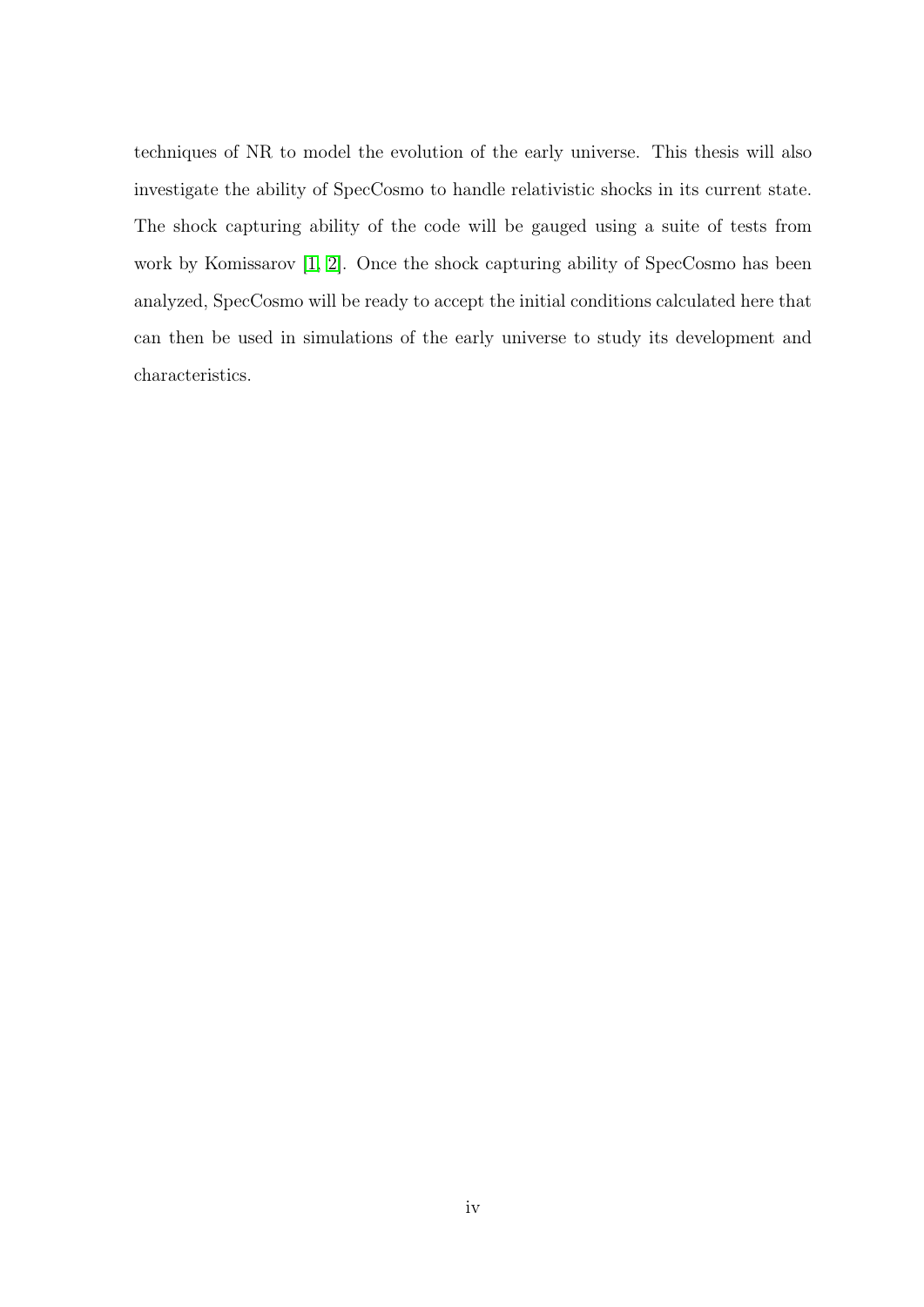# TABLE OF CONTENTS

<span id="page-4-0"></span>

|   | <b>LIST OF TABLES</b>                                                                                                                                                                                                                                     | vii                                                                                                                                   |
|---|-----------------------------------------------------------------------------------------------------------------------------------------------------------------------------------------------------------------------------------------------------------|---------------------------------------------------------------------------------------------------------------------------------------|
|   | <b>LIST OF FIGURES</b>                                                                                                                                                                                                                                    | viii                                                                                                                                  |
| 1 | <b>INTRODUCTION</b><br>1.1<br>1.2<br>1.3<br>1.3.1<br>1.3.2<br>1.4<br>1.4.1<br>1.4.2<br>1.4.3<br>1.4.4<br>SpecCosmo<br>1.4.5                                                                                                                               | $\mathbf{1}$<br>$\mathbf{1}$<br>$\overline{2}$<br>$\overline{2}$<br>$\overline{2}$<br>$\overline{4}$<br>8<br>8<br>9<br>11<br>11<br>14 |
| 2 | <b>INITIAL CONDITIONS</b><br>2.1<br>2.1.1<br>2.1.2<br>2.1.3<br>Critical Denisity and Hubble Parameter<br>2.1.4<br>2.1.5<br>2.2<br>2.2.1<br>2.2.2<br>2.2.3<br>Critical Denisity and Hubble Parameter<br>2.2.4<br>2.2.5<br>Summary of Key Parameters<br>2.3 | 16<br>16<br>16<br>17<br>18<br>20<br>21<br>23<br>23<br>24<br>25<br>26<br>27<br>28                                                      |
| 3 | <b>SHOCK TESTING</b><br>3.1<br>3.2<br>3.3<br>3.3.1<br>3.3.2<br>3.3.3<br>3.3.4<br>3.3.5                                                                                                                                                                    | 30<br>30<br>31<br>33<br>36<br>37<br>38<br>39<br>39                                                                                    |
| 4 | CONCLUSIONS AND DISCUSSION<br>4.1<br>4.2                                                                                                                                                                                                                  | 40<br>40<br>40                                                                                                                        |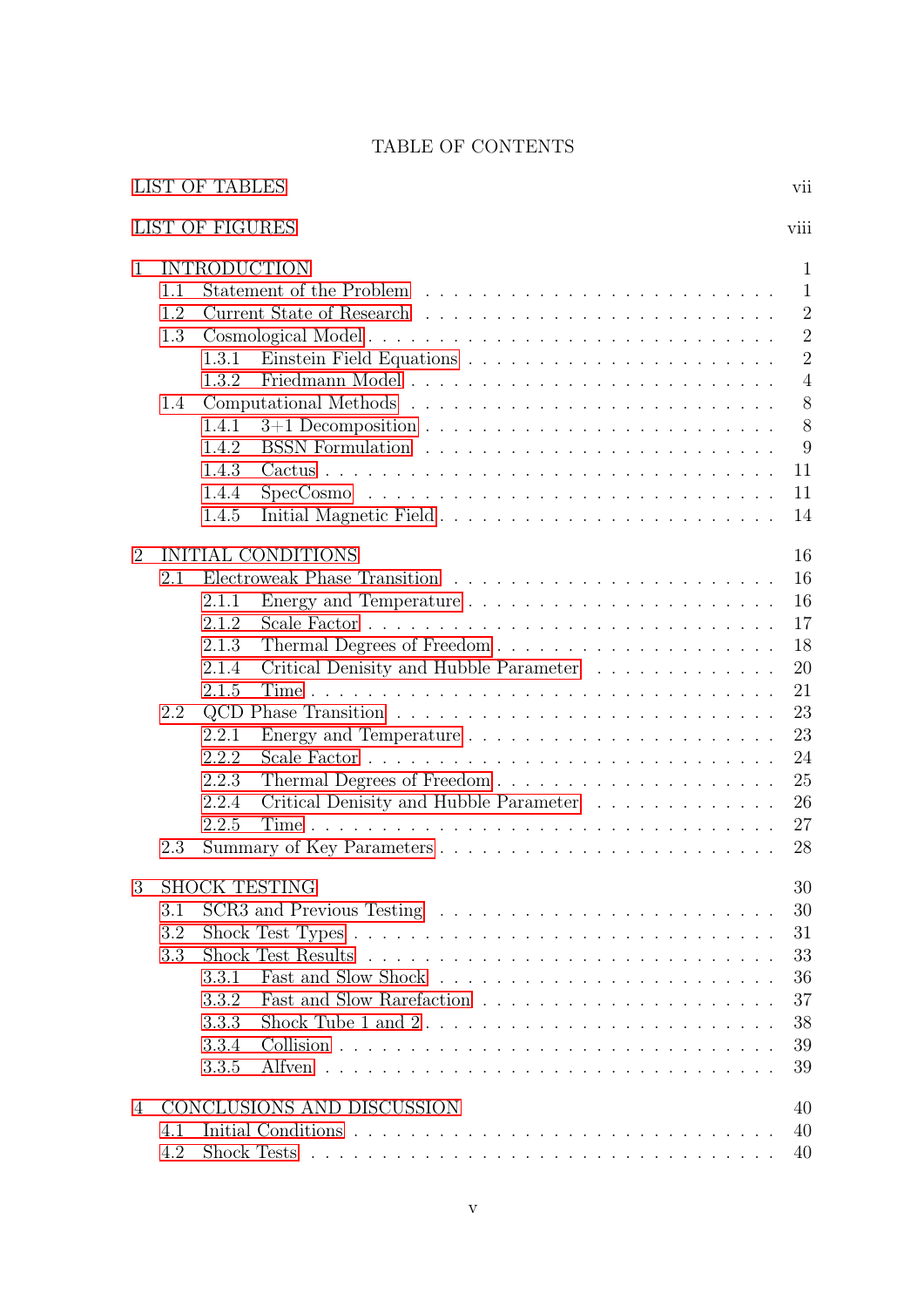|                   | 41 |
|-------------------|----|
| <b>REFERENCES</b> |    |
| <b>APPENDIX</b>   |    |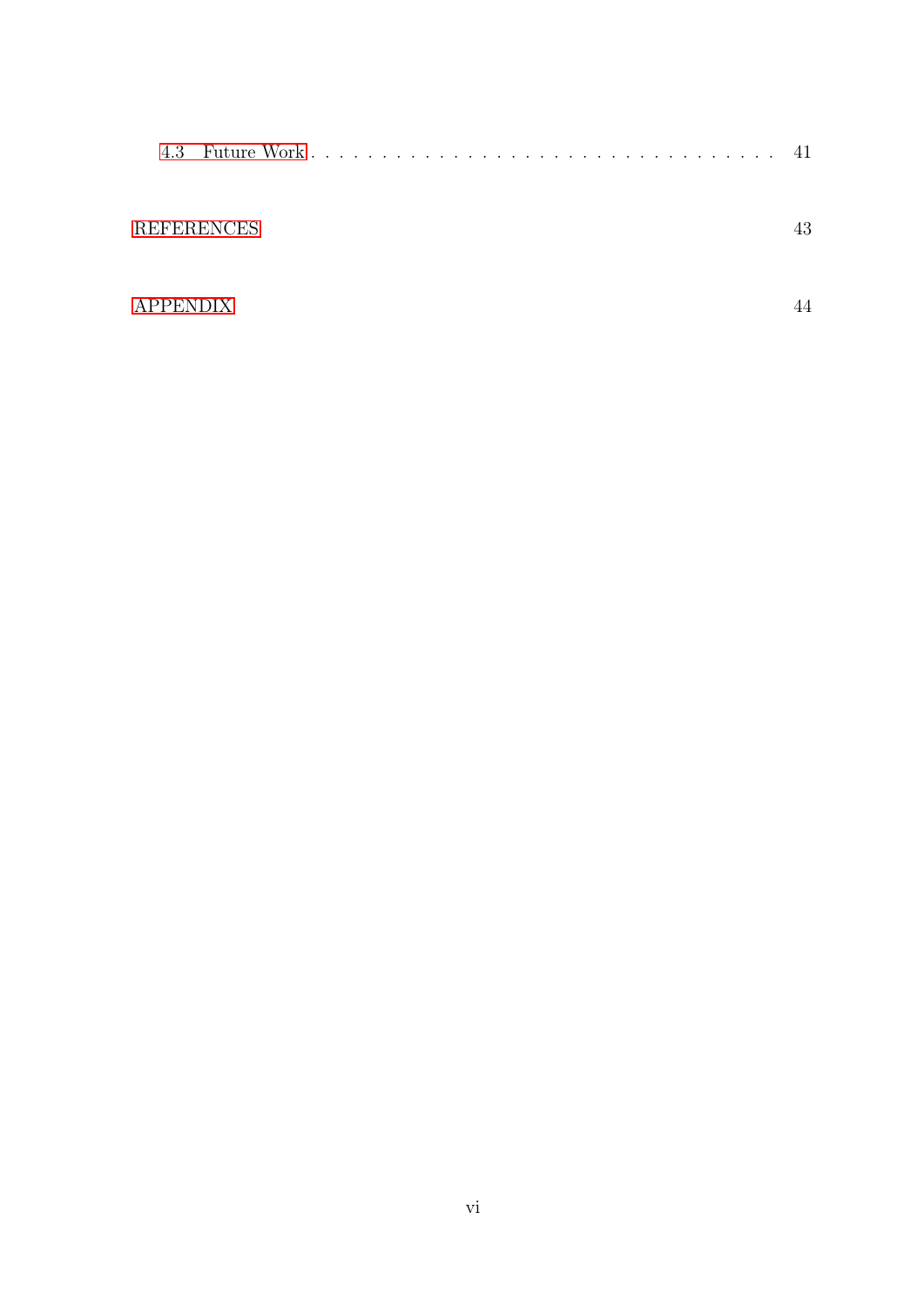# LIST OF TABLES

<span id="page-6-0"></span>

| 2.1 Particle States for EW Phase Transition 19  |  |
|-------------------------------------------------|--|
| 2.2 Particle States for QCD Phase Transition 25 |  |
|                                                 |  |
|                                                 |  |
|                                                 |  |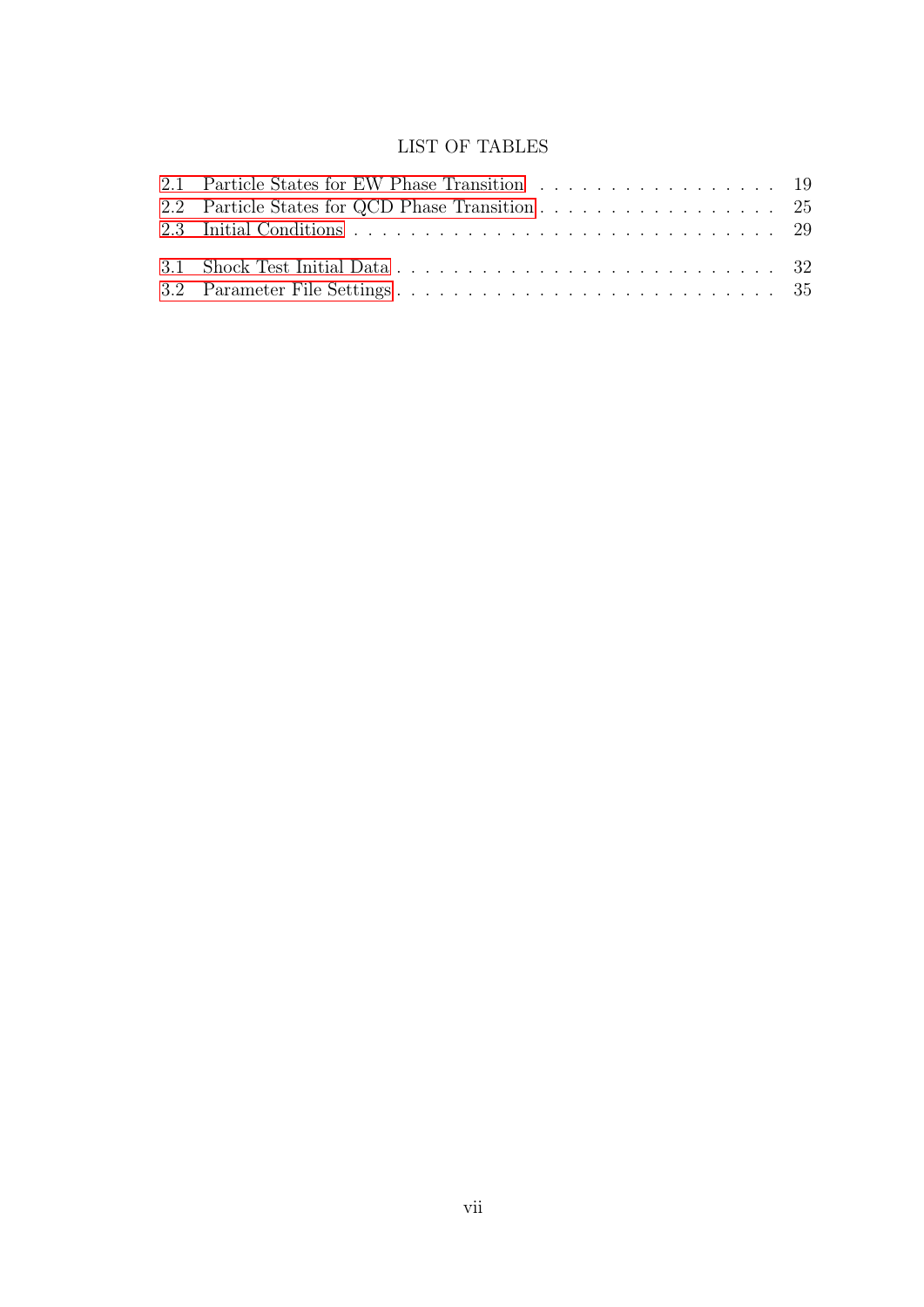# LIST OF FIGURES

| 3.1 Density and Velocity Profiles from Duez et al. 33             |  |
|-------------------------------------------------------------------|--|
| 3.2 FixedCosmo Shock Tests using 2nd-order Finite Differencing 34 |  |
|                                                                   |  |
|                                                                   |  |
| 3.5 Switch-off Fast Rarefaction, Density and Velocity 37          |  |
| 3.6 Switch-on Slow Rarefaction, Density and Velocity 37           |  |
|                                                                   |  |
|                                                                   |  |
|                                                                   |  |
|                                                                   |  |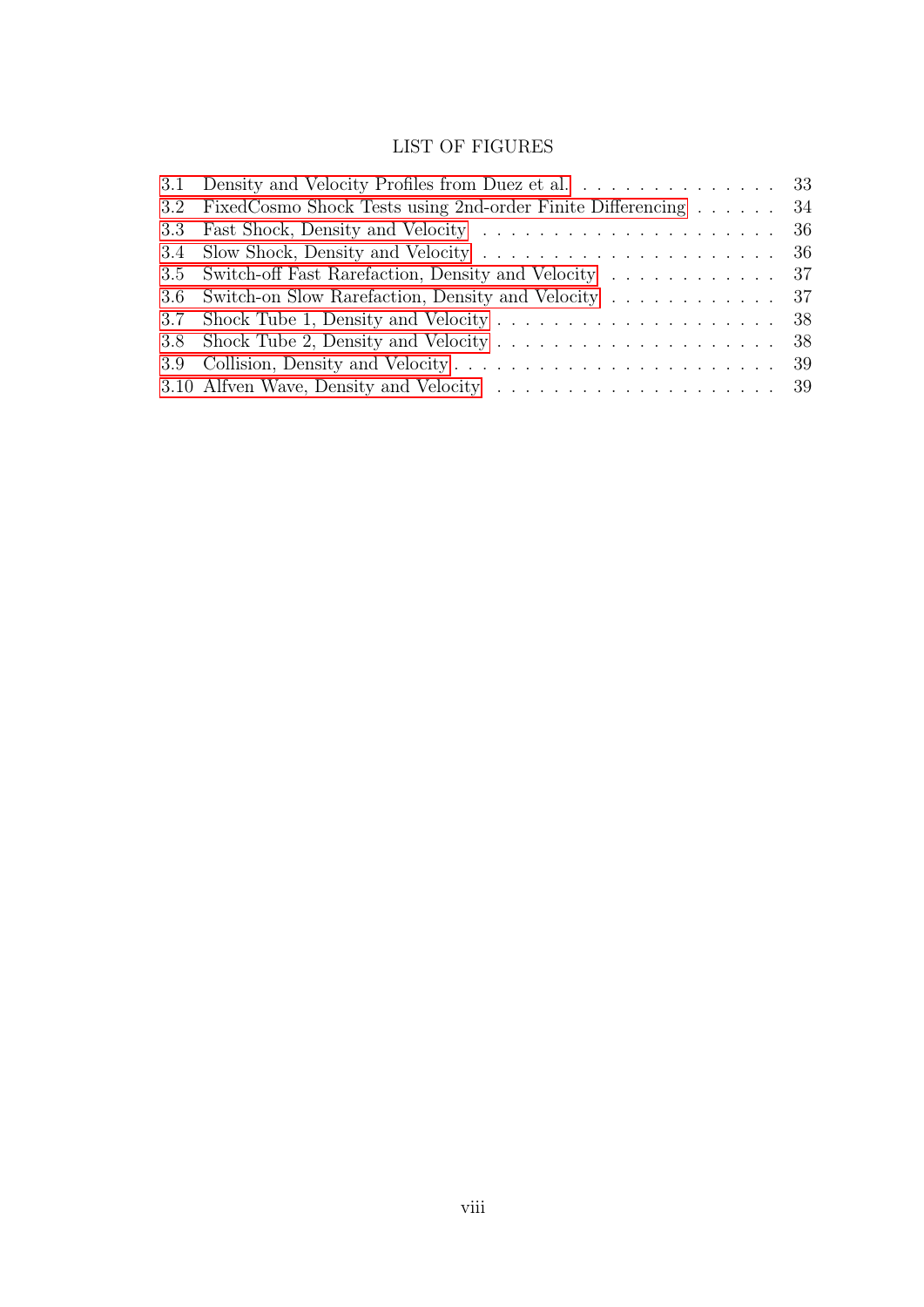### CHAPTER 1:

## INTRODUCTION

<span id="page-8-0"></span>Baumgarte and Shapiro describe Numerical Relativity as "the art and science of developing computer algorithms to solve Einstein's equations for astrophysically realistic, high-velocity, strong-field systems" [\[3\]](#page-50-3). Only a handful of analytical solutions to Einstein's field equations exist. In order to find these solutions, several simplifying assumptions must be made which limit our ability to analyze a fully dynamic system. Numerical relativity circumvents this issue by using numerical methods to approximate solutions to a high degree of accuracy. The field has largely been driven by the study of the dynamics of large bodies such as black holes. Here, we take a look at how NR can be used to study the evolution of the early universe.

#### Statement of the Problem

<span id="page-8-1"></span>Modern cosmology bases conclusions about the evolution of our universe by observing the interaction of large scale structures, and looking as far back as the Cosmic Microwave Background (CMB). Theories of modern cosmology suggest a dynamic, turbulent, and violent early universe. Many cosmological models characterize the CMB according to perturbations in the Friedman-Robertson-Walker (FRW) model. The FRW metric is an exact solution to the Einstein field equations. Perturbations of the FRW metric, which grow according to a power-law with time, are thought to be the most accurate cosmological models of the universe [\[4\]](#page-50-4). The FRW model, combined with the fact that magnetic fields are a key factor in the evolution of relativistic objects, sets the stage for the application of General Relativity and Magnetohydrodynamics to study the evolution of the early universe. Using results from modern particle physics research and the FRW model as the cosmological model, this thesis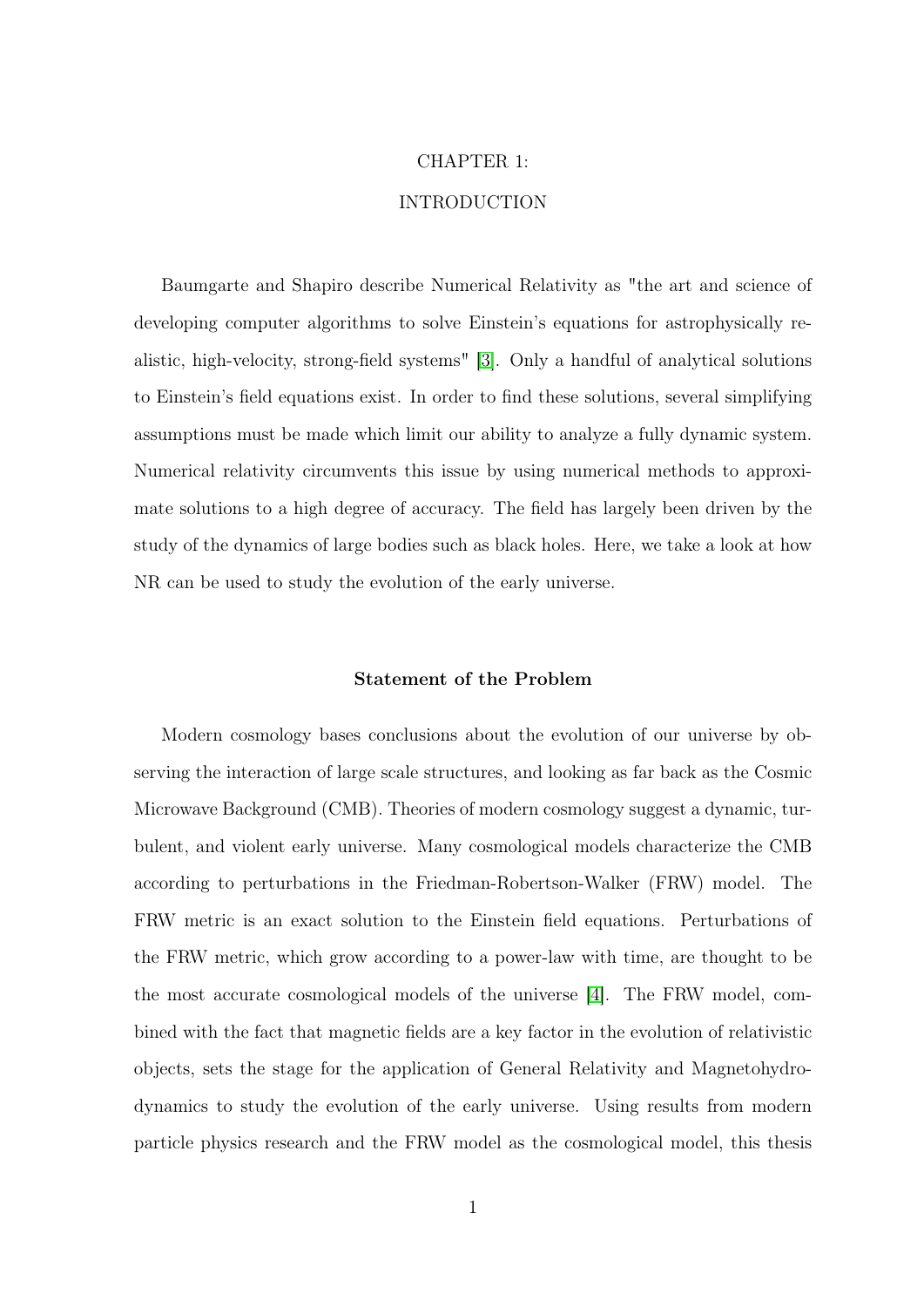will develop the mathematical models and calculate the initial conditions necessary in order to simulate the physics of the early universe at specific epochs of interest. The two epochs this thesis will look at are the Electroweak (EW) phase transition and the Quantum Chromodynamic (QCD) phase transition. These two phase transitions have well known energy expectation values that will be used as starting points for calculations.

#### Current State of Research

<span id="page-9-0"></span>The ongoing goal of this research has been studying the evolution of the Early Universe in order to gain a better understanding of its development. Results from [\[4\]](#page-50-4) regarding the order of phase transitions have shown that these simulations have the potential to better our understanding of how the early universe formed. Potential phenomena to study are the development of large scale magnetic fields, characterizing the EW and QCD phase transitions, deriving gravitational wave spectra for these and other phenomena, and detailing how these events influenced the evolution of the universe. Using parameters derived from modern Cosmology, and the techniques of Numerical Relativity, we can evolve the state of the universe from roughly  $t_0 = 10^{-11}$  s and beyond. Through this mathematical simulation, critical parameters of the early universe can be calculated, and limits on unknown parameters such as magnetic field strength and velocity perturbations can be determined.

### Cosmological Model

### <span id="page-9-2"></span><span id="page-9-1"></span>Einstein Field Equations

The Einstein equations have the familiar compact form of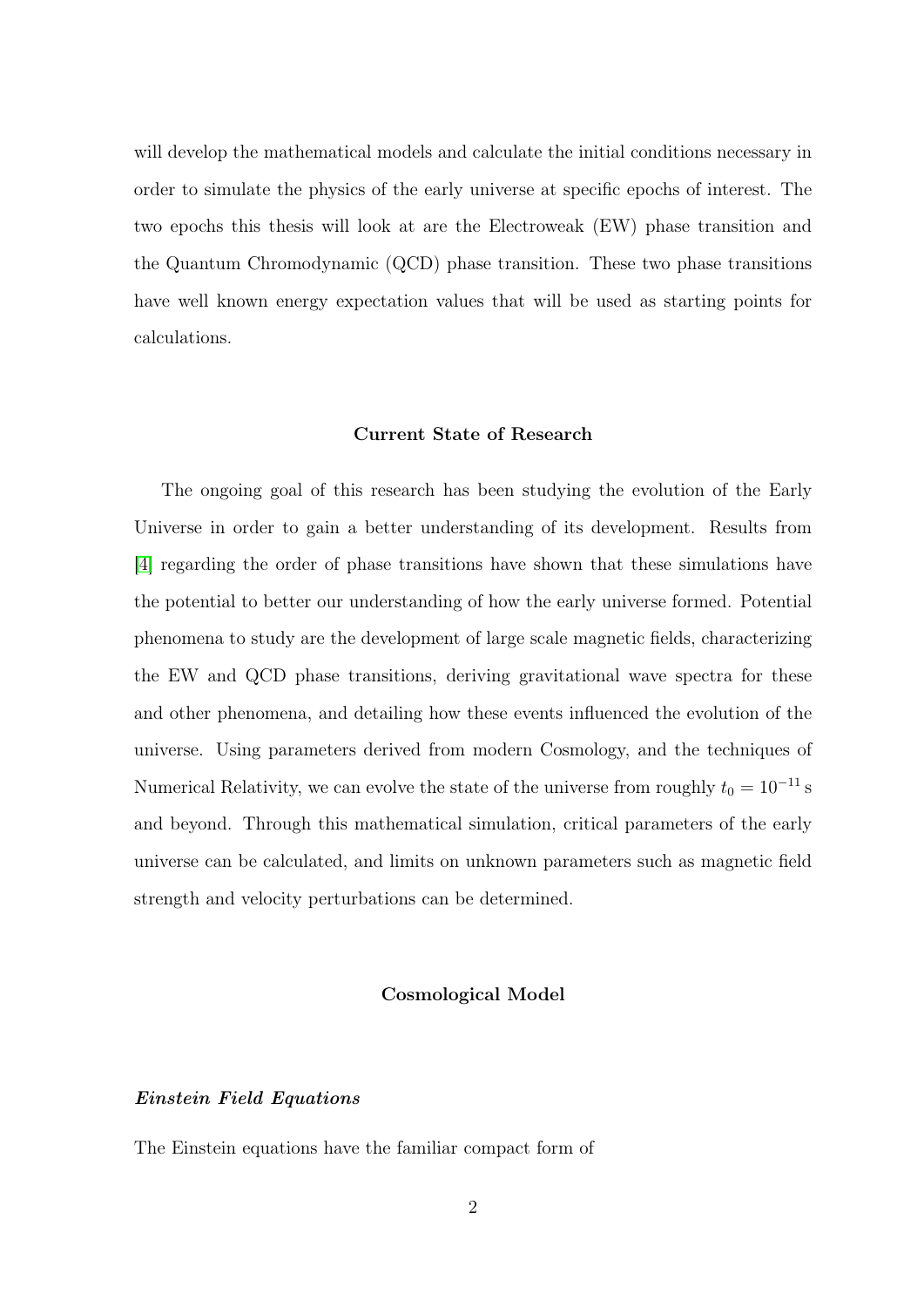$$
R_{\mu\nu} - \frac{1}{2}g_{\mu\nu}R = \frac{8\pi G}{c^4}T_{\mu\nu}
$$
\n(1.1)

where  $R_{\mu\nu}$  is the Ricci tensor,  $g_{\mu\nu}$  is the spacetime metric, R is the Ricci scalar (the trace of the Ricci tensor),  $G$  is Newton's gravitational constant,  $c$  is the speed of light, and  $T_{\mu\nu}$  is the energy-momentum tensor. For a perfect fluid,  $T_{\mu\nu}$  takes the form

$$
T^{\mu\nu} = (\epsilon + p)u^{\mu}u^{\nu} - pg^{\mu\nu} \tag{1.2}
$$

where  $\epsilon$  is mass-energy density, p is pressure, and  $u^{\mu}$  is the four-velocity of matter given by

$$
u^{\mu} = \frac{dx^{\mu}}{ds} \tag{1.3}
$$

and  $x^{\mu}(s)$  describes the worldline of matter in terms of proper time  $\tau = c^{-1}s$  [\[5\]](#page-50-5). Note from [\[5\]](#page-50-5) that the Ricci tensor is given by

$$
R_{\mu\nu} = \Gamma^{\lambda}_{\mu\nu,\lambda} - \Gamma^{\lambda}_{\mu\lambda,\nu} + \Gamma^{\lambda}_{\mu\nu}\Gamma^{\sigma}_{\lambda\sigma} - \Gamma^{\sigma}_{\mu\lambda}\Gamma^{\lambda}_{\nu\sigma}
$$
(1.4)

and the Christoffel symbols  $\Gamma$  are given in terms of the metric tensor by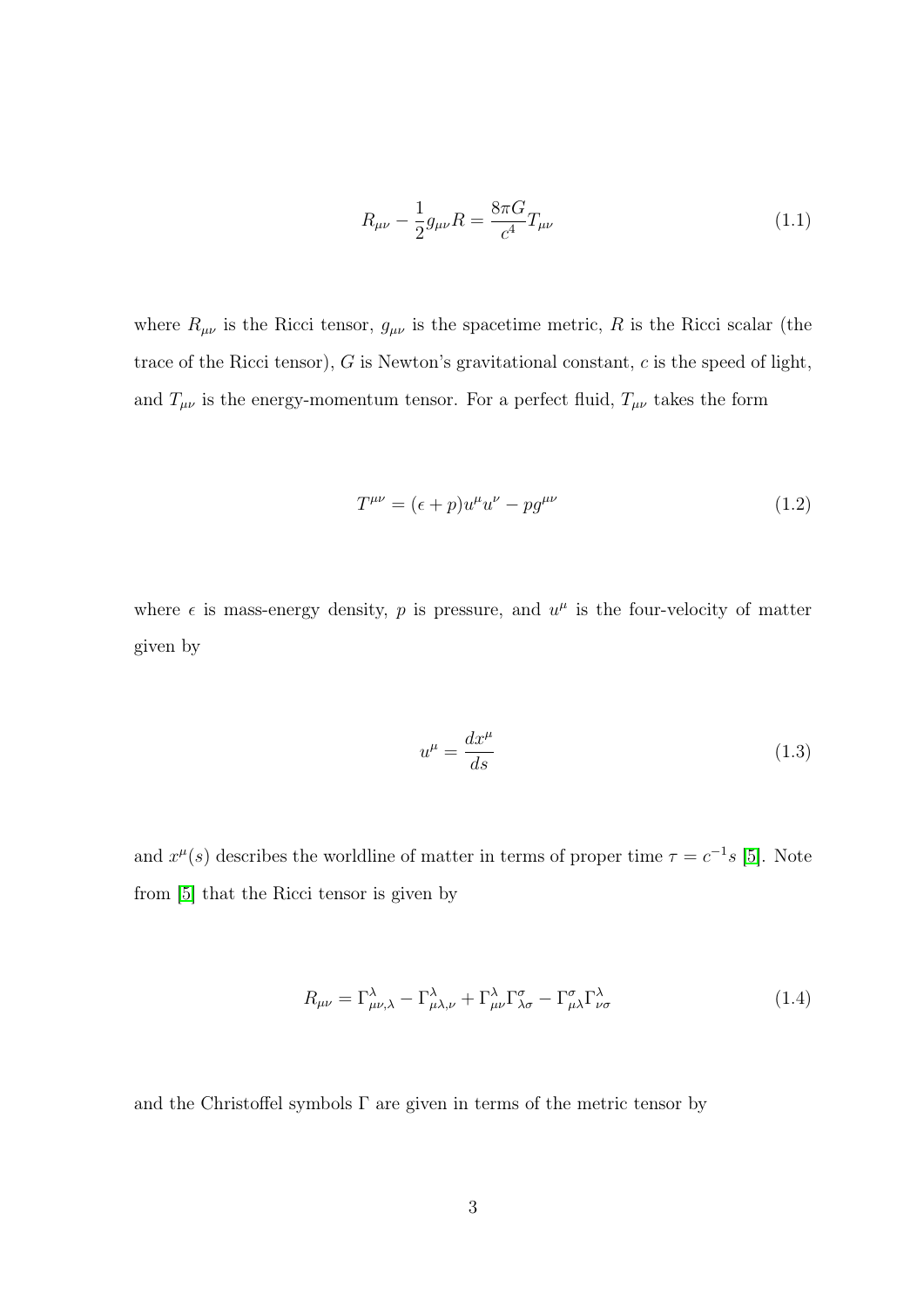$$
\Gamma^{\mu}_{\nu\lambda} = \frac{1}{2} g^{\mu\sigma} (g_{\sigma\nu,\lambda} + g_{\sigma\lambda,\nu} - g_{\nu\lambda,\sigma}).
$$
\n(1.5)

By choosing a form of the spacetime metric  $g_{\mu\nu}$ , one can derive all permutations of  $\Gamma^{\mu}_{\nu\lambda}$ . It would then be possible to determine all permutations of  $R_{\mu\nu}$  and  $T_{\mu\nu}$ , and therefore build all of the possible permutations of the Einstein equations given by 1.1.

#### <span id="page-11-0"></span>Friedmann Model

The Friedmann model is considered to be the standard of modern cosmology. To define the Friedmann model of cosmology, we will first take a look at the Friedmann-Roberston-Walker (FRW) metric, and then define and discuss the Friedmann equations that can be derived from the Einstein equations using this particular choice of spacetime metric. The spacetime metric in its well-known general form is

$$
ds^2 = g_{\mu\nu} dx^{\mu} dx^{\nu}.
$$
\n(1.6)

The FRW metric, taken from equation 3.35 in [\[5\]](#page-50-5), has the form

$$
ds^{2} = (cdt)^{2} - a^{2}(t) \left[ \frac{dr^{2}}{1 - kr^{2}} + r^{2}(d\theta^{2} + sin^{2}(\theta)d\phi^{2}) \right].
$$
 (1.7)

Note several things here: the coordinates of choice  $(x^0, x^1, x^2, x^3) = (ct, r, \theta, \phi)$  are spherical, the value  $k = -1, 0, 1$  can be selected to define curvature as negative, zero, or positive, respectively, and  $a(t)$  is the scale factor of the universe, usually defined as  $a = 1$  at present time, and  $a(0) = 0$  at the beginning of the universe. It is important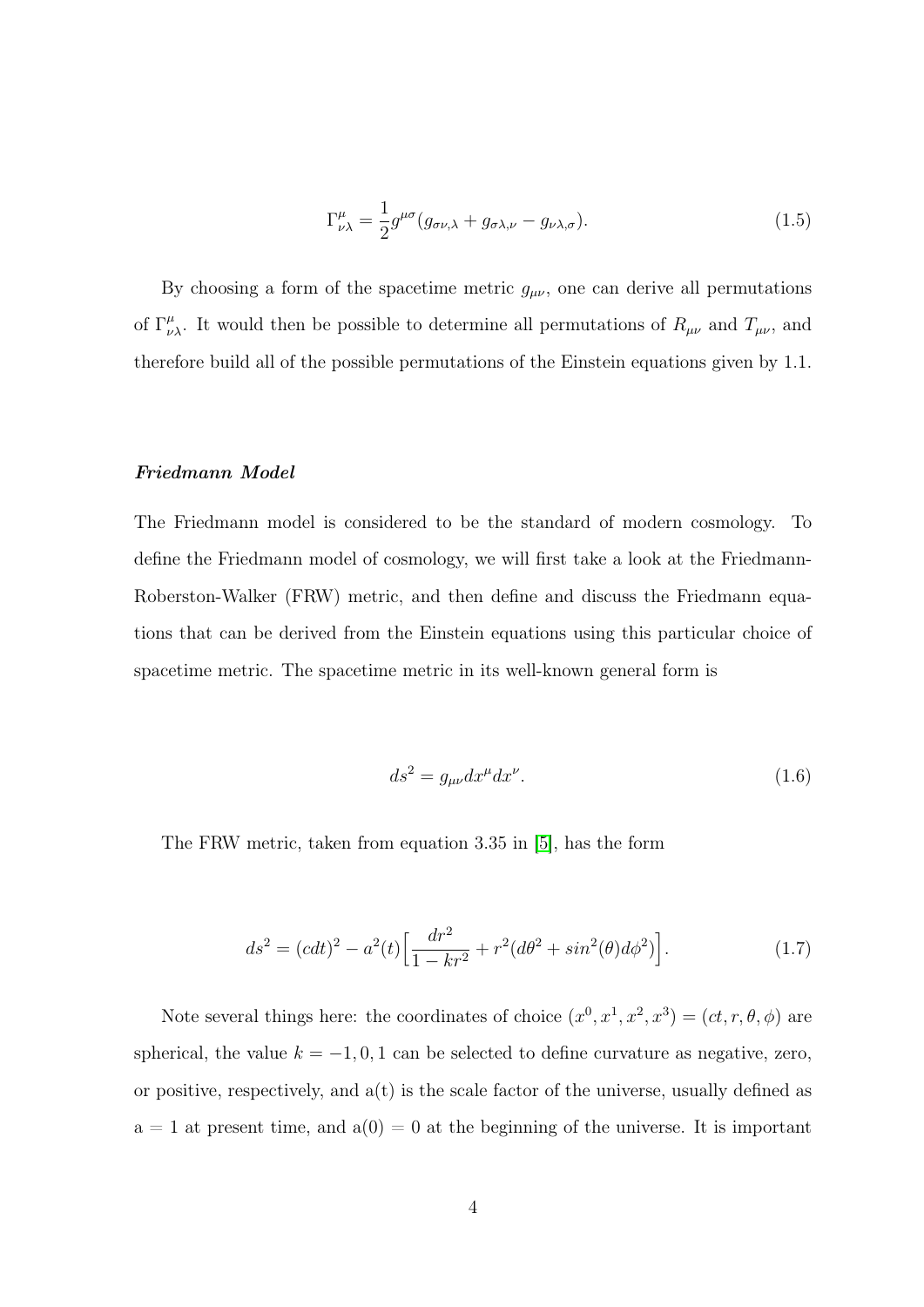to take a moment here to distinguish between the scale factor  $a(t)$ , which shows up in the elements of  $R_{\mu\nu}$ , and the Ricci scalar  $R = R_{00} + R_{11} + R_{22} + R_{33}$ . Sometimes the scale factor  $a(t)$  is instead represented by  $R(t)$ , which can be confusing. It has been decided to make the change to  $a(t)$  here in hopes of avoiding that confusion. From this point forward, any  $R(t)$  which denotes scale factor in equations taken from sources has been changed to  $a(t)$ .

Using this choice of  $g_{\mu\nu}$ , a detailed calculation of the Christoffel symbols can be found on page 51 of [\[5\]](#page-50-5). Because of spherical symmetry, the  $\theta$  and  $\phi$  componenets can be ignored, and we can reduce the rest of the calculations to the following 00- and 11-components of the spacetime metric and Ricci tensor elements, which are the time and radius components, respectively:

$$
g_{00} = 1,\t\t(1.8)
$$

$$
g_{11} = \frac{-a^2(t)}{1 - kr^2},\tag{1.9}
$$

$$
R_{00} = \frac{-3\ddot{a}(t)}{a(t)},\tag{1.10}
$$

$$
R_{11} = \frac{R\ddot{a}(t) + 2\dot{a}^2(t) + 2c^2k}{1 - kr^2}.
$$
\n(1.11)

Noting that the four-velocity vector  $u_{\mu} = (1, 0, 0, 0)$ , we can gather the components of  $T_{\mu\nu}$ :

$$
T_{00} = \epsilon, \tag{1.12}
$$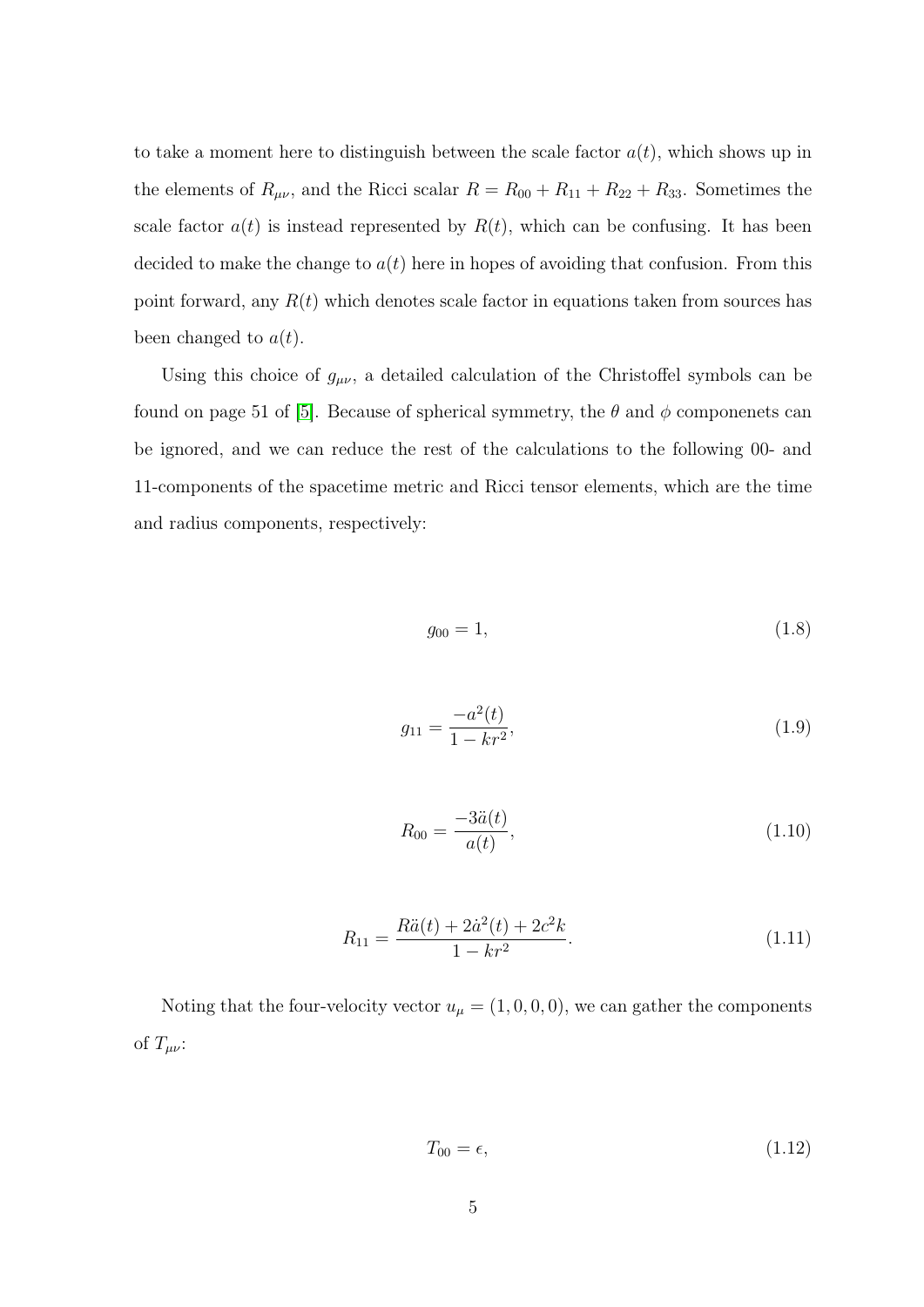$$
T_{11} = \frac{pa^2(t)}{1 - kr^2}.\tag{1.13}
$$

Now that we have the 00- and 11-components of  $g_{\mu\nu}$ ,  $R_{\mu\nu}$ , and  $T_{\mu\nu}$ , we are able to build the 00- and 11-components of the Einstein equations as follows:

$$
3(\dot{a}^2(t) + c^2k) = \frac{8\pi G\epsilon a^2(t)}{c^2},\tag{1.14}
$$

$$
2a(t)\ddot{a}(t) + \dot{a}^{2}(t) + kc^{2} = -\frac{8\pi Gpa^{2}(t)}{c^{2}}.
$$
\n(1.15)

Using a similar process found in [\[5\]](#page-50-5), eliminating  $\dot{a}^2(t)$  from equation 1.15 yields

$$
T_{11} = \frac{pa^2(t)}{1 - kr^2},\tag{1.16}
$$

and by choosing  $k = -1, 0, 1$  in equation 1.14, we get three new equations:

$$
\dot{a}^2(t) = c^2 + \frac{8\pi G\epsilon a^2(t)}{3c^2}
$$
\n(1.17)

$$
\dot{a}^2(t) = \frac{8\pi G\epsilon a^2(t)}{3c^2} \tag{1.18}
$$

$$
\dot{a}^2(t) = -c^2 + \frac{8\pi G\epsilon a^2(t)}{3c^2} \tag{1.19}
$$

With a given equation of state  $p = p(\epsilon)$ , we have three equations and three un-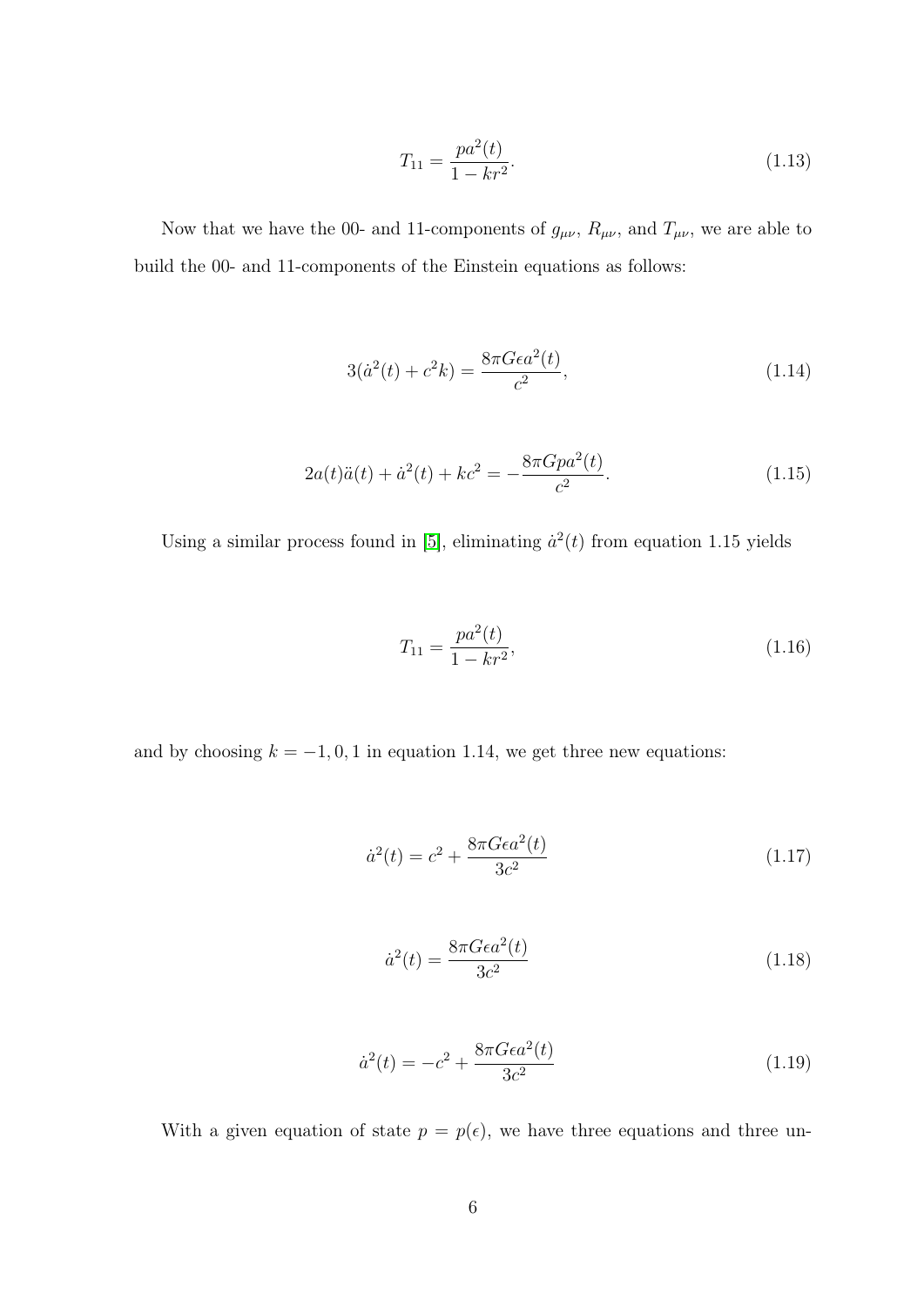knowns for any of the three values of k. For the early universe, which is what we are intersted in, the physics is dominated by either pure radiation, or by radiation and highly relativistic particles. For this situation, the equation of state would be  $p=\frac{1}{3}$  $\frac{1}{3}\epsilon$ , so that the mass-energy density  $\epsilon$  behaves like  $a^{-4}(t)$ . Models of the universe determined by this method are referred to as Friedmann models [\[5\]](#page-50-5).

The last piece of the cosmological model worth discussing is the Hubble Parameter. Starting with the Hubble law (equation 29.7 from [\[6\]](#page-50-6)):

$$
v(t) = H(t)r(t) = H(t)a(t)\varpi
$$
\n(1.20)

where  $\varpi$  is a constant that identifies a particular thin spherical shell whose radius at time  $t$  is defined by

$$
r(t) = a(t)\varpi,\tag{1.21}
$$

 $a(t)$  being the scale factor at time t. Realizing that  $v(t) = \frac{dr(t)}{dt}$ , we can change 1.20 into

$$
\frac{dr(t)}{dt} = H(t)r(t),\tag{1.22}
$$

and solving for  $H(t)$  gives the relationship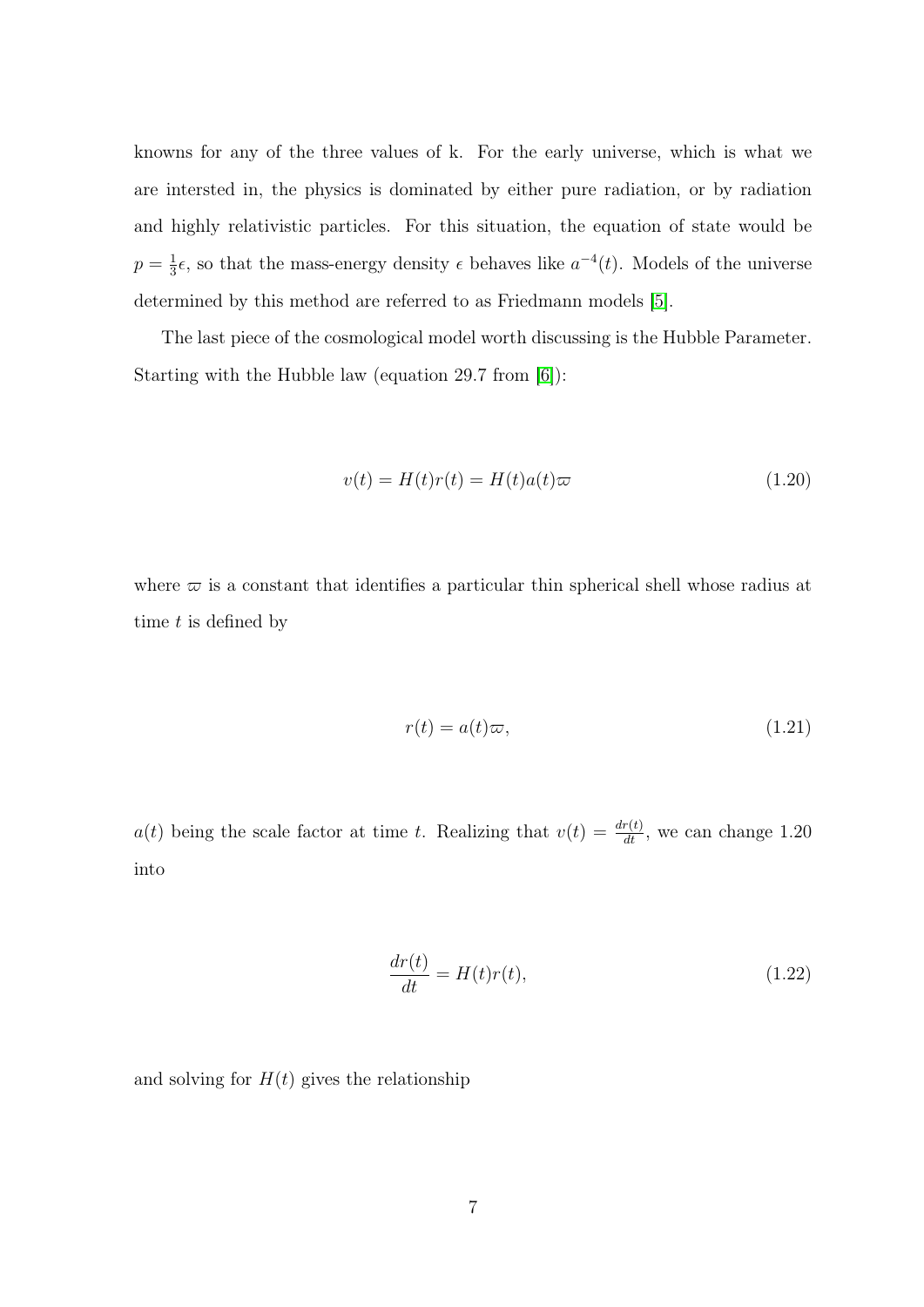$$
H(t) = \frac{\dot{a}(t)}{a(t)}.\t(1.23)
$$

During the radiation dominated era, it is known that  $a(t) \sim t^{1/2}$  from [\[5\]](#page-50-5). This relationship will be revisited in chapter 2. By taking the derivative with respect to time of this equation and using 1.23, we can arrive at the following relationship between Hubble parameter and time:

$$
H(t) = \frac{1}{2t}.\tag{1.24}
$$

<span id="page-15-0"></span>This equation will be utilized in chapter 2 as a way to double-check that the critical density, Hubble parameter, and initial time are all in agreement. The current value of the Hubble constant is  $H_0 \approx 50$  kms<sup>-1</sup> $Mpc^{-1}$ , although there are uncertainties in the exact determination of this value [\[5\]](#page-50-5).

#### Computational Methods

#### <span id="page-15-1"></span>3+1 Decomposition

Only a handful of analytic solutions to Einstein's Field Equations exist. These solutions require simplifying assumptions that limit the description of physical systems. Calculating the dynamics of a physical system governed by Einstein's equations of general relativity could be impossible to do analytically, but high performance computing and numerical techniques have opened doors for this kind of research. To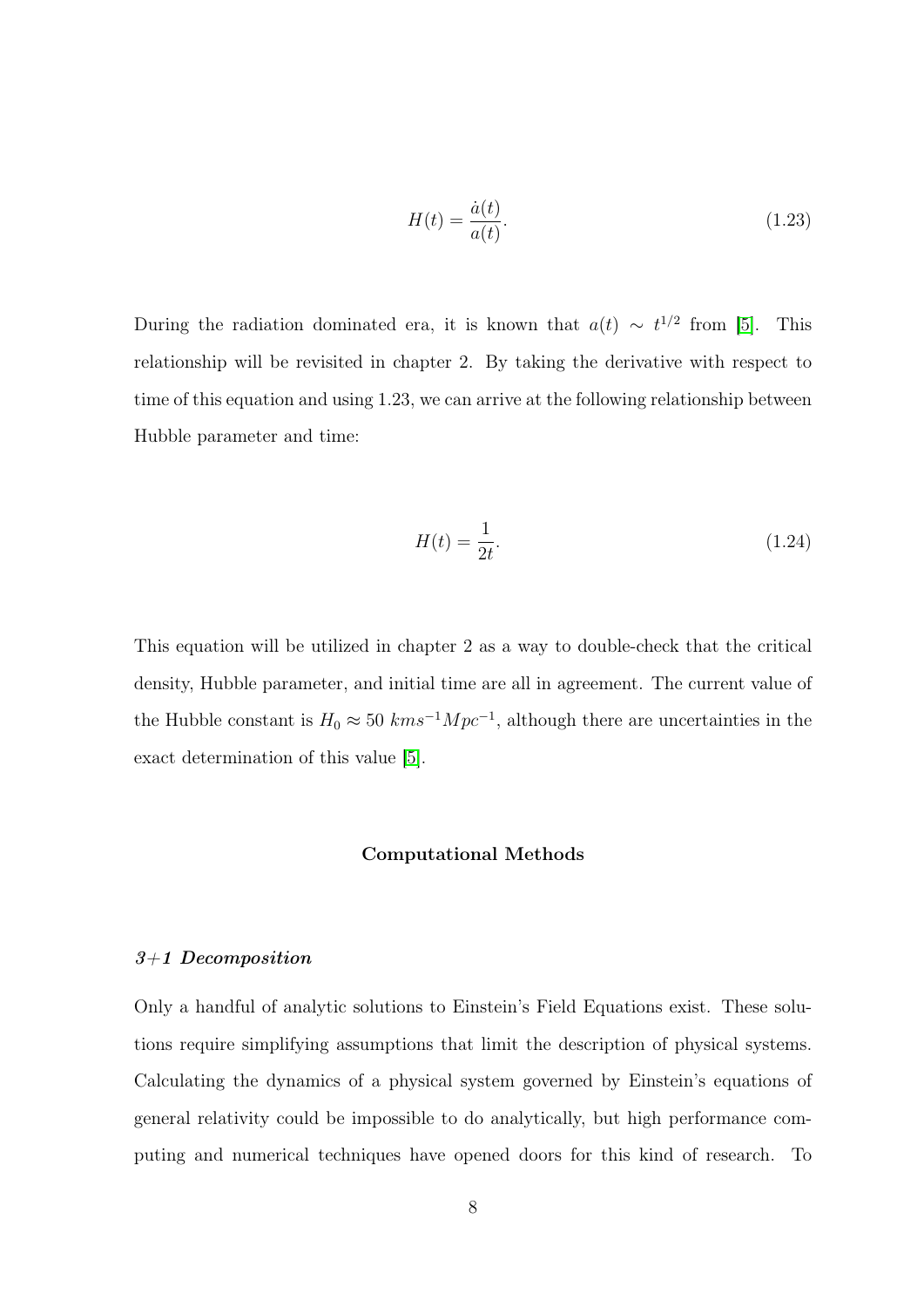construct algorithms that will accomplish this task, we first have to recast Einstein's 4-dimensional field equations into a form that is suitable for numerical integration [\[3\]](#page-50-3). 3+1 decomposition is a technique used in numerical relativity to carry out computational simulations while still complying with Einstein's requirement of having four dimensions of space-time. The four space-time dimensions are separated into the three spatial dimensions and one time dimension. The physics and underlying mathematics are calculated in the three dimensions at one instant in time. This is where the critical parameters within the stress-energy tensor are calculated, such as densities or pressures. Time is then stepped forward by a small increment, and the physics is recalculated at this new time.

The standard  $3+1$  or ADM equations offer a general framework for the physics we are interested in [\[3\]](#page-50-3). The most notable place to begin would be with the spacetime interval, which in standard  $3+1$  is written as

$$
ds^{2} = -\alpha^{2}dt^{2} + \gamma_{ij}(dx^{i} + \beta^{i}dt)(dx^{j} + \beta^{j}dt),
$$
\n(1.25)

where  $\alpha$  is the lapse,  $\beta$  is the shift, and  $\gamma_{ij}$  is the spatial metric that is induced on the 3D hypersurfaces  $\Sigma$  by the familiar metric  $g_{ab}$  through the equation

$$
\gamma_{ab} = g_{ab} + n_a n_b. \tag{1.26}
$$

### <span id="page-16-0"></span>BSSN Formulation

The BSSN formulation, or Baumgarte-Shapiro-Shibata-Nakamura formulation, is a special version of the  $3+1$  decomposition that essentially simplifies the spatial Ricci tensor. In short, the BSSN formulation separates the transverse from longitudinal,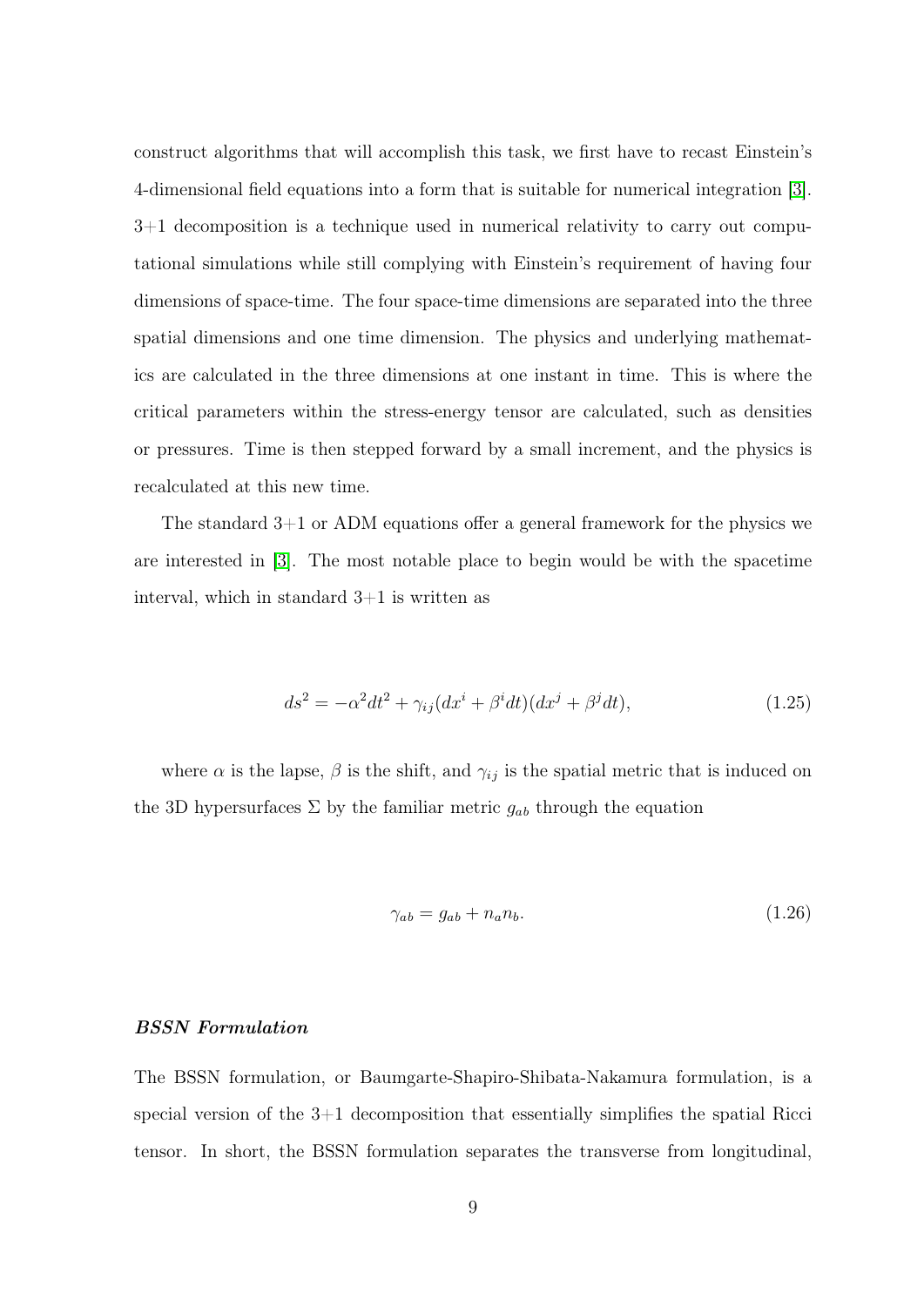or the radiative from nonradiative, degrees of freedom [\[3\]](#page-50-3). In order to accomplish this, the conformal factor  $e^{\phi}$  and the trace of the extrinsic curvature K are evolved separately. The spatial metric is decomposed into a conformally related metric  $\bar{\gamma}_{ij}$ with determinant  $\bar{\gamma} = 1$  and the conformal factor as follows:

$$
\gamma_{ij} = e^{4\phi} \bar{\gamma}_{ij}.
$$
\n(1.27)

The extrinsic curvature is decomposed into its trace and traceless parts,

$$
K_{ij} = e^4 \phi \tilde{A}_{ij} + \frac{1}{3} \gamma_{ij} K. \tag{1.28}
$$

The Hamiltonian constraint becomes

$$
0 = \mathcal{H} = \bar{\gamma}^{ij} \bar{D}_i \bar{D}_j e^{\phi} - \frac{e^{\phi}}{8} \bar{R} + \frac{e^5 \phi}{8} \tilde{A}_{ij} \tilde{A}^{ij} - \frac{e^5 \phi}{12} K^2 + 2\pi e^{5\phi} \rho, \tag{1.29}
$$

while the momentum constraint becomes

$$
0 = \mathcal{M}^i = \bar{D}_j (e^6 \phi \tilde{A}^{ji}) - \frac{2}{3} e^{6\phi} \bar{D}^i K - 8\pi e^{6\phi} S^i.
$$
 (1.30)

The BSSN evolution equations are as follows:

$$
\partial_t \phi = -\frac{1}{6} \alpha K + \beta^i \partial_i \phi + \frac{1}{6} \partial_i \beta^i, \tag{1.31}
$$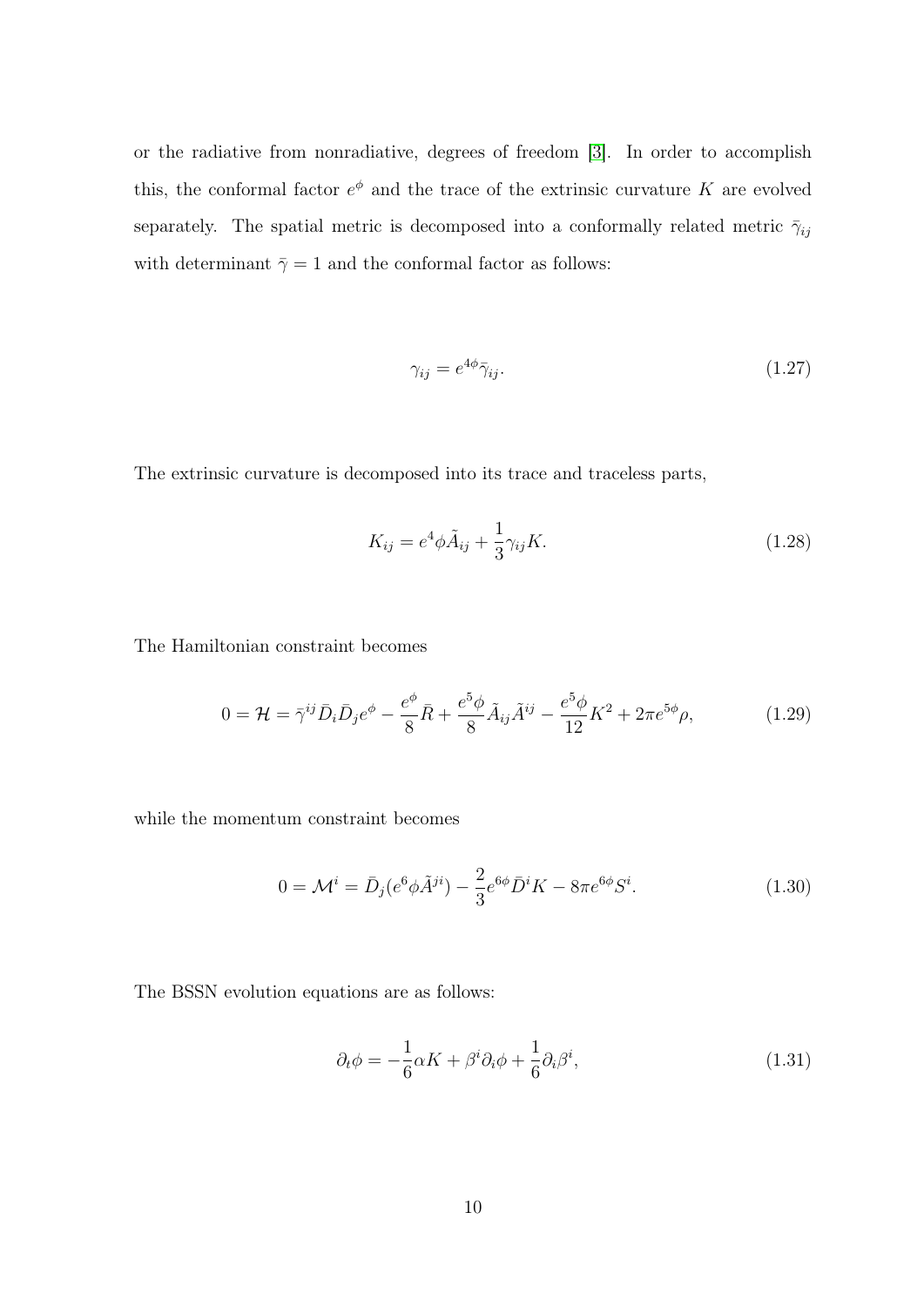$$
\partial_t \bar{\gamma}_{ij} = -2\alpha \tilde{A}_{ij} + \beta^k \partial_k \bar{\gamma}_{ij} + \bar{\gamma}_{ik} \partial_j \beta^k + \bar{\gamma}_{kj} \partial_i \beta^k - \frac{2}{3} \bar{\gamma}_{ij} \partial_k \beta^k, \qquad (1.32)
$$

$$
\partial_t K = -\gamma^{ij} D_j D_i \alpha + \alpha (\tilde{A}_{ij} \tilde{A}^{ij} + \frac{1}{3} K^2) + 4\pi \alpha (\rho + S) + \beta^i \partial_i K, \tag{1.33}
$$

$$
\partial_t \tilde{A}_{ij} = e^{-4\phi} \left( - (D_i D_j \alpha)^{TF} + \alpha (R_{ij}^{TF} - 8\pi S_{ij}^{TF}) \right) + \alpha (K \tilde{A}_{ij} - 2\tilde{A}_{il} \tilde{A}_{j}^l) \tag{1.34}
$$

$$
+\beta^k \partial_k \tilde{A}_{ij} + \tilde{A}_{ik} \partial_j \beta^K + \tilde{A}_{kj} \partial_i \beta^k - \frac{2}{3} \tilde{A}_{ij} \partial_k \beta^k.
$$
 (1.35)

### <span id="page-18-0"></span>Cactus

The numerical simulations carried out in this research use Cactus as a tool for handling computation. Cactus is an open source collection of computer code that consists of two types of code: flesh and thorns [\[7\]](#page-50-7). The flesh is the central core of the code, which connects to modules (thorns) of the user's choosing. Thorns implement the specific mathematics to be evolved during the simulation. The Cactus community maintains multiple "toolkits" for specific fields of research, one being the Einstein Toolkit [\[8\]](#page-50-8). This toolkit comes with specific thorns that are equipped to handle the popular problems in numerical relativity, namely the dynamics of large-body binary systems. The research conducted here uses a unique code that will be discussed in greater detain in the next section.

### <span id="page-18-1"></span>SpecCosmo

SpecCosmo was developed within the Cactus framework, and utilizes GRMHD equations and a modified version of the BSSN formulation of the Einstein Field Equations shown in [\[4\]](#page-50-4). We will begin by defining the spacetime interval as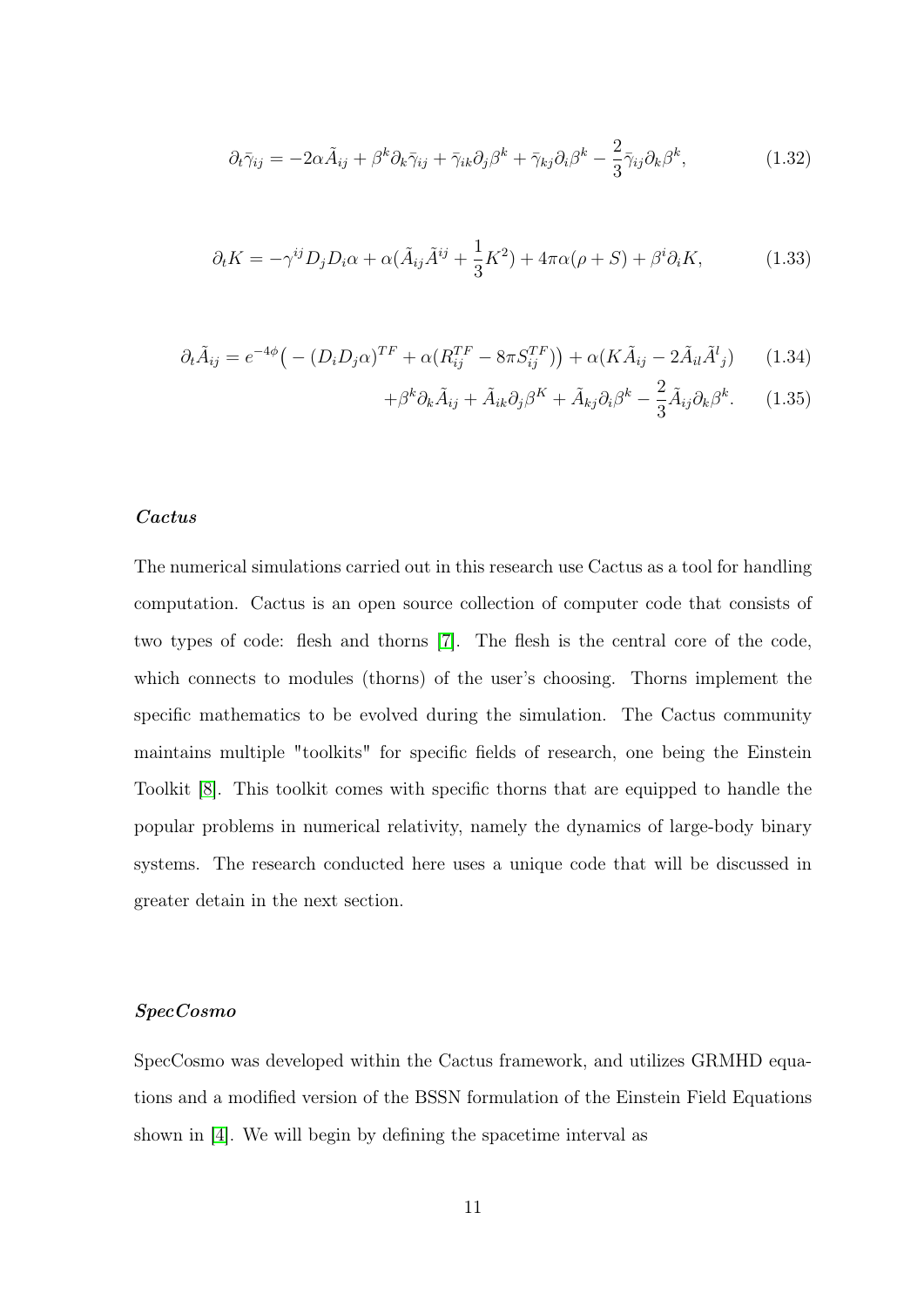$$
ds^{2} = -\alpha^{2}dt^{2} + \gamma_{ij}(dx^{i} + \beta^{i}dt)(dx^{j} + \beta^{j}dt),
$$
\n(1.36)

where  $\alpha$  is the lapse,  $\beta$  is the shift, and  $\gamma_{ij}$  is the spatial metric. The next entity we wish to consider is the stress-energy tensor and the accompanying equations. We will make use of the GRMHD model found in [\[3\]](#page-50-3) and [\[4\]](#page-50-4), which is derived from constraints like the continuity equation and conservation of energy-momentum. The MHD stressenergy tensor is given by

$$
T^{ab} = (\rho_0 h + b^2) u^a u^b + (P + \frac{b^2}{2}) g^{ab} - b^a b^b,
$$
\n(1.37)

$$
h = 1 + \epsilon + \frac{P}{\rho_0},\tag{1.38}
$$

$$
b^{a} = \frac{1}{\sqrt{4\pi}} B^{a}_{(u)},
$$
\n(1.39)

$$
B_{(u)}^{0} = \frac{1}{\alpha} u_i B^i,
$$
\n(1.40)

$$
B_{(u)}^i = \frac{1}{u^0} \left( \frac{B^i}{\alpha} + B_{(u)}^0 u^i \right), \tag{1.41}
$$

where P is the fluid pressure,  $\rho_0$  is density,  $B^i$  is magnetic field,  $u^a$  is four-velocity, h is the enthalpy,  $\epsilon$  is specific internal energy, and b is the magnitude of the magnetic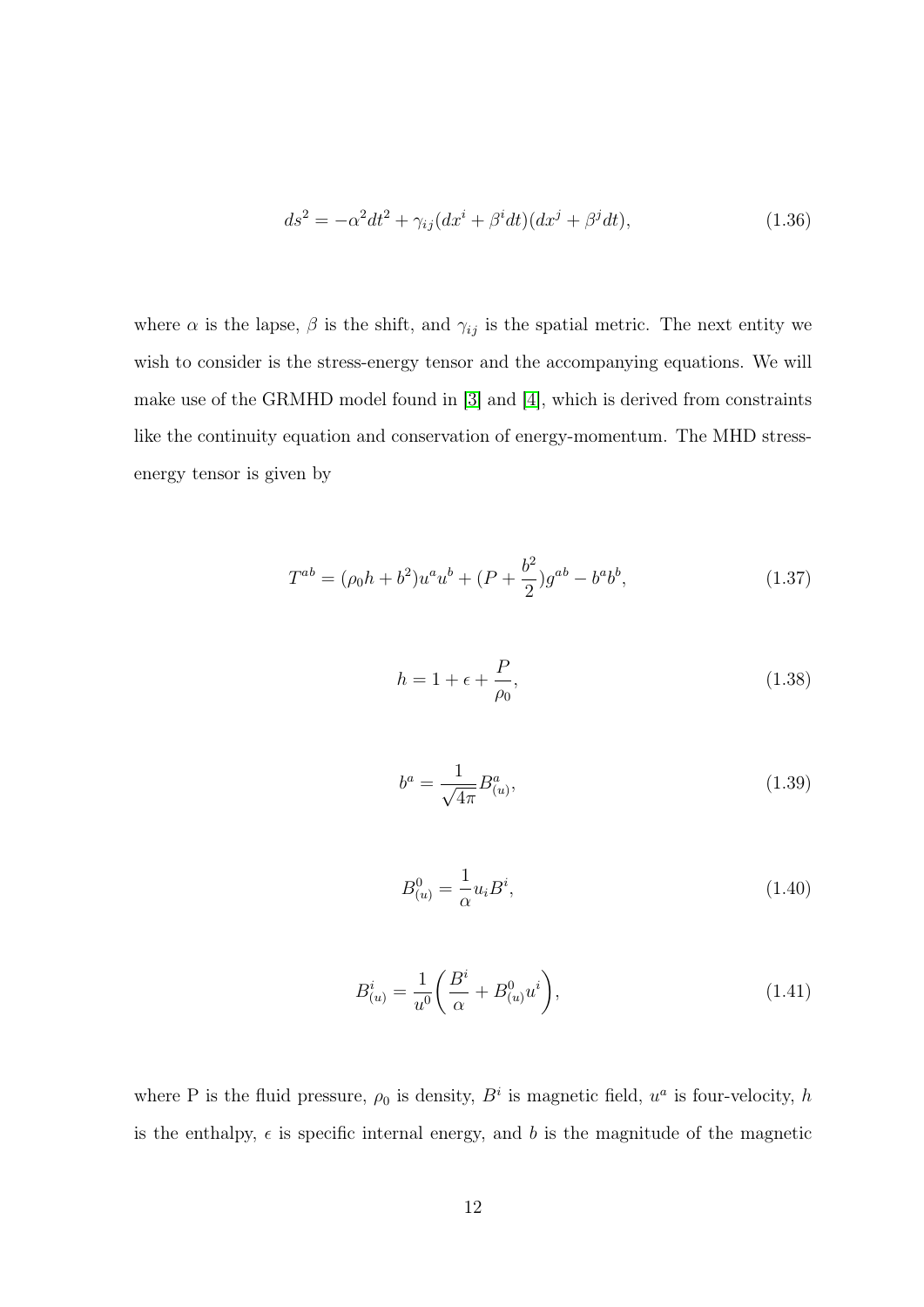vector field [\[4\]](#page-50-4).

We are also interested in the MHD evolution equations. These are coupled equations that involve terms from the stress-energy tensor, matter source terms, and magnetic field. The flux-conservative equations of relativistic hydrodynamics take on the general form

$$
\partial_t \mathcal{U} + \partial_i \mathcal{F}^i = \mathcal{S} \tag{1.42}
$$

where  $U$  is the state vector of *conserved* variables built out of the so-called *primitive* fluid variables  $\mathcal{P} = (\rho_0, v^i, P)$ , the  $\mathcal{F}^i$  are the flux vectors (one for each spatial dimension, i), and where the source vector  $S$  does not contain any derivatives of the primitive fluid variables [\[9\]](#page-50-9). Note that the time index is separated from the three spatial indices, as is consistent with  $3+1$  decomposition. The set of coupled MHD evolution equations are as follows:

$$
\partial_t \rho_* + \partial_j (\rho_* v^j) = 0 \tag{1.43}
$$

$$
\partial_t \tilde{S}_i + \partial_j (\alpha \sqrt{\gamma} T^j{}_i) = \frac{1}{2} \alpha \sqrt{\gamma} T^{ab} g_{ab,i} \tag{1.44}
$$

$$
\partial_t \tilde{\tau} + \partial_i (\alpha^2 \sqrt{\gamma} T^{0i} - \rho_* v^i) = s_{\tilde{\tau}}
$$
\n(1.45)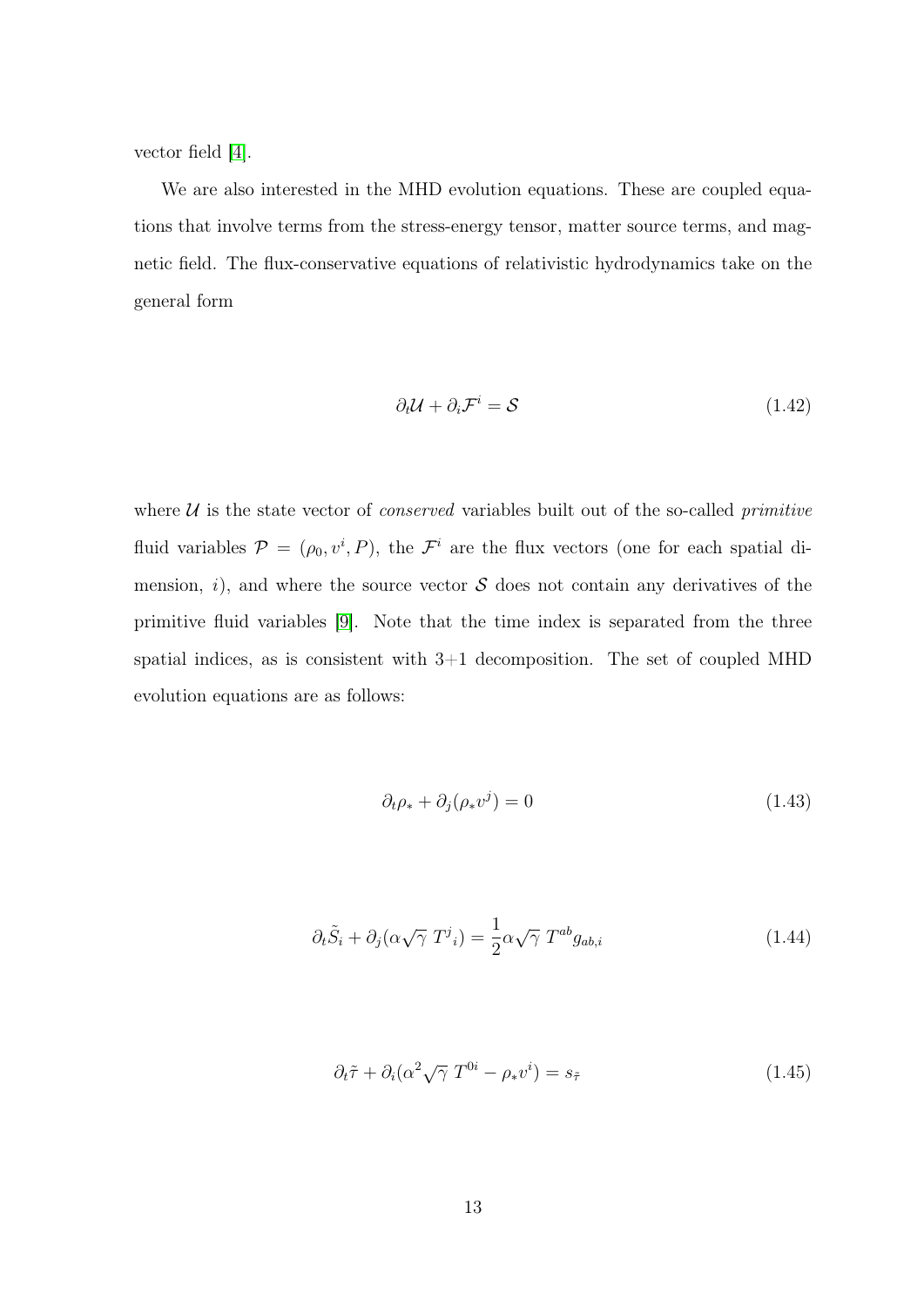$$
\partial_t \tilde{B}^i + \partial_j (v^j \tilde{B}^i - v^i \tilde{B}^j) = 0 \tag{1.46}
$$

Here,  $\rho_*$  is the total mass-energy density as measure by an observer co-moving with the fluid, v is the fluid velocity,  $\tilde{S}_i$  is the momentum density, T is the stress-energy tensor,  $\alpha$  is the lapse,  $\tilde{\tau}$  is energy,  $s_{\tilde{\tau}}$  is the source term, and  $\tilde{B}$  is the magnetic field. In all cases, terms with a tilde contain a factor of  $\sqrt{\gamma}$ , making them the relativistic terms.

#### <span id="page-21-0"></span>Initial Magnetic Field

These simulations make use of the standard MHD equations, which require an initial magnetic field as a form of input in order to evolve forward in time. This warrants some kind of initial B-field value that came from Inflation. The exact strength of this initial magnetic field has not yet been determined. This input parameter can be adjusted each time a simulation is performed, and the resulting background magnetic field data can be compared with observation to verify the accuracy of initial B-field estimations. This initial magnetic field is of interest to the research, as studying this phenomenon could improve our understanding of the origins of these seed fields, their development, and how they influenced the evolution of the universe. Here we will make use of the Biermann Battery equation taken from equation 7 in [\[10\]](#page-50-10), which yields an evolution equation for the B-field:

$$
\partial_t \tilde{B}_i = \frac{1}{q_m \rho_*^2} \nabla p \times \nabla \rho_* \tag{1.47}
$$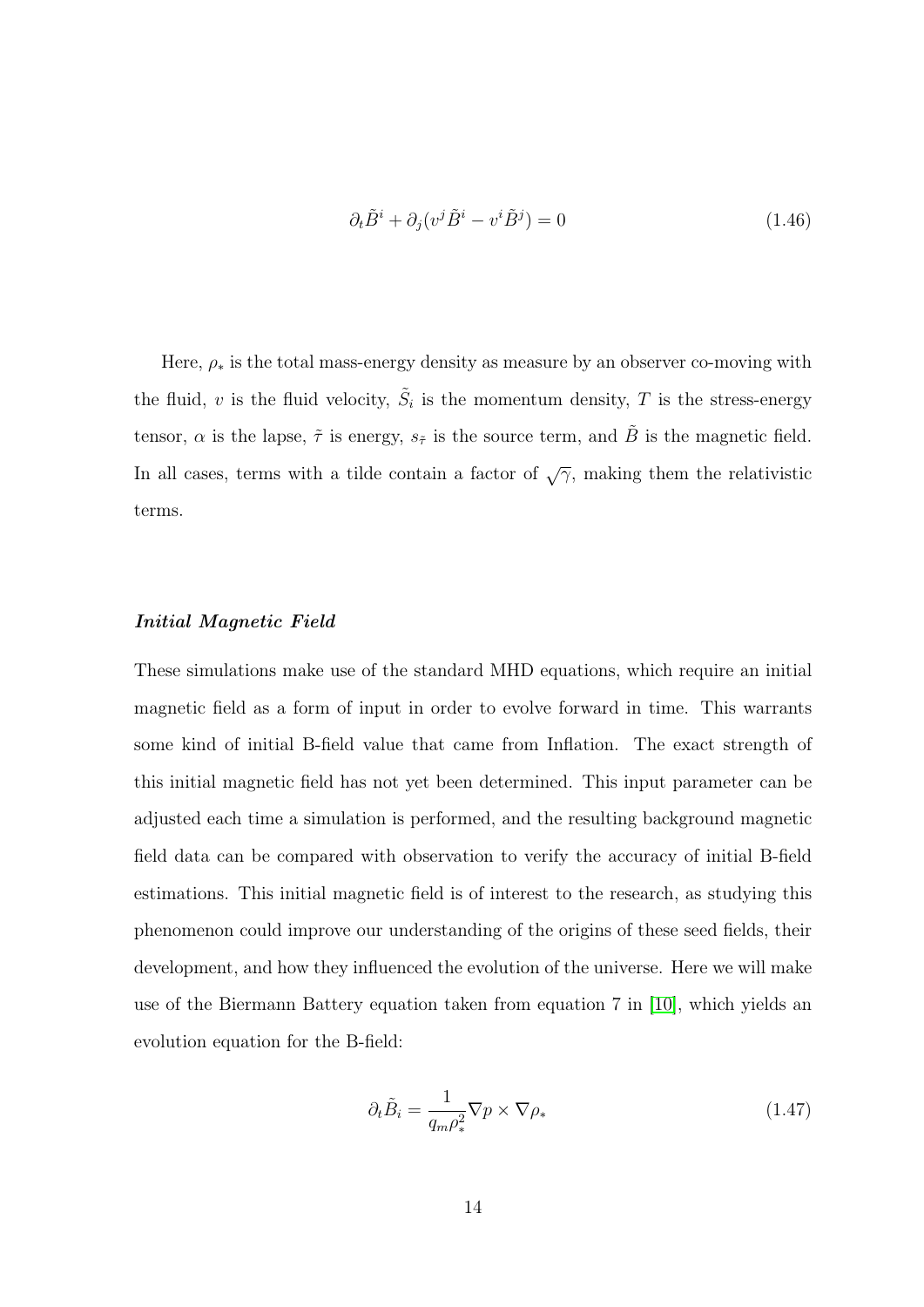where  $\rho_* = \alpha \sqrt{\gamma} \rho_0 u^0$  is a conserved mass density, p is pressure of the fluid, and  $q_m$  is charge per unit mass [\[10\]](#page-50-10). This will be incorporated into the MHD evolution equations as a modification to equation 1.12. This equation meets our needs for several reasons. Perhaps most importantly, the standard MHD equations do not produce the initial B-field required at the initial time our simulations begin, so invoking this equations fills that void. The fact that we have already defined the pressure and density terms seen in equation (2.4) as initial conditions means that this initial B-field partial timederivative term allows us to adjust the evolution equations based on the pressure and density of the fluid that is being modeled.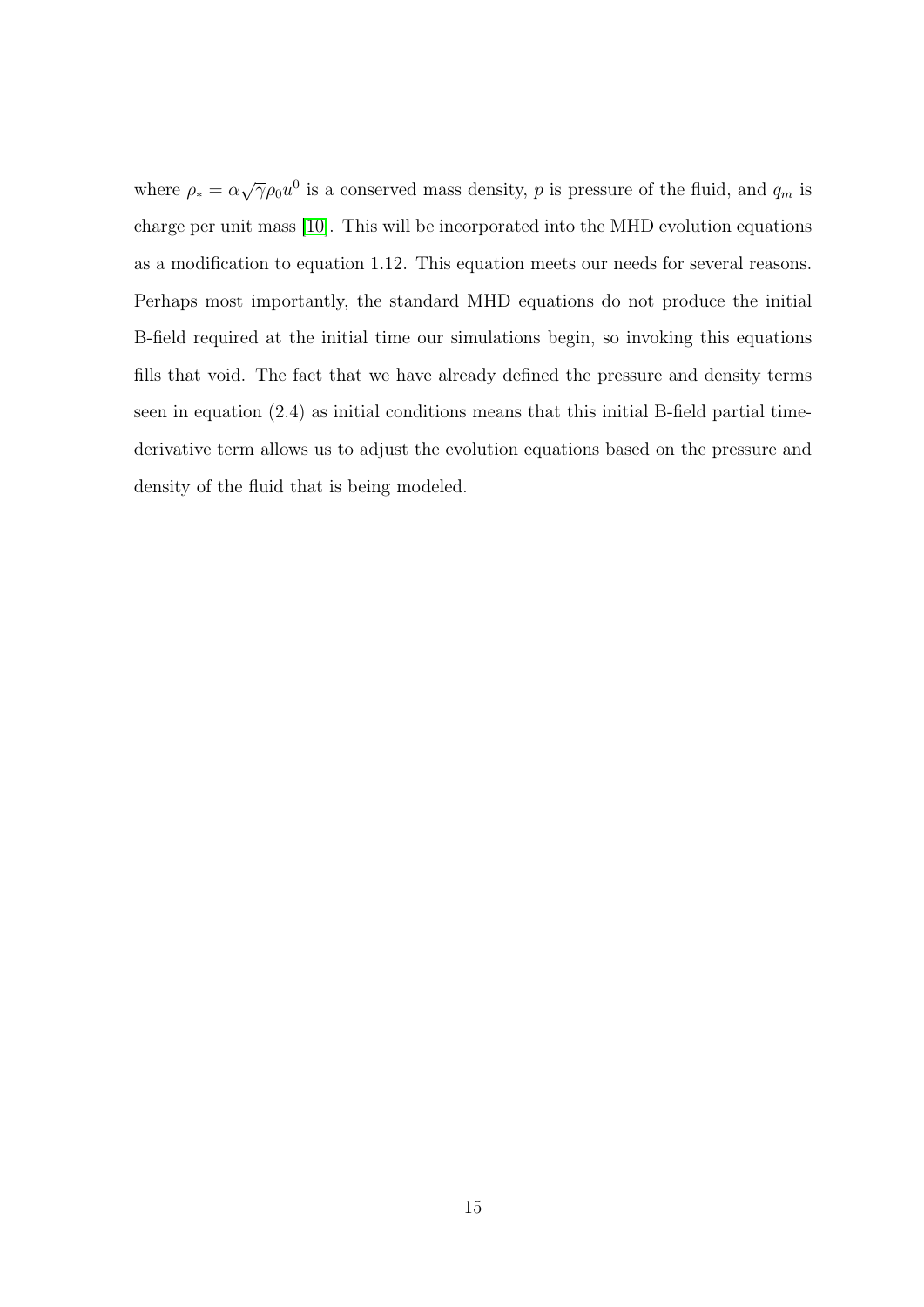### CHAPTER 2:

## INITIAL CONDITIONS

<span id="page-23-0"></span>This chapter outlines the process for calculating the initial conditions of a simulation for both the Electroweak and QCD phase transitions. Each phase transition has a well known vacuum expectation value associated with it, which will be the starting point for each calculation. Energy, temperature, scale factor, time, thermal degrees of freedom, and critical density are the six parameters that will be found for each of these phase transitions. Some of the parameters are needed to calculate others, and some of the parameters are critical inputs required by the computer code. Once these parameters are determined, they can be used as inputs before a simulation begins. The data generated by these inputs combined with the evolution equations can be analyzed to determine if the simulation conforms to the FRW model and whether or not the hypothesized values are accurate.

#### Electroweak Phase Transition

#### <span id="page-23-2"></span><span id="page-23-1"></span>Energy and Temperature

The expression for the total available thermal energy is

$$
E_1 = k_B T_1 \tag{2.1}
$$

where E is the energy in Joules,  $k_B$  is Boltzmann's constant  $(8.617 \times 10^{-5} \text{ eV/K})$ , and  $T$  is temperature in Kelvin. For the EW phase transition, the vacuum expectation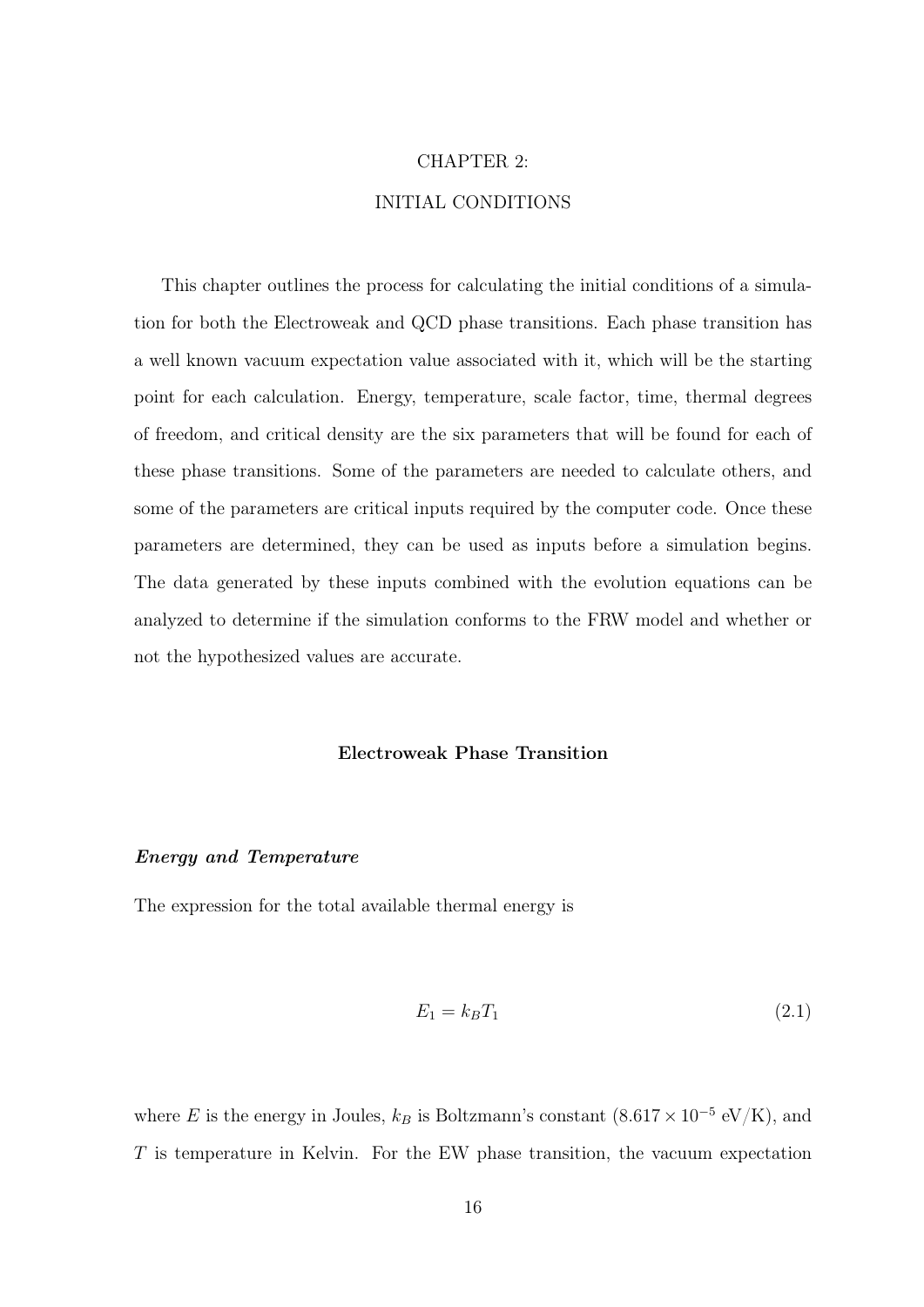value of the Higgs field is known to be 246 GeV. Using this value as the average energy available at the time, we get

$$
T_1 = \frac{E_1}{k_B} = \frac{246 \times 10^{11} \text{ eV}}{8.617 \times 10^{-5} \text{ eV}/K}
$$
\n(2.2)

$$
T_1 \approx 2.85 \times 10^{15} \ K \tag{2.3}
$$

#### <span id="page-24-0"></span>Scale Factor

Now that we have the average temperature that corresponds to the total available energy at the time, we can use the age of the universe today ( $t_2 = 4.35 \times 10^{17}$  s), the average temperature of the universe today  $(T_2 = 2.7 \text{ K})$ , and the scale factor today  $(a<sub>2</sub>=1)$ , together with equation 8.2 from [\[5\]](#page-50-5) to get the scale factor and the initial time of the EW phase transition. The process for deriving 8.2 from [\[5\]](#page-50-5) goes back to equation 3.76 from [\[5\]](#page-50-5) (1.14 and 1.15 above), which can be found using the following process: Rearrange equation 1.14 from above for  $\epsilon$ , and calculate  $\dot{\epsilon}$ . This new equation for  $\dot{\epsilon}$ will yield a  $\ddot{a}$  term, which can be eliminated using equation 1.15 from above. This will yield equation 3.79 in [\[5\]](#page-50-5), which can then be rearranged to give equation 4.6 from [\[5\]](#page-50-5). Section 4.3 in [\[5\]](#page-50-5) shows how to integrate equation 4.6 to give equation 4.40. The Stefan-Boltzmann law gives the relationship  $\epsilon \sim T^4$ , which then gives the following:

$$
\frac{a_1}{a_2} = \frac{T_2}{T_1},\tag{2.4}
$$

$$
\frac{a_1}{1} = \frac{2.7 \ K}{2.85 \times 10^{15} \ K},\tag{2.5}
$$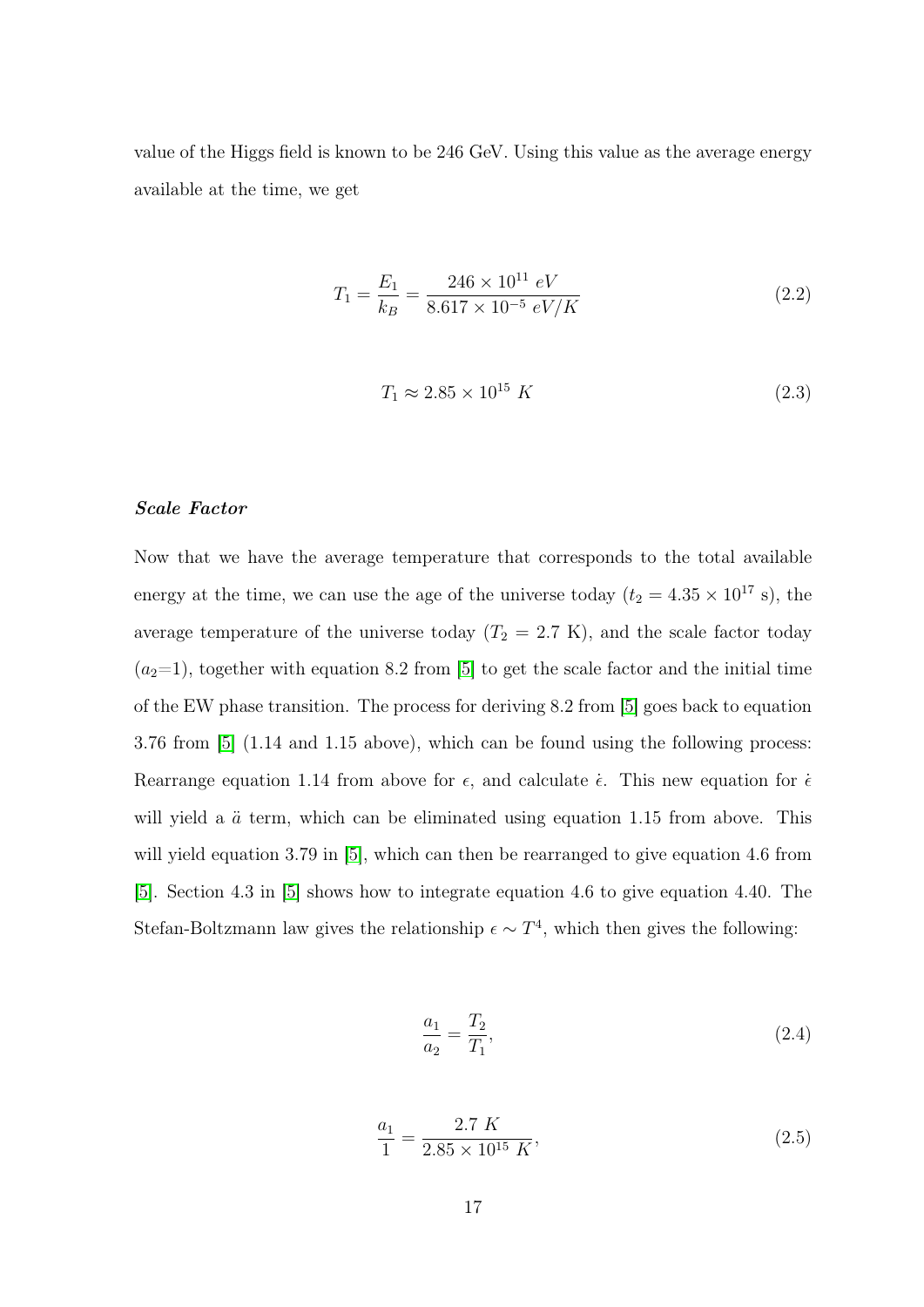$$
a_1 \approx 9.58 \times 10^{-16}.\tag{2.6}
$$

This result indicates that at the time we are interested in, the universe was around one quadrillion times smaller than it is today. Note that the scale factor has no units as it is a ratio comparing the size of the universe at different times.

#### <span id="page-25-0"></span>Thermal Degrees of Freedom

In order to calculate the critical density parameter in the next section, we first need to know what the thermal degrees of freedom of the system are at the time of interest. The process for calculating thermal degrees of freedom is outlined in section 8.4 of [\[5\]](#page-50-5), and is essentially dependent on three conditions: whether the particle has an antiparticle, the number of spin states of a particle, and whether the particle is a boson or a fermion. The calculation is as follows:

$$
N = N_1 N_2 N_3 \tag{2.7}
$$

where  $N_1$  is 1 if the particle has a distinct antiparticle, and 2 if it does not;  $N_2$  is the number of spin states of the particle;  $N_3$  is a statistical mechanical factor which is  $\frac{7}{8}$ for fermions and 1 for bosons [\[5\]](#page-50-5). This number N needs to be calculated for every individual particle that exists during the particular epoch that is being considered, and then each N value for each particle is added together for a total effective number.

In order for a particle to be counted, the particle's mass must be less than or equal to the vacuum expectation value at the time, otherwise there is not enough available energy for the particle to manifest. All seventeen particles currently know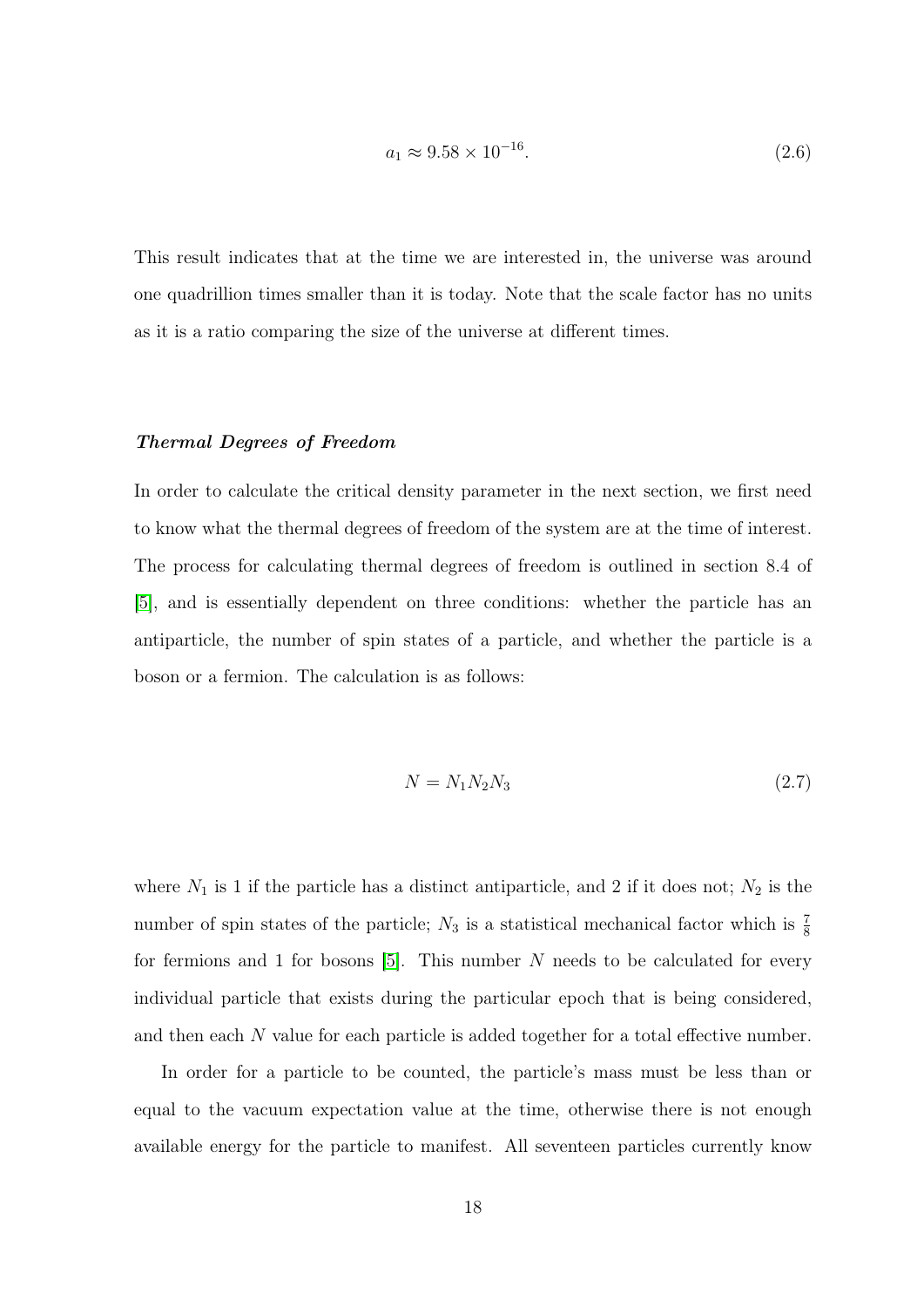to exist according to the standard model have a mass less than 246  $GeV/c^2$ , so the full standard model is considered for the EW phase transition. The following table outlines how this calculation is performed, and uses a similar format outlined in [\[11\]](#page-50-11).

| Particle                  |            |            |              |            | Anti Colors Spins States Fermion/Boson Effective no. |                |
|---------------------------|------------|------------|--------------|------------|------------------------------------------------------|----------------|
| $\mathbf u$               | $\sqrt{2}$ | 3          | $\sqrt{2}$   | $12\,$     | $0.875\,$                                            | $10.5\,$       |
| ${\rm d}$                 | $\sqrt{2}$ | $\sqrt{3}$ | $\sqrt{2}$   | $12\,$     | $0.875\,$                                            | $10.5\,$       |
| $\mathbf c$               | $\sqrt{2}$ | $\sqrt{3}$ | $\sqrt{2}$   | $12\,$     | 0.875                                                | $10.5\,$       |
| $\rm S$                   | $\sqrt{2}$ | $\sqrt{3}$ | $\sqrt{2}$   | $12\,$     | $0.875\,$                                            | $10.5\,$       |
| $\mathbf t$               | $\sqrt{2}$ | $\sqrt{3}$ | $\sqrt{2}$   | $12\,$     | $0.875\,$                                            | $10.5\,$       |
| $\mathbf b$               | $\sqrt{2}$ | $\sqrt{3}$ | $\sqrt{2}$   | 12         | $0.875\,$                                            | $10.5\,$       |
| $\mathbf e$               | $\sqrt{2}$ | $\,1\,$    | $\sqrt{2}$   | $\sqrt{4}$ | $0.875\,$                                            | $3.5\,$        |
| $\mu$                     | $\sqrt{2}$ | $\,1\,$    | $\sqrt{2}$   | $\sqrt{4}$ | $0.875\,$                                            | $3.5\,$        |
| $\tau$                    | $\sqrt{2}$ | $\,1$      | $\sqrt{2}$   | $\sqrt{4}$ | $0.875\,$                                            | $3.5\,$        |
| $\nu_e$                   | $\sqrt{2}$ | $\,1$      | $1\,$        | $\sqrt{2}$ | 0.875                                                | $1.75\,$       |
| $\nu_\mu$                 | $\sqrt{2}$ | $\,1$      | $\,1$        | $\sqrt{2}$ | $0.875\,$                                            | $1.75\,$       |
| $\nu_\tau$                | $\sqrt{2}$ | $\,1$      | $\,1$        | $\sqrt{2}$ | $0.875\,$                                            | $1.75\,$       |
| ${\rm g}$                 | $\,1$      | $8\,$      | $\sqrt{2}$   | $16\,$     | $\,1$                                                | $16\,$         |
| $\gamma$                  | $\,1\,$    | $\,1\,$    | $\sqrt{2}$   | $\sqrt{2}$ | $\,1$                                                | $\overline{2}$ |
| W                         | $\sqrt{2}$ | $\,1\,$    | $\sqrt{3}$   | $\,6\,$    | $1\,$                                                | $\,6$          |
| Ζ                         | $\,1$      | $\,1\,$    | $\sqrt{3}$   | $\sqrt{3}$ | $\,1\,$                                              | $\overline{3}$ |
| $\boldsymbol{\mathrm{H}}$ | $\,1$      | $\,1$      | $\mathbf{1}$ | $\,1$      | $\,1$                                                | $\,1$          |
| $g_\ast$                  |            |            |              |            |                                                      | $106.75\,$     |

<span id="page-26-0"></span>Table 2.1: Particle States for EW Phase Transition

Here, the number of states for each particle is the product of columns 2, 3, and 4. The number of states is multiplied by the fermion/boson factor to give the effective number of each particle, and those effective numbers are added together for a total effective number.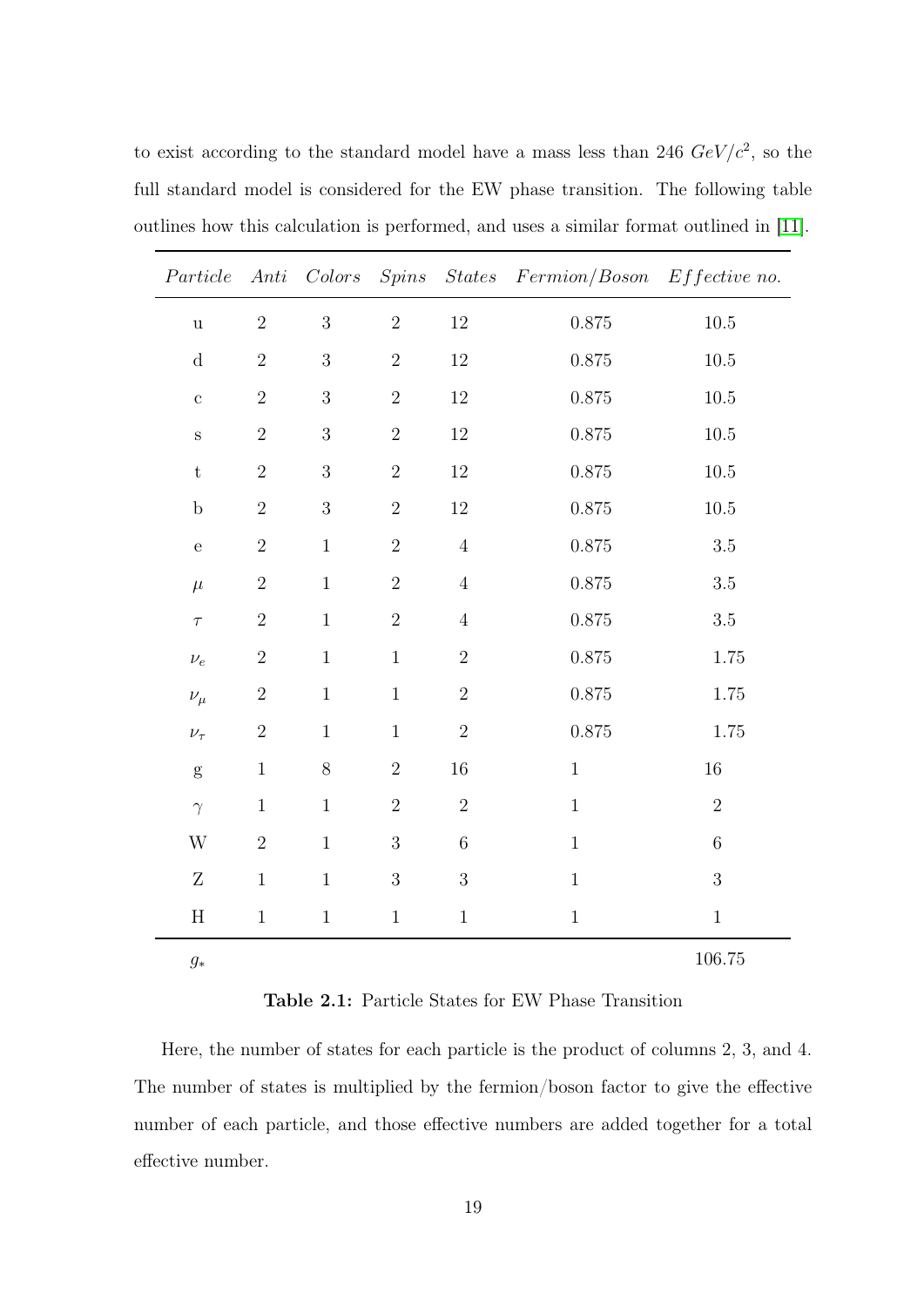#### <span id="page-27-0"></span>Critical Denisity and Hubble Parameter

The process outlined in chapter 29 section 2 of [\[6\]](#page-50-6) shows how to develop the equation that will be used here to calculate the critical density. We will also need the previously calculated values for temperature and thermal degrees of freedom. From equation 29.77 in [\[6\]](#page-50-6), we have

$$
\rho_{rel} = \frac{u_{rel}}{c^2} = \frac{g_* a T^4}{2c^2} \tag{2.8}
$$

where  $g_*$  is the effective number of degrees of freedom for the EW phase transition as calculated above, and T is the temperature from 2.3 above. Putting the values for  $g_*$ and  $T$  into this equation yields

$$
\rho_{rel} = \frac{(106.75)(7.5641 \times 10^{-16} \text{ J m}^{-3} \text{ K}^{-4})(2.85 \times 10^{15} \text{ K})^4}{2c^2} \tag{2.9}
$$

$$
\rho_{rel} \approx 2.96 \times 10^{31} \ kg \ m^{-3} \tag{2.10}
$$

We will then set this value equal to the critical density found in equation 29.12 from [\[6\]](#page-50-6). If the relativistic density is equal to critical density, this would have several consequences, one being that the density contribution from matter particles is near zero ( $\rho_m \approx 0$ ). This makes sense in our situation since we are assuming a radiation dominated universe, and all particles are considered relativistic. This would in turn make the matter density parameter approximately equal to zero, and the relativistic density parameter approximately equal to 1, which from equation 29.79 and 29.80 in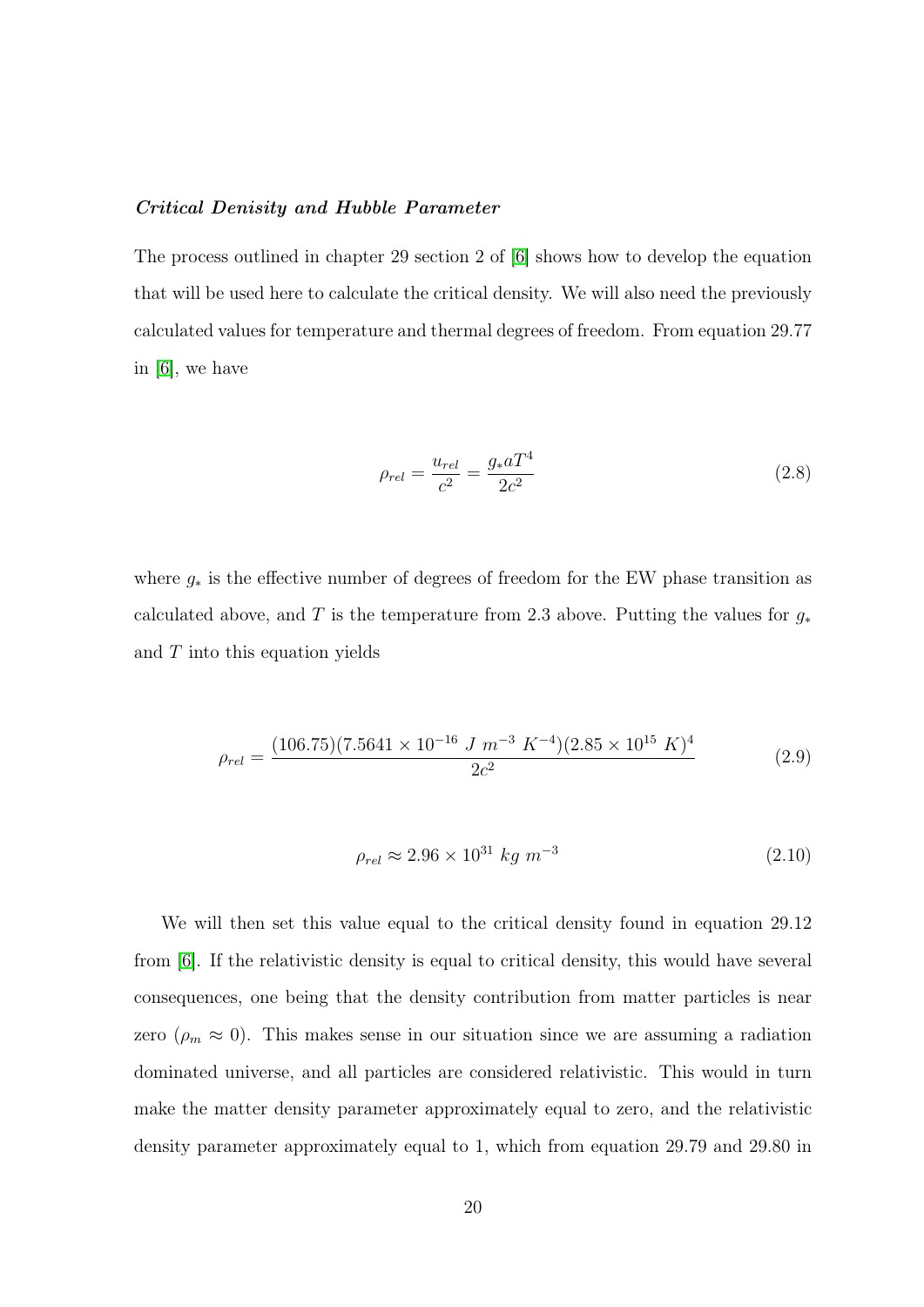[\[6\]](#page-50-6) would result in

$$
\Omega_m = \frac{\rho_m}{\rho_c} \approx \frac{0}{\rho_c} \approx 0 \tag{2.11}
$$

$$
\Omega_{rel} = \frac{\rho_{rel}}{\rho_c} \approx 1. \tag{2.12}
$$

This result would also satisfy  $\Omega_m + \Omega_{rel} = 1$  and therefore  $k = 0$  for the Friedmann model, and suggest that the universe is flat [\[6\]](#page-50-6). By using equation 29.12 from [\[6\]](#page-50-6) for  $\rho_c$  and setting  $\rho_{rel} = \rho_c$ , we can then calculate the Hubble parameter as follows:

$$
\rho_c = \frac{3H^2(t)}{8\pi G} = \rho_{rel} \tag{2.13}
$$

$$
H(t) = \sqrt{\frac{8\pi G\rho_{rel}}{3}}\tag{2.14}
$$

$$
H(t) = \sqrt{\frac{8\pi (6.67 \times 10^{-11} \, m^3 \, kg^{-1} \, s^{-2})(2.96 \times 10^{31} \, kg \, m^{-3})}{3}} \tag{2.15}
$$

$$
H(t) \approx 1.29 \times 10^{11} \, s^{-1} \tag{2.16}
$$

## <span id="page-28-0"></span>Time

For initial time, we can refer directly to equation 8.34 from [\[5\]](#page-50-5). Rewriting  $\frac{c}{\sqrt{\varepsilon}} = \frac{1}{\sqrt{\rho_c}}$ gives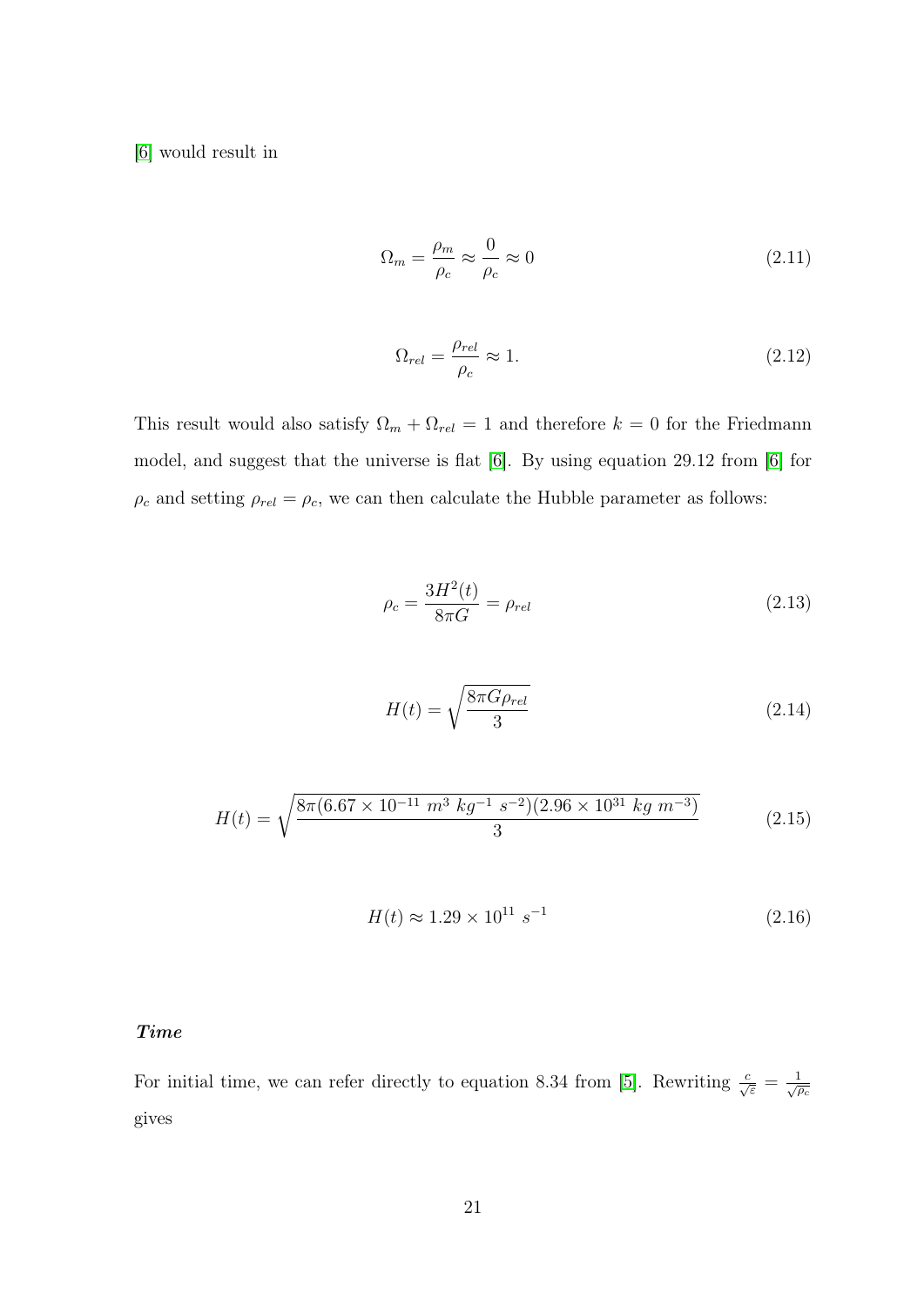$$
t_1 = \sqrt{\frac{3}{32\pi G\rho_c}}\tag{2.17}
$$

where  $\rho_c$  is the critical density, G is Newton's gravitational constant, and c is the speed of light in vacuum. Putting these constants into the equation above, and using the previously calculated value for  $\rho_c$ , we get

$$
t_1 = \sqrt{\frac{3}{32\pi (6.67 \times 10^{-11} \ m^3 \ kg^{-1} \ s^{-2})(2.96 \times 10^{31} \ kg \ m^{-3})}}
$$
(2.18)

$$
t_1 \approx 3.90 \times 10^{-12} \text{ s.}
$$
\n
$$
(2.19)
$$

We can also refer to equation 53 from [\[11\]](#page-50-11) to cross-check this result and confirm some agreement between different source. Using table A1 from [\[11\]](#page-50-11), we can infer  $g_* \approx 106$  based on the work in this paper, and we get

$$
t = \sqrt{\frac{90\hbar^3 c^5}{32\pi^3 G g_{* \epsilon}(T)}} (k_B T)^{-2}
$$
\n(2.20)

$$
t = \frac{2.4}{\sqrt{g_{*}\epsilon(T)}} T_{MeV}^{-2}
$$
\n(2.21)

$$
t = \frac{2.4}{\sqrt{106}} (246000)^{-2}
$$
 (2.22)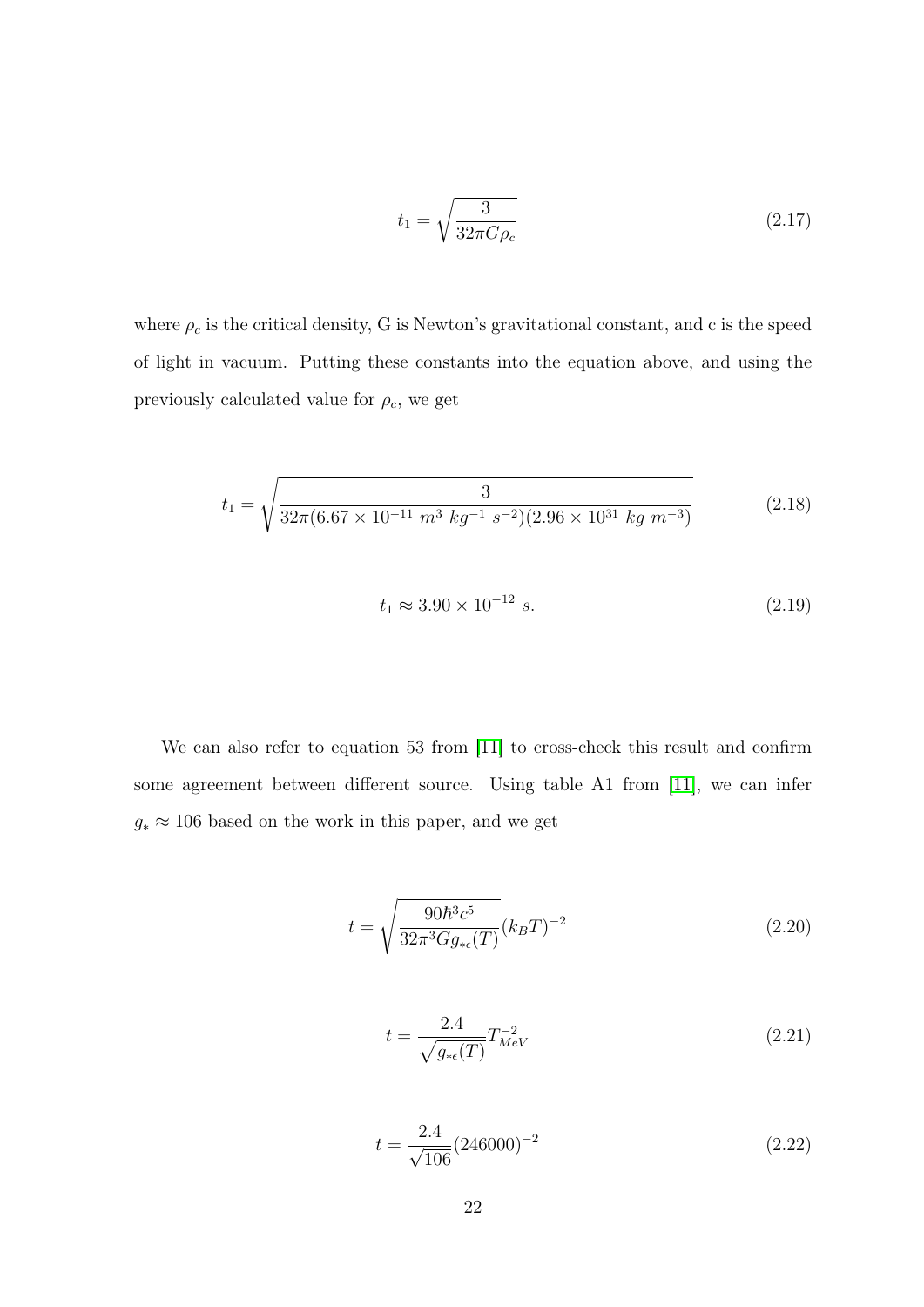$$
t \approx 3.85 \times 10^{-12} \text{ s} \tag{2.23}
$$

where temperature T has been converted back into units of energy (246  $GeV =$ 246000  $MeV$ ).

As a third check, we can use equation 1.24 from above:

$$
t = \frac{1}{2H(t)}\tag{2.24}
$$

$$
t = \frac{1}{2(1.29 \times 10^{11} \text{ s}^{-1})}
$$
\n(2.25)

$$
t \approx 3.88 \times 10^{-12} \text{ s} \tag{2.26}
$$

<span id="page-30-0"></span>The level of agreement between these three methods of calculating initial time gives confidence in the results. The differences in the three results are likely due to the choice of significant digits carried over in calculations and digits of precision used for the known constants. This thesis will choose  $3.88 \times 10^{-12}$  s as the declared result since it is the median of the three different calculations for time.

### QCD Phase Transition

#### <span id="page-30-1"></span>Energy and Temperature

Using the same approach as in 2.1.1, the expression for the total available thermal energy is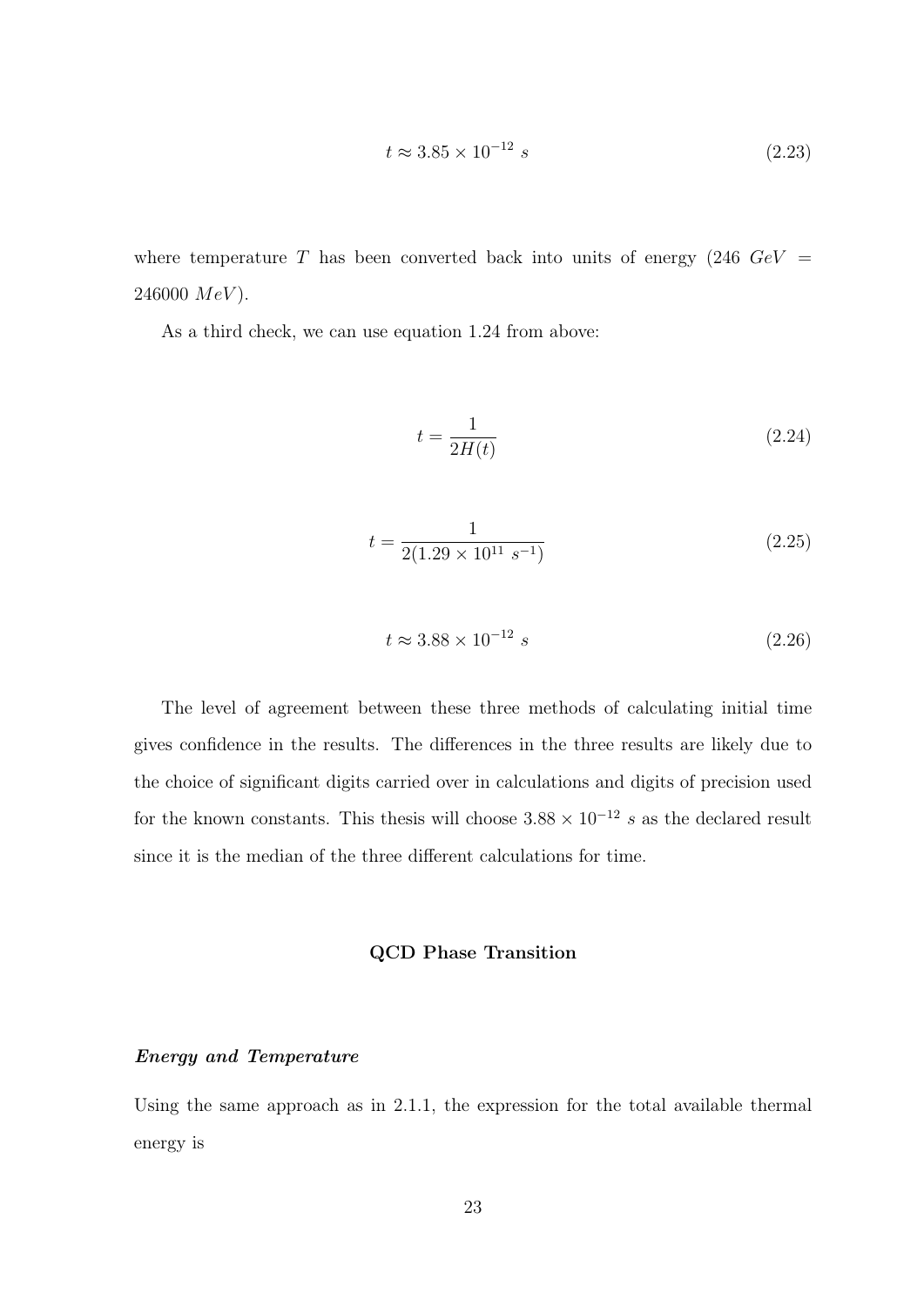$$
E_1 = k_B T_1 \tag{2.27}
$$

where  $E$  is the energy in Joules,  $k_B$  is Boltzmann's constant, and  $T$  is temperature in Kelvin. For the QCD phase transition, we will use a vacuum expectation value of 170 MeV. Using this value as the average energy available at the time, we get

$$
T_1 = \frac{E_1}{k_B} = \frac{246 \times 10^{11} \text{ eV}}{8.617 \times 10^{-5} \text{ eV/K}}\tag{2.28}
$$

$$
T_1 \approx 1.97 \times 10^{12} \ K \tag{2.29}
$$

### <span id="page-31-0"></span>Scale Factor

Using the same approach as in 2.1.2, we can use the age of the universe today, the average temperature of the universe today, and the scale factor today with equation 8.2 from [\[5\]](#page-50-5) to get the scale factor and the initial time of the QCD phase transition. Starting with equation 8.2,

$$
\frac{a_1}{a_2} = \frac{T_2}{T_1} \tag{2.30}
$$

$$
\frac{a_1}{1} = \frac{2.7 \ K}{1.97 \times 10^{12} \ K} \tag{2.31}
$$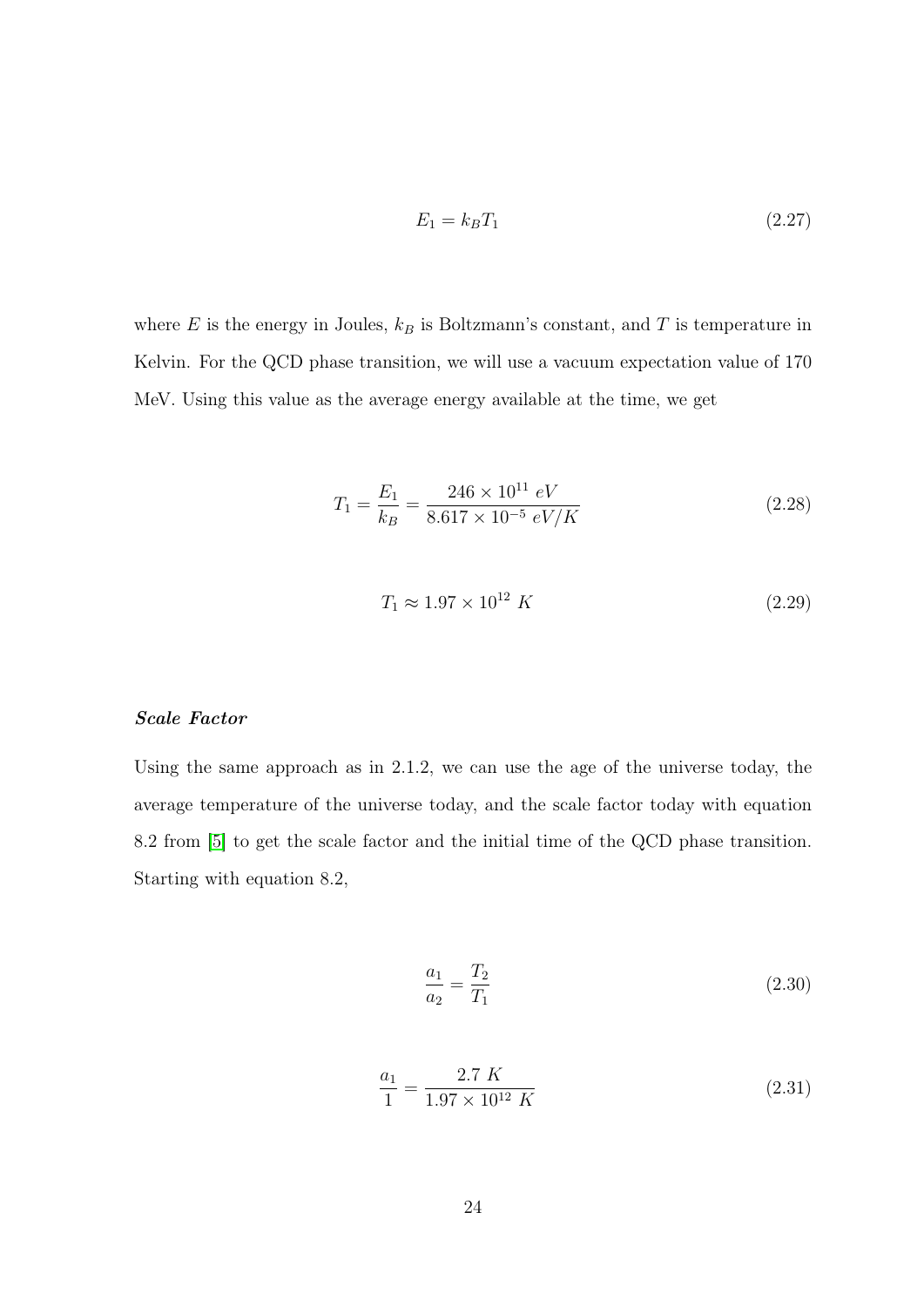$$
a_1 \approx 1.38 \times 10^{-12} \tag{2.32}
$$

which indicates that at the time we are interested in, the universe was around one trillion times smaller than it is today, and about 1000 times larger than the value calculated for the EW phase transition.

### <span id="page-32-0"></span>Thermal Degrees of Freedom

For the QCD phase transition, the thermal degrees of freedom are calculated in the same way as the EW phase transition in section 2.1.4. With the vacuum expectation value of 170 MeV, we ignore all particles with a mass greater than 170  $MeV/c^2$ , and table 2.1 reduces to

|              |                |              |                |                | Particle Anti? Colors Spins States Fermion/Boson Effective no. |                |
|--------------|----------------|--------------|----------------|----------------|----------------------------------------------------------------|----------------|
| $\mathbf u$  | $\overline{2}$ | 3            | $\overline{2}$ | 12             | 0.875                                                          | 10.5           |
| d            | $\overline{2}$ | 3            | $\overline{2}$ | 12             | 0.875                                                          | $10.5\,$       |
| $\rm S$      | $\overline{2}$ | 3            | $\overline{2}$ | 12             | 0.875                                                          | $10.5\,$       |
| $\mathbf{e}$ | $\overline{2}$ | $\mathbf{1}$ | $\overline{2}$ | $\overline{4}$ | $0.875\,$                                                      | $3.5\,$        |
| $\mu$        | $\sqrt{2}$     | $\mathbf{1}$ | $\overline{2}$ | $\overline{4}$ | 0.875                                                          | 3.5            |
| $\nu_e$      | $\overline{2}$ | $\mathbf{1}$ | $\mathbf{1}$   | $\overline{2}$ | $0.875\,$                                                      | 1.75           |
| $\nu_\mu$    | $\overline{2}$ | $\mathbf{1}$ | $\mathbf{1}$   | $\overline{2}$ | $0.875\,$                                                      | 1.75           |
| $\nu_\tau$   | $\overline{2}$ | $\mathbf{1}$ | $\mathbf{1}$   | $\overline{2}$ | 0.875                                                          | 1.75           |
| g            | $\mathbf{1}$   | $8\,$        | $\overline{2}$ | 16             | $\mathbf{1}$                                                   | 16             |
| $\gamma$     | $\mathbf{1}$   | $\mathbf{1}$ | $\overline{2}$ | $\overline{2}$ | $\mathbf{1}$                                                   | $\overline{2}$ |
| $g_\ast$     |                |              |                |                |                                                                | 61.75          |

<span id="page-32-1"></span>Table 2.2: Particle States for QCD Phase Transition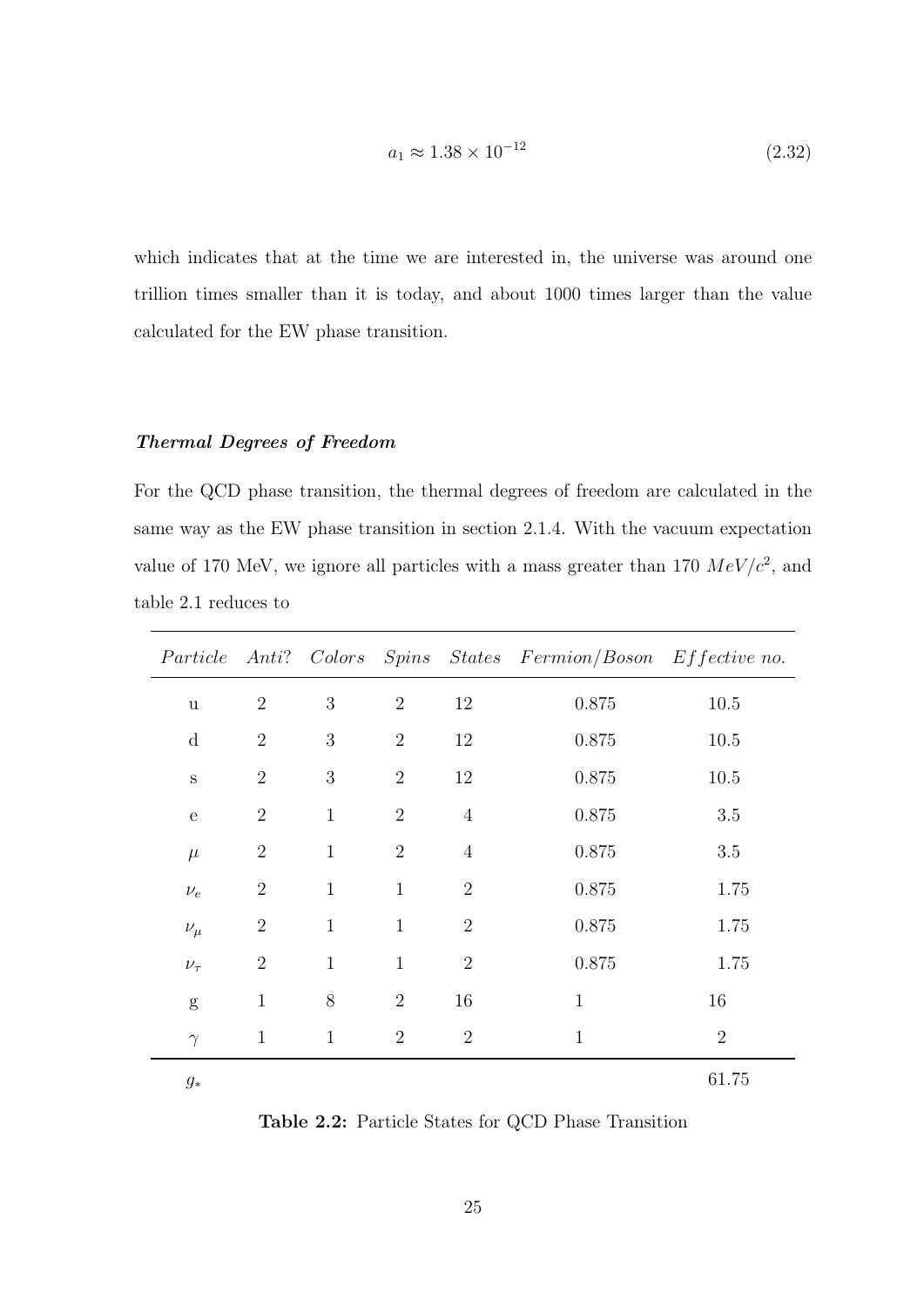# <span id="page-33-0"></span>Critical Denisity and Hubble Parameter

Using the same approach as in 2.1.4, and inserting the values for temperature and thermal degrees of freedom that correspond to the QCD phase transition:

$$
\rho_{rel} = \frac{g_* a T^4}{2c^2} \tag{2.33}
$$

$$
\rho_{rel} = \frac{(61.75)(7.5641 \times 10^{-16} \text{ J m}^{-3} \text{ K}^{-4})(1.97 \times 10^{12})^4}{2c^2} \tag{2.34}
$$

$$
\rho_{rel} = \rho_c \approx 3.91 \times 10^{18} \text{ kg m}^{-3} \tag{2.35}
$$

Jumping to equation 2.14 above for Hubble Parameter, we get

$$
H(t) = \sqrt{\frac{8\pi G \rho_{rel}}{3}}\tag{2.36}
$$

$$
H(t) = \sqrt{\frac{8\pi (6.67 \times 10^{-11} \ m^3 \ kg^{-1} \ s^{-2})(3.91 \times 10^{18} \ kg \ m^{-3})}{3}} \tag{2.37}
$$

$$
H(t) \approx 46700 \, s^{-1} \tag{2.38}
$$

and from the relationship between Hubble Parameter and time, we get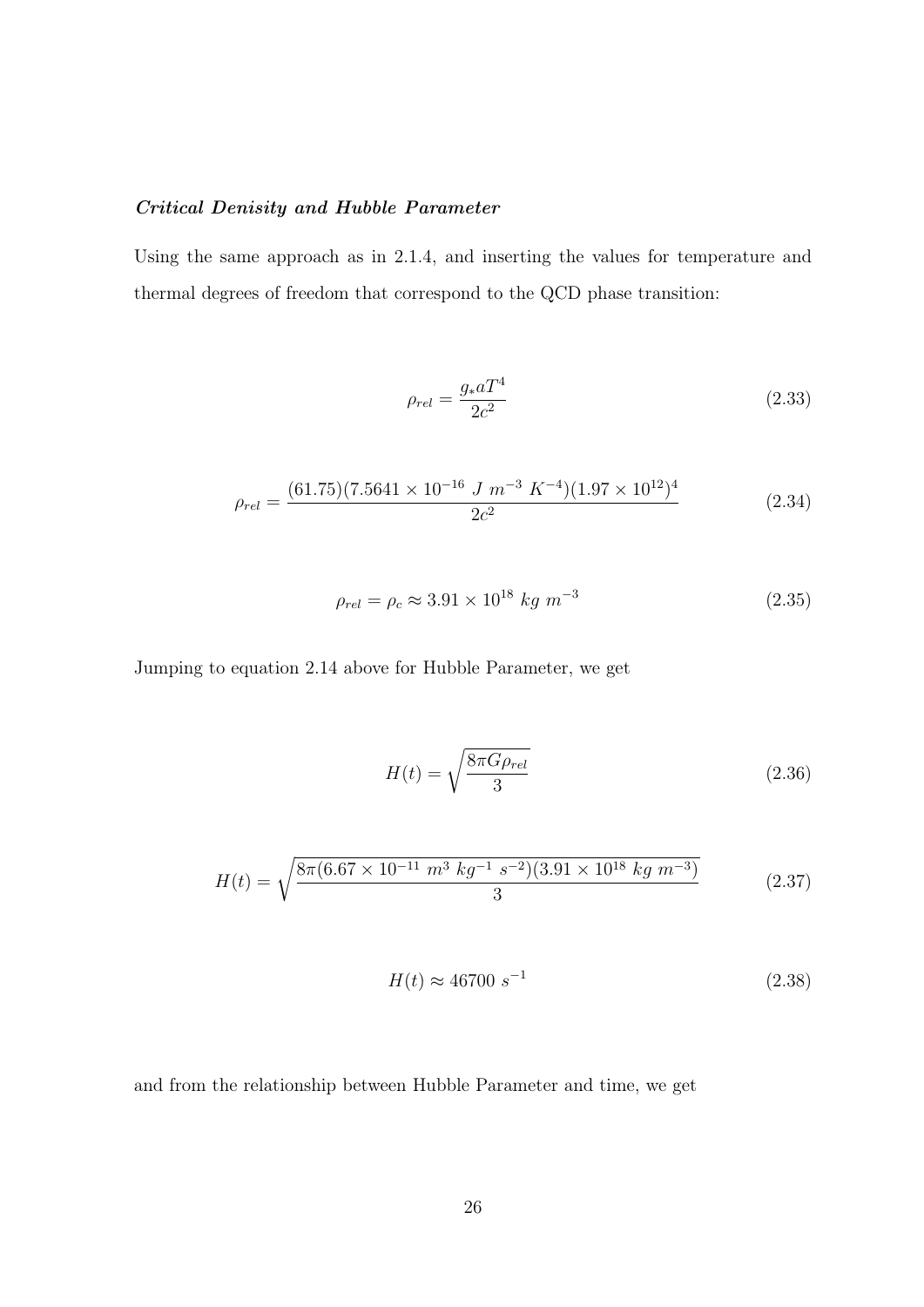$$
t = \frac{1}{2H(t)}\tag{2.39}
$$

$$
t = \frac{1}{2(46700 \ s^{-1})} \tag{2.40}
$$

$$
t \approx 1.07 \times 10^{-5} \text{ s.} \tag{2.41}
$$

## <span id="page-34-0"></span>Time

Using the same approach as in 2.1.5, we begin with equation 2.11, and insert the critical density value for the QCD phase transition calculated above to get

$$
t_1 = \sqrt{\frac{3}{32\pi G\rho_c}}\tag{2.42}
$$

$$
t_1 = \sqrt{\frac{3}{32\pi (6.67 \times 10^{-11} \ m^3 \ kg^{-1} \ s^{-2})(3.91 \times 10^{18} \ kg \ m^{-3})}}
$$
(2.43)

$$
t_1 \approx 1.07 \times 10^{-5} \text{ s.}
$$
 (2.44)

Again, double checking this result using equation 53 from [\[11\]](#page-50-11), the value  $g_* = 61.72$ from table A1, and the vacuum expectation value of 170 MeV, we have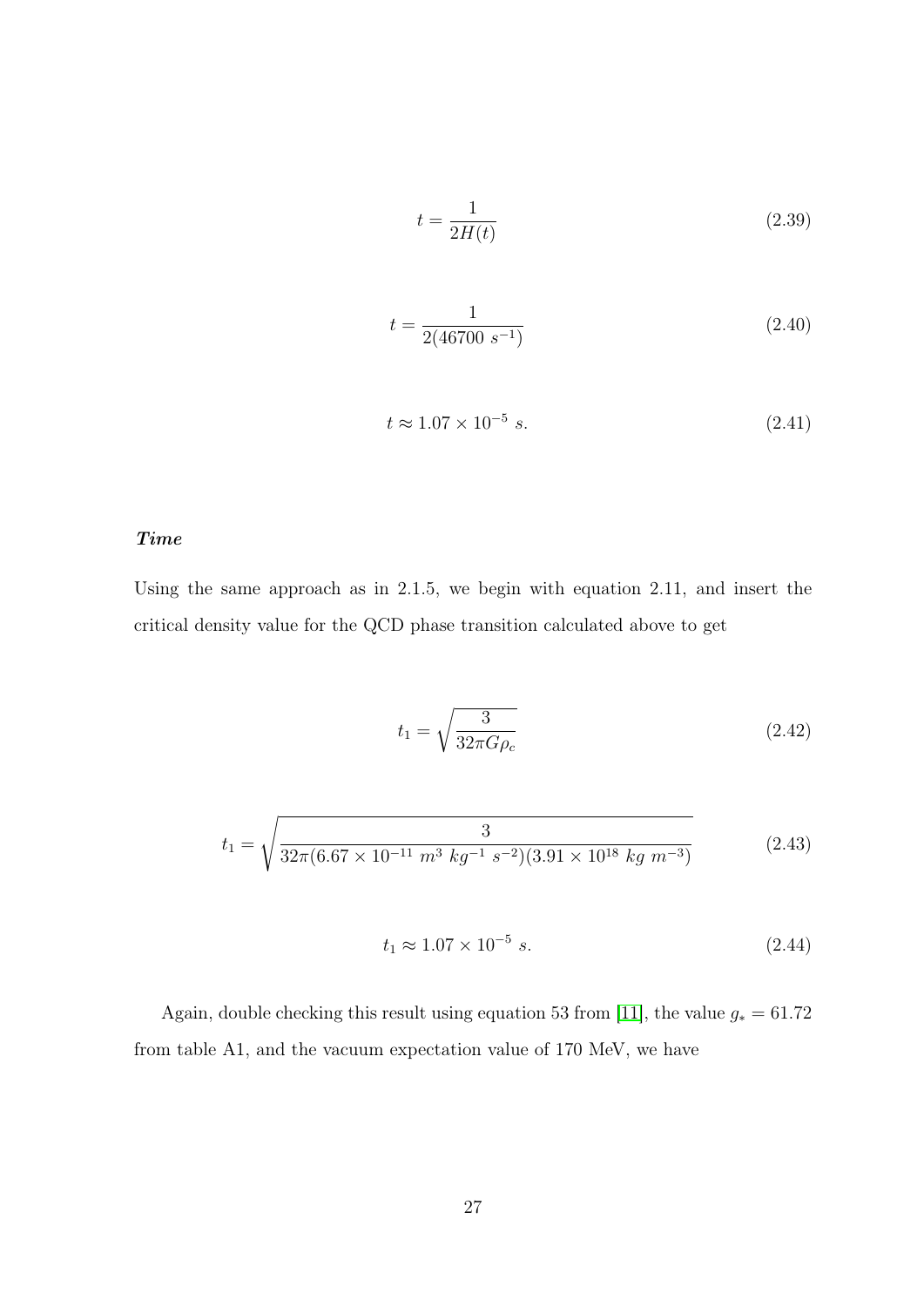$$
t = \sqrt{\frac{90\hbar^3 c^5}{32\pi^3 G g_{* \epsilon}(T)}} (k_B T)^{-2}
$$
\n(2.45)

$$
t = \frac{2.4}{\sqrt{g_{*e}(T)}} T_{MeV}^{-2}
$$
 (2.46)

$$
t = \frac{2.4}{\sqrt{61.72}} (170)^{-2}
$$
 (2.47)

$$
t \approx 1.06 \times 10^{-5} \text{ s.}
$$
 (2.48)

<span id="page-35-0"></span>All three methods for calculating initial time during the QCD phase transition have shown to be almost exactly the same, so this thesis will choose  $1.07 \times 10^{-5}$  s for the declared result.

## Summary of Key Parameters

In the previous two sections, five different parameters were calculated for two different epochs based on the vacuum expectation values being the available energies. The following table shows these twelve total parameters and the corresponding epoch that they belong to. These parameters are used as initial conditions that the computer code needs in order to begin calculating new values and evolving forward in time.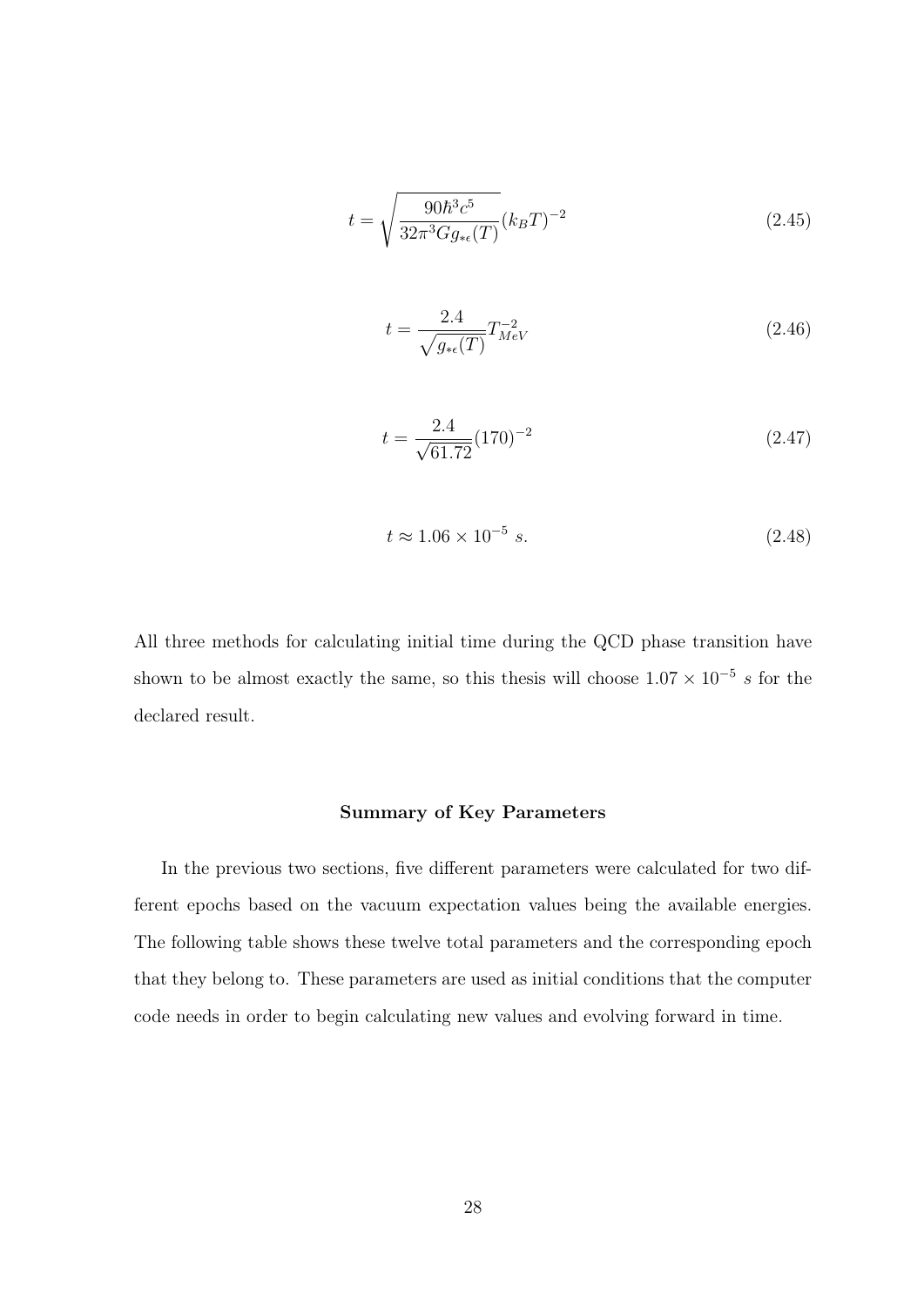| <i>Initial Condition</i>   | Electroweak                              | QCD                                      |
|----------------------------|------------------------------------------|------------------------------------------|
| Energy                     | $246 \,\mathrm{GeV}$                     | $170 \,\mathrm{MeV}$                     |
| Temperature                | $2.85 \times 10^{15}$ K                  | $1.97 \times 10^{12}$ K                  |
| Thermal Degrees of Freedom | 106.75                                   | 61.75                                    |
| Scale Factor               | $9.58 \times 10^{-16}$                   | $1.38 \times 10^{-12}$                   |
| Initial Time               | $3.88 \times 10^{-12}$ s                 | $1.07 \times 10^{-5}$ s                  |
| Critical Density           | $2.96 \times 10^{31}$ kg m <sup>-3</sup> | $3.91 \times 10^{18}$ kg m <sup>-3</sup> |
| Hubble Parameter           | $1.29 \times 10^{11}$ s <sup>-1</sup>    | $46700 s^{-1}$                           |

Table 2.3: Initial Conditions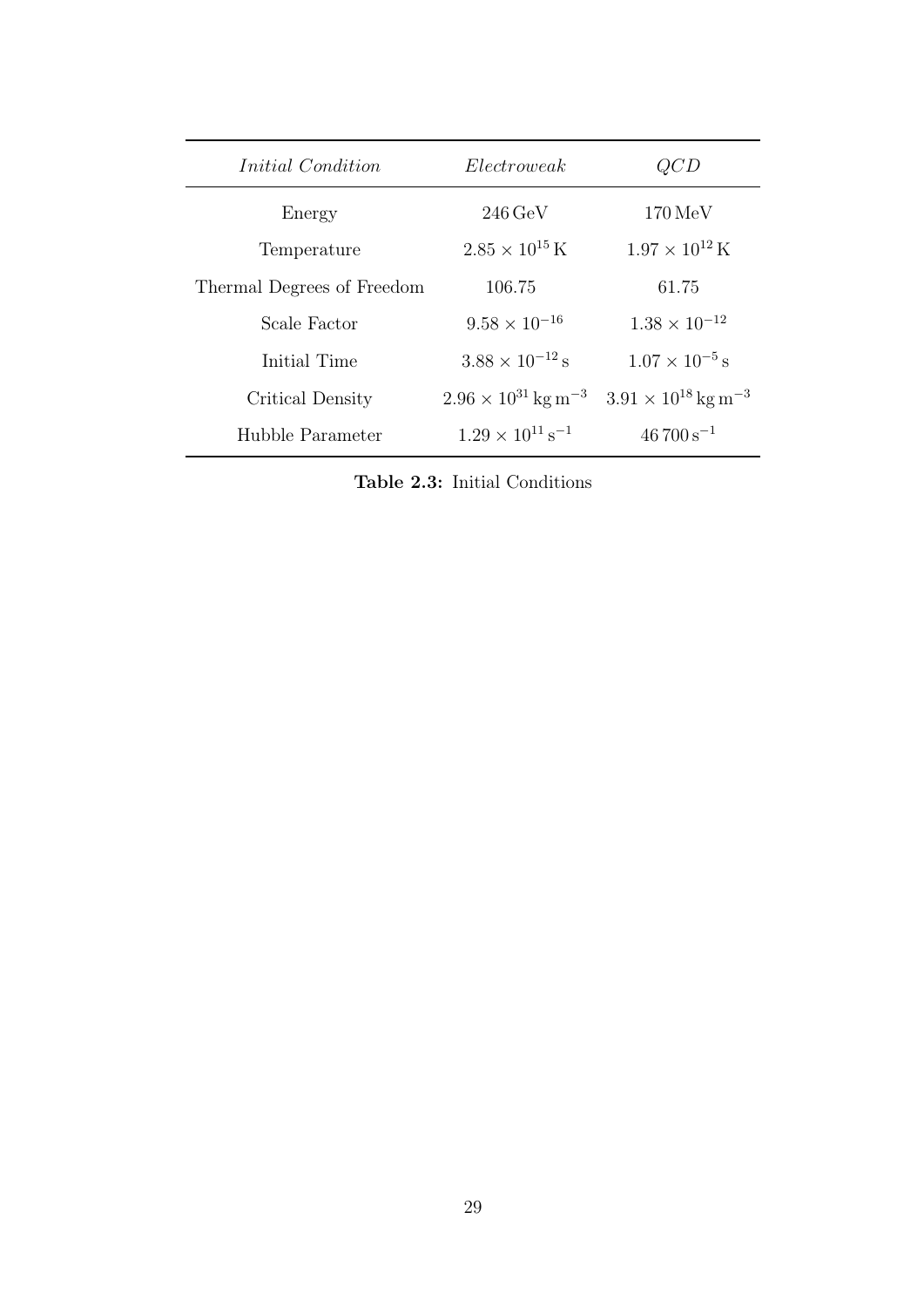#### CHAPTER 3:

## SHOCK TESTING

In Numerical Relativity, the term "shock" refers to a sharp discontinuity (or jump) between any two values calculated by a numerical relativity code during a simulation. A codes ability to handle shocks during a simulation are dependent on the shockcapturing scheme implemented in the code, the resolution chosen at run-time, and the computational capability of the system being used. In general, the higher the resolution of the shock-capturing scheme is, the more computational power and/or time is required for running the simulation.

#### SCR3 and Previous Testing

SCR3 is a fourth-order weighted essentially non-oscillaroty scheme built by following the method outlined in work by Liu, Osher, and Chan [\[12\]](#page-50-0). It is an additional finite differencing method available to be chosen at runtime, along with 2nd-order finite, 4th-order finite, spectral methods, and spectral methods (one-dimensional) for a total of five different shock capturing schemes. Work done in [\[12\]](#page-50-0) has shown SCR3 to be a more effective shock capturing routine than 2nd-order finite differencing with artificial viscosity. According to [\[12\]](#page-50-0), the next step should be refining the SCR3 scheme by adding artificial viscosity. However, it is noted that work in [\[12\]](#page-50-0) was based on the use of FixedCosmo, whereas the work presented in this thesis utilizes SpecCosmo. Since the code has been changed, the goal of the work in this series of shock tests was to determine how the results using SpecCosmo compare to the previous results using FixedCosmo with the same parameters. All shock tests were ran without the use of artificial viscosity except for the Alfven wave shock test.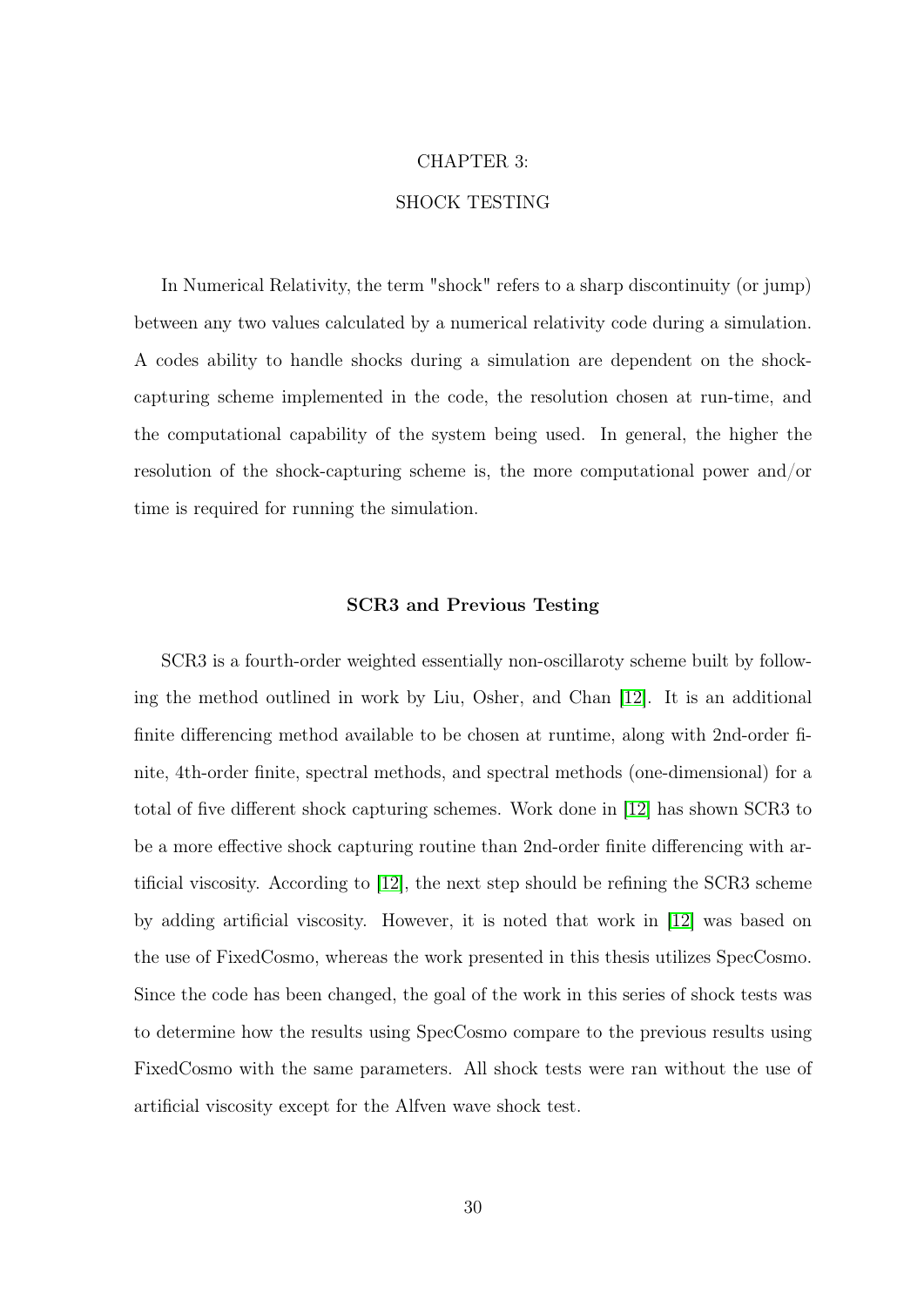#### Shock Test Types

There are eight different shock test types considered, first introduced in work by Komissarov, and later in work by Duez, Liu, Shapiro, and Stephens [\[9\]](#page-50-1). These tests are one-dimensional (z-axis chosen in this work), starting with a discontinuity at  $z = 0$ , and extending in the positive and negative directions along the axis by the same amount. For each test type, the density and velocity of the relativistic fluid are compared with results from [\[9\]](#page-50-1) and [\[12\]](#page-50-0).

The eight different test types are Fast Shock, Slow Shock, Switch-on Rarefaction, Switch-off Rarefaction, Shock Tube 1, Shock Tube 2, Collision, and Non-linear Alfven Wave. In fast and slow shock, initial data along the axis satisfies the special relativistic Rankine-Hugonoit jump conditions for MHD shocks, and thus the discontinuity travels with a speed  $\mu$  without changing its pattern [\[9\]](#page-50-1). In switch-on/off rarefaction, positive and negative directions of the axis are connected by a rarefaction wave at  $t = 0$  [\[9\]](#page-50-1). The challenge with these tests arises when the tangential component of the magnetic field  $(B<sup>y</sup>)$  is switch on or off when transitioning from one side of the axis to another [\[9\]](#page-50-1). In Shock Tubes 1 and 2, left and right sides of the axis are connected by a rarefaction wave, a contact discontinuity, and a shock wave [\[9\]](#page-50-1). In Collision, both sides of the axis travel with equal speeds in opposite directions. In Non-linear Alfven Wave, the setup differs from the other 7 tests in that there are no discontinuities initially [\[9\]](#page-50-1). The left and right states are separated by a width  $(W = 0.5)$ , and are joined by continuous functions at  $t = 0$  [\[9\]](#page-50-1).

The following table taken from Komissarov [\[2\]](#page-50-2) details the initial conditions and test parameters for each shock test type. These initial conditions are scripted in the code for each test type, and can be chosen at the start of a simulation run in the parameter file.

Within the thorn mhd init, the variable initial mhd can be changed to any one of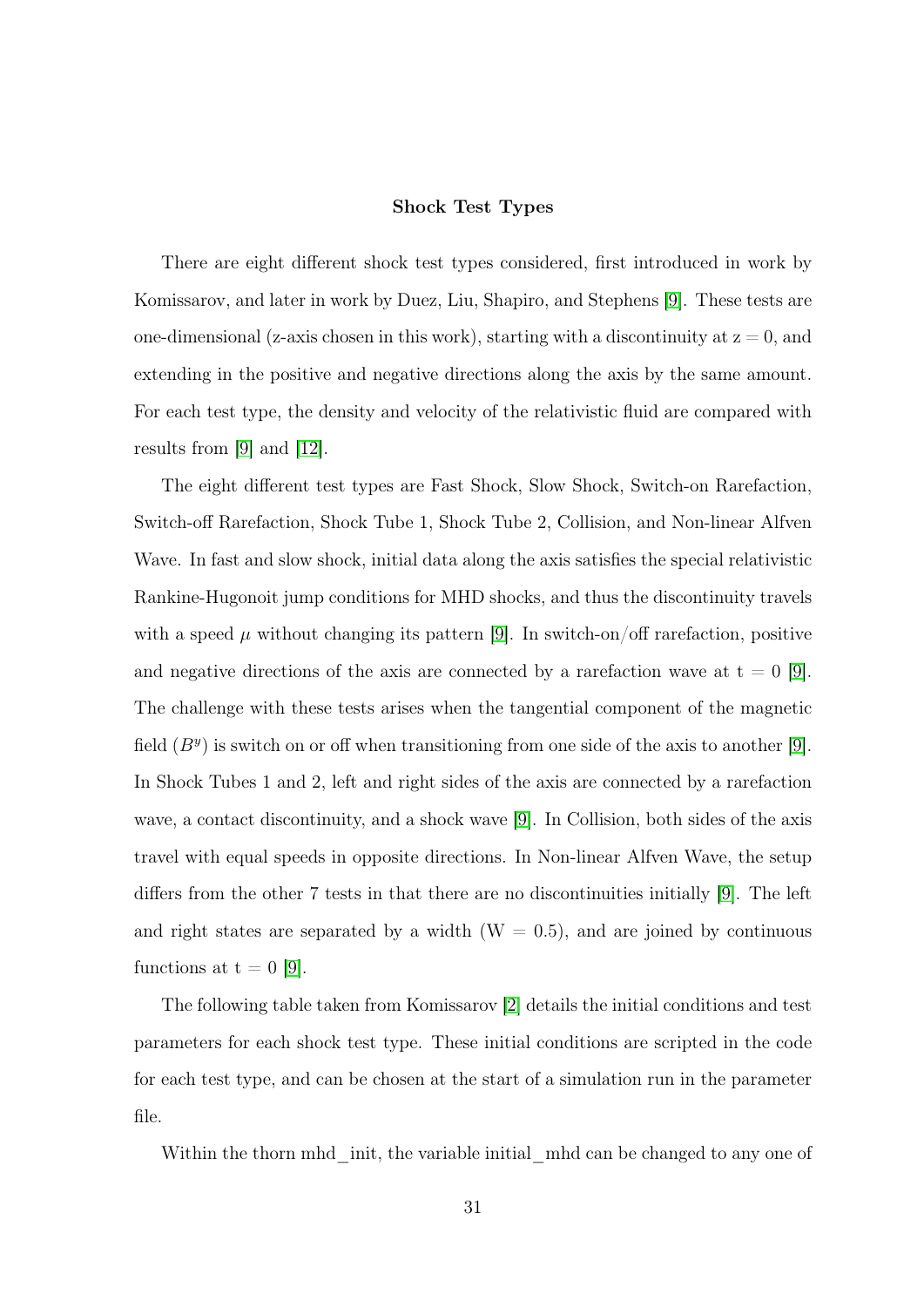| Problem                            | Left state                                                                                                | <b>Right</b> state                                                                        | Grid      | Time                 |
|------------------------------------|-----------------------------------------------------------------------------------------------------------|-------------------------------------------------------------------------------------------|-----------|----------------------|
| <b>Fast Shock</b><br>$(\mu = 0.2)$ | $u^i = (25.0, 0.0, 0.0)$<br>$B^i = (20.0, 25.02, 0.0)$<br>$P = 1.0, \rho = 1.0$                           | $u^i = (1.091, 0.3923, 0.00)$<br>$B^i = (20.0, 49.0, 0.0)$<br>$P = 367.5, \rho = 25.48$   | $n = 40$  | $t=2.5$              |
| <b>Slow Shock</b><br>$(\mu = 0.5)$ | $u^i = (1.53, 0.0, 0.0)$<br>$B^i = (10.0, 18.28, 0.0)$<br>$P = 10(!)$ , $\rho = 1.0$                      | $u^i = (.9571, -0.6822, 0.00)$<br>$B^i = (10.0, 14.49, 0.0)$<br>$P = 55.36, \rho = 3.323$ | $n=200$   | $t=2.0$              |
| Switch-off Fast<br>Rarefaction     | $u^i = (-2.0, 0.0, 0.0)$<br>$B^i = (2.0, 0.0, 0.0)$<br>$P = 1.0, \rho = 0.1$                              | $u^i = (-0.212, -0.590, 0.0)$<br>$B^i = (2.0, 4.710, 0.0)$<br>$P = 10.0, \rho = 0.562$    | $n=150$   | $t=1.0$              |
| Switch-on Slow<br>Rarefaction      | $u^i = (-0.765, -1.386, 0.0)$<br>$B^i = (1.0, 1.022, 0.0)$<br>$P = 0.1, \ \rho = 1.78 \times 10^{-3}$ (!) | $u^i = (0.0, 0.0, 0.0)$<br>$B^i = (1.0, 0.0, 0.0)$<br>$P = 1.0, \rho = 0.01$              | $n = 150$ | $t=2.0$              |
| Alfvén wave<br>$(\mu = 0.626)$     | $u^i = (0.0, 0.0, 0.0)$<br>$B^i = (3.0, 3.0, 0.0)$<br>$P = 1.0, \rho = 1.0$                               | $u^i = (3.70, 5.76, 0.00)$<br>$B^i = (3.0, -6.857, 0.0)$<br>$P = 1.0, \rho = 1.0$         | $n=200$   | $t=2.0$              |
| Compound wave                      | $u^i = (0.0, 0.0, 0.0)$<br>$B^i = (3.0, 3.0, 0.0)$<br>$P = 1.0, \rho = 1.0$                               | $u^i = (3.70, 5.76, 0.00)$<br>$B^i = (3.0, -6.857, 0.0)$<br>$P = 1.0, \rho = 1.0$         | $n=200$   | $t = 0.1, 0.75, 1.5$ |
| <b>Shock Tube 1</b>                | $u^i = (0.0, 0.0, 0.0)$<br>$B^i = (1.0, 0.0, 0.0)$<br>$P = 1000., \rho = 1.0$                             | $u^i = (0.0, 0.0, 0.0)$<br>$B^i = (1.0, 0.0, 0.0)$<br>$P = 1.0, \rho = 0.1$ (!)           | $n = 400$ | $t=1.0$              |
| Shock Tube 2                       | $u^i = (0.0, 0.0, 0.0)$<br>$B^i = (0.0, 20.0, 0.0)$<br>$P = 30, \rho = 1.0$                               | $u^i = (0.0, 0.0, 0.0)$<br>$B^i = (0.0, 0.0, 0.0)$<br>$P = 1.0, \rho = 0.1$ (!)           | $n = 500$ | $t=1.0$              |
| Collision                          | $u^i = (5.0, 0.0, 0.0)$<br>$B^i = (10.0, 10.0, 0.0)$<br>$P = 1.0, \rho = 1.0$                             | $u^i = (-5.0, 0.0, 0.0)$<br>$B^i = (10.0, -10.0, 0.0)$<br>$P = 1.0, \rho = 1.0$           | $n = 200$ | $t = 1.22$           |

Table 3.1: Shock Test Initial Data

the following: fast\_shock, slow\_shock, fast\_rare, slow\_rare, shock1, shock2, collision, or alfven. Specifying one of these values for mhd\_init chooses which values for the initial velocity, initial magnetic field, density, and pressure are chosen to be the initial data at runtime.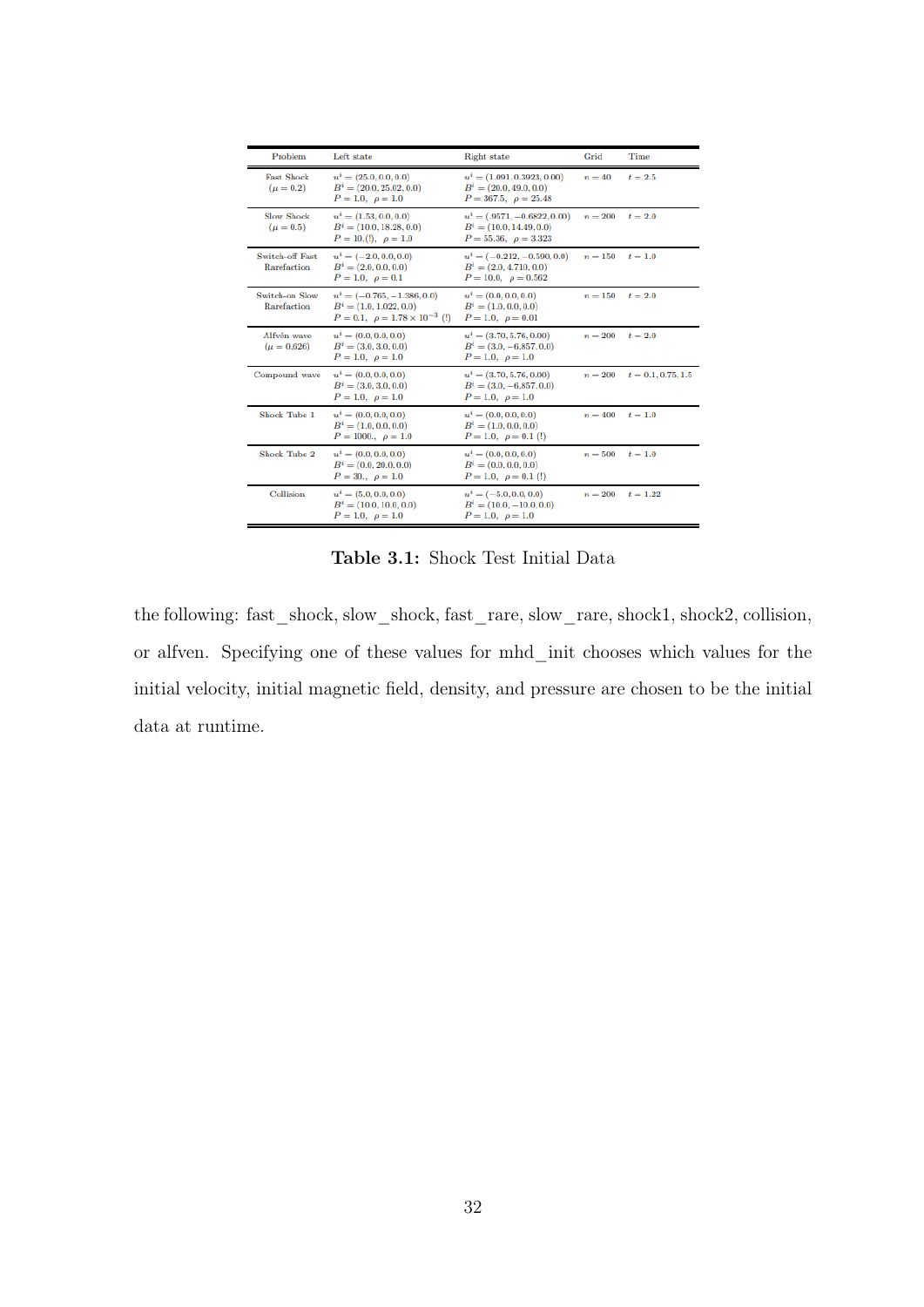#### Shock Test Results

The following figure taken from [\[9\]](#page-50-1) gives a baseline for what the test results should look like for each shock test type. This figure includes analytical calculations as well as simulated data.



Figure 3.1: Density and Velocity Profiles from Duez et al.

The following figure taken from [\[12\]](#page-50-0) shows the shock test results using FixedCosmo and 2nd-order finite differencing as the shock capturing method.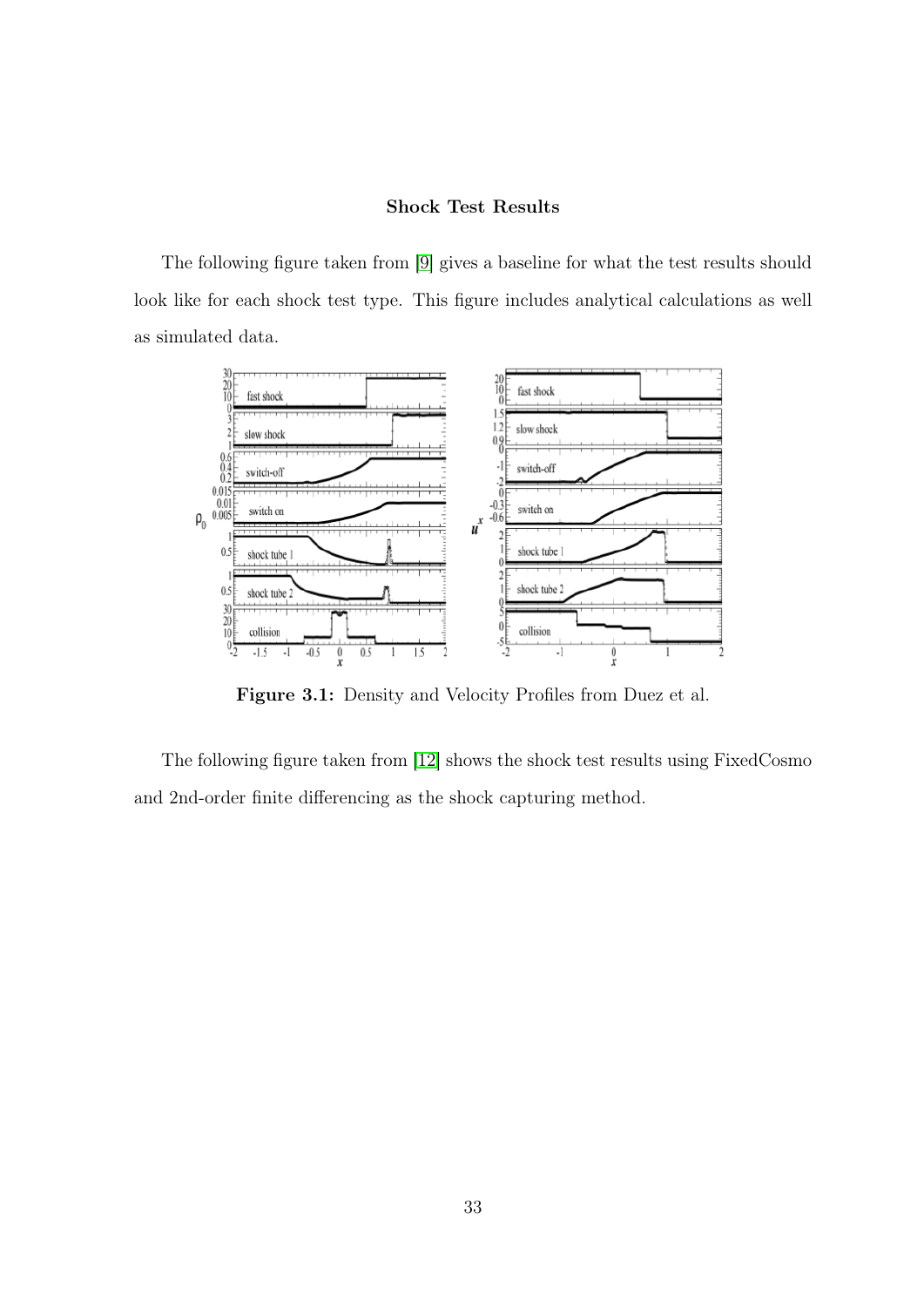

Figure 3.2: FixedCosmo Shock Tests using 2nd-order Finite Differencing

The shock tests presented in work by [\[12\]](#page-50-0) all utilized a Courant factor (dtfac in .par file and from this point forward) of 0.5. This factor adjusts the ratio between grid resolution and time step, and appears to have been small enough in the work that used FixedCosmo to allow each shock test to run to completion. Using SpecCosmo, the first several shock test runs using a value of 0.5 and 0.05 for dtfac in this work quickly showed large spikes in the data sets near the discontinuity at  $z=0$ . After several trials, a value of 0.002 for dtfac was found to be successful for some of the tests. Smaller values for dtfac that allowed the other tests to compete were determined using the same trial-and-error process. The table below details the shock test type, grid resolution, number of iterations needed for completion, and the dtfac that was used for each test type. Other than the different values for dtfac, all parameters were maintained from the work done in [\[12\]](#page-50-0) in order find a baseline for SpecCosmo as well as to compare how SpecCosmo handles shocks as opposed to FixedCosmo.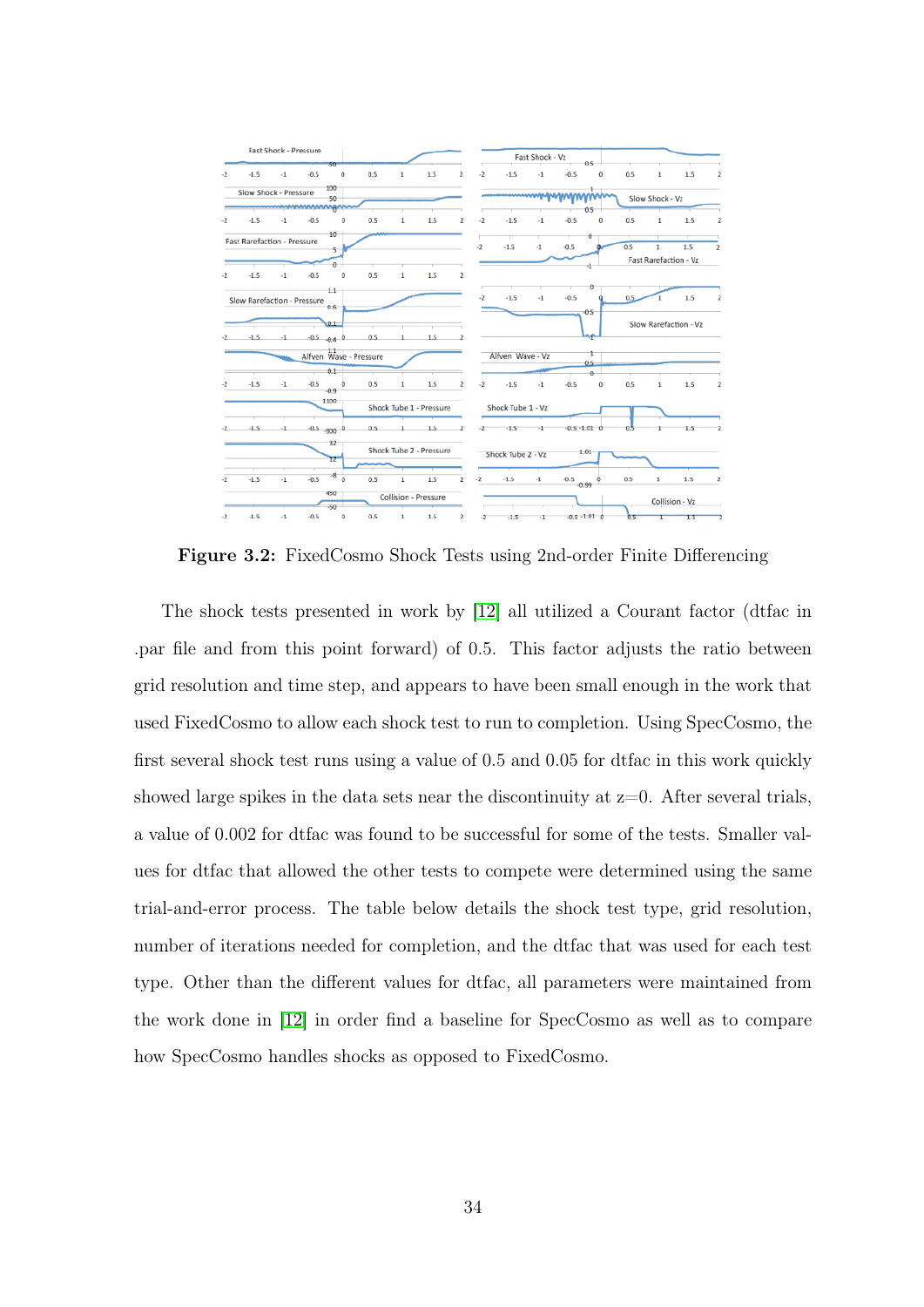| Test Type         |        | Grid Res. Iterations | dt fac  |
|-------------------|--------|----------------------|---------|
| <b>Fast Shock</b> | 0.1    | 250                  | 0.001   |
| Slow Shock        | 0.02   | 200                  | 0.002   |
| Switch-off Fast   | 0.0267 | 100                  | 0.002   |
| Switch-on Slow    | 0.008  | 500                  | 0.0005  |
| Shock Tube 1      | 0.008  | 500                  | 0.00005 |
| Shock Tube 2      | 0.02   | 250                  | 0.002   |
| Collision         | 0.02   | 122                  | 0.001   |
| Alfven            | 0.02   | 240                  | 0.002   |

Table 3.2: Parameter File Settings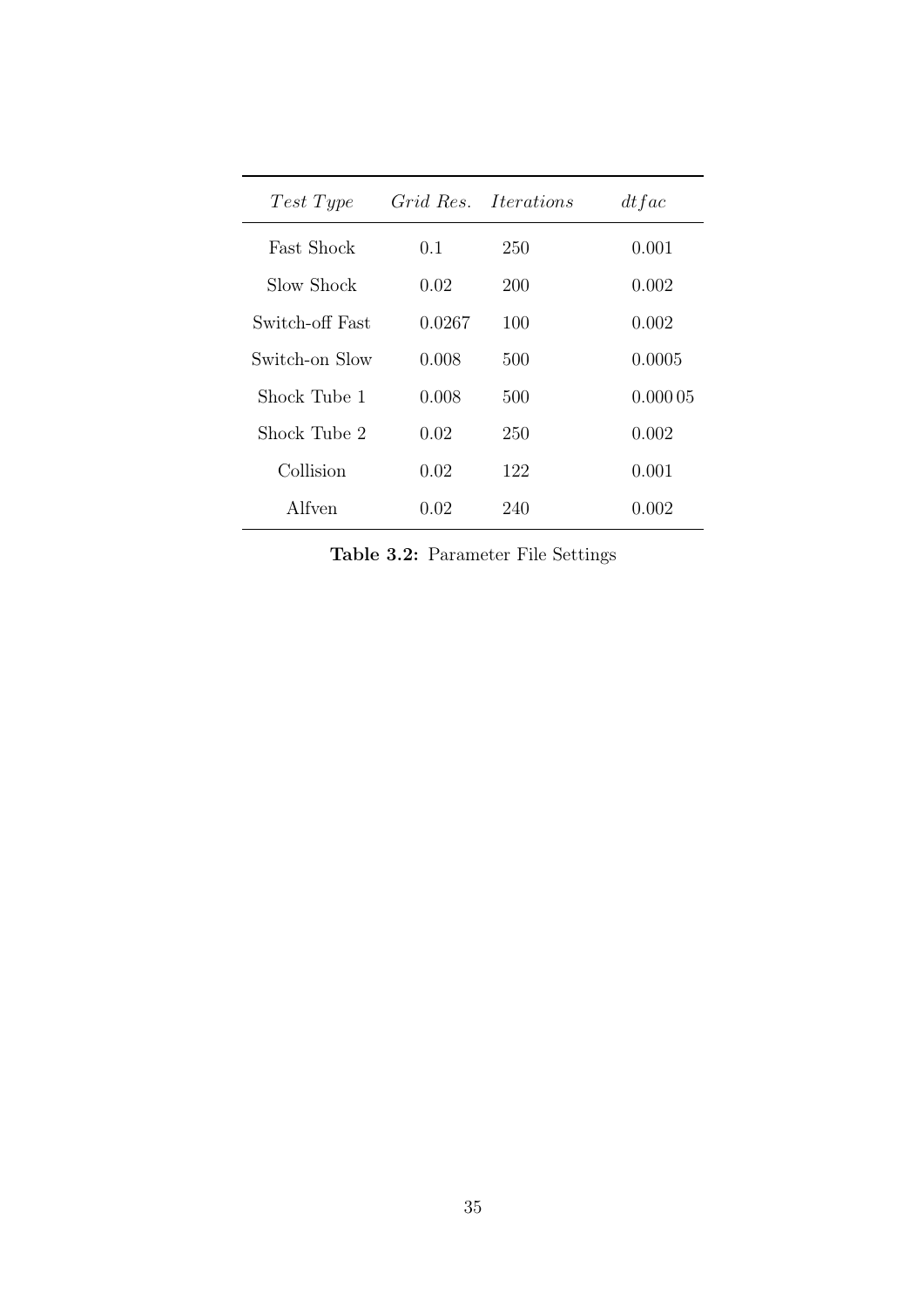## Fast and Slow Shock

Below are the results for density and velocity for the Fast and Slow Shock tests at  $t_{final}$  using SpecCosmo.



Figure 3.3: Fast Shock, Density and Velocity



Figure 3.4: Slow Shock, Density and Velocity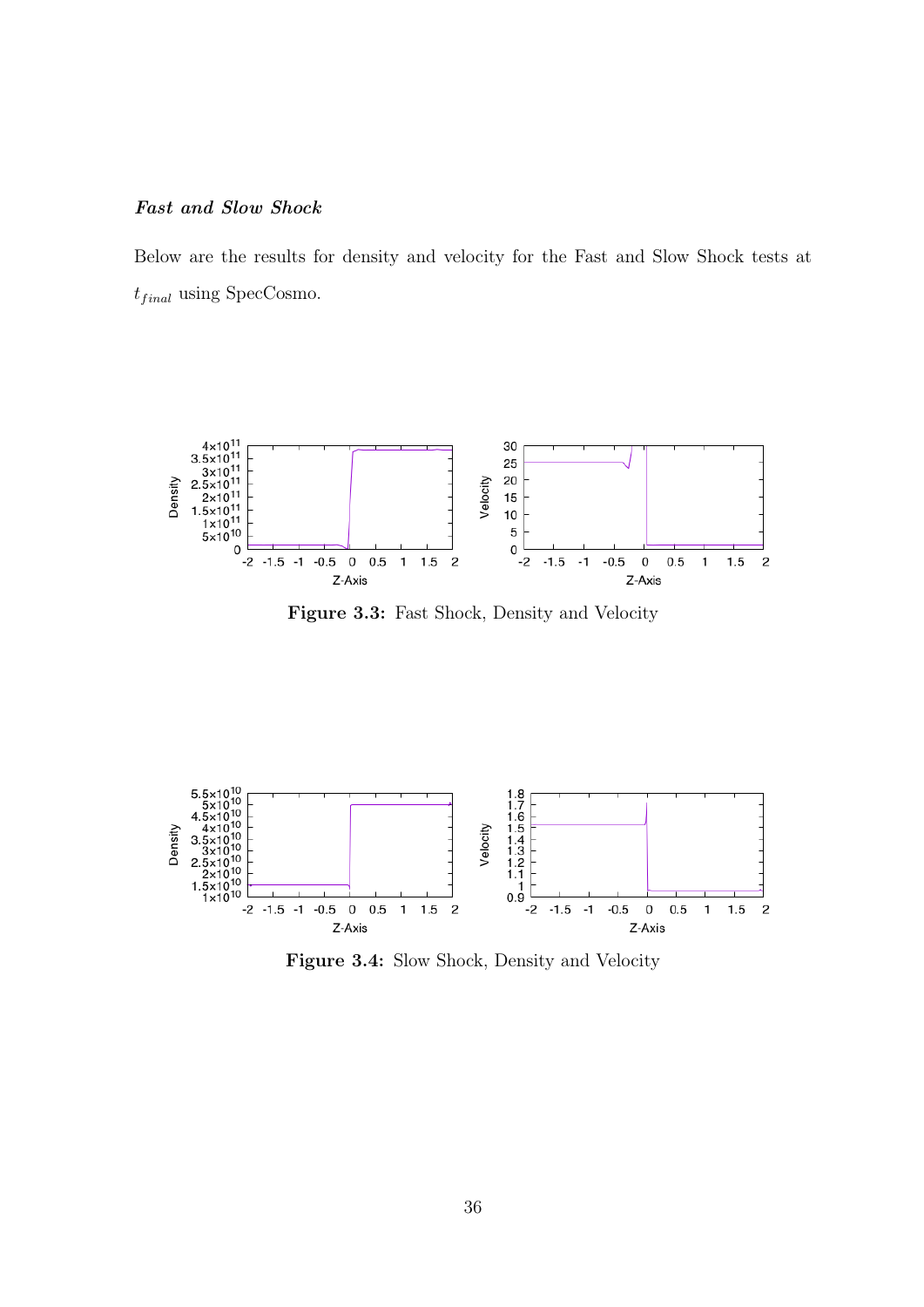## Fast and Slow Rarefaction

Below are the results for density and velocity for the Fast and Slow Rarefaction tests at  $t_{final}$  using SpecCosmo.



Figure 3.5: Switch-off Fast Rarefaction, Density and Velocity



Figure 3.6: Switch-on Slow Rarefaction, Density and Velocity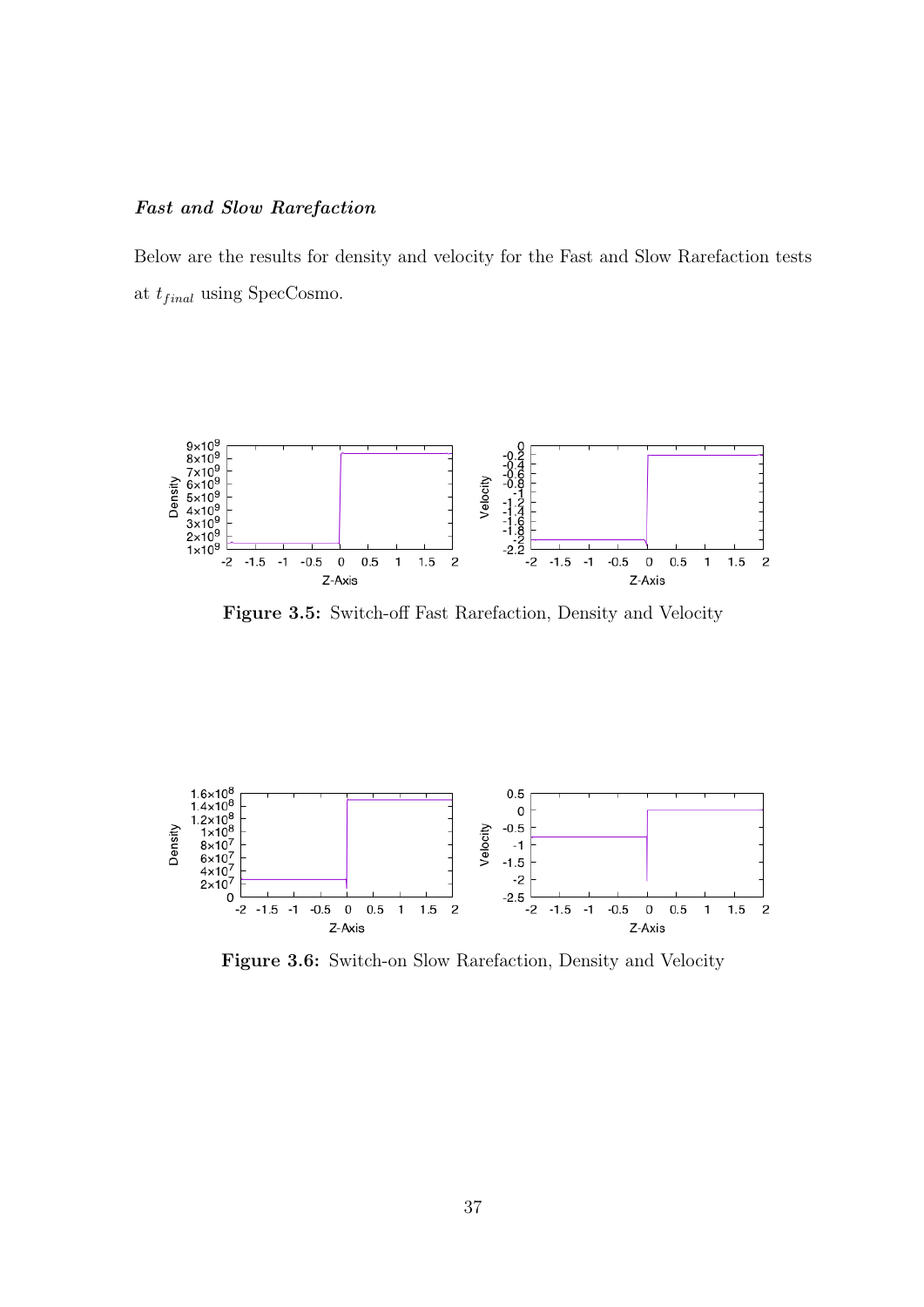## Shock Tube 1 and 2

Below are the results for density and velocity for the Shock Tube 1 and Shock Tube 2 tests at  $t_{final}$  using SpecCosmo.



Figure 3.7: Shock Tube 1, Density and Velocity



Figure 3.8: Shock Tube 2, Density and Velocity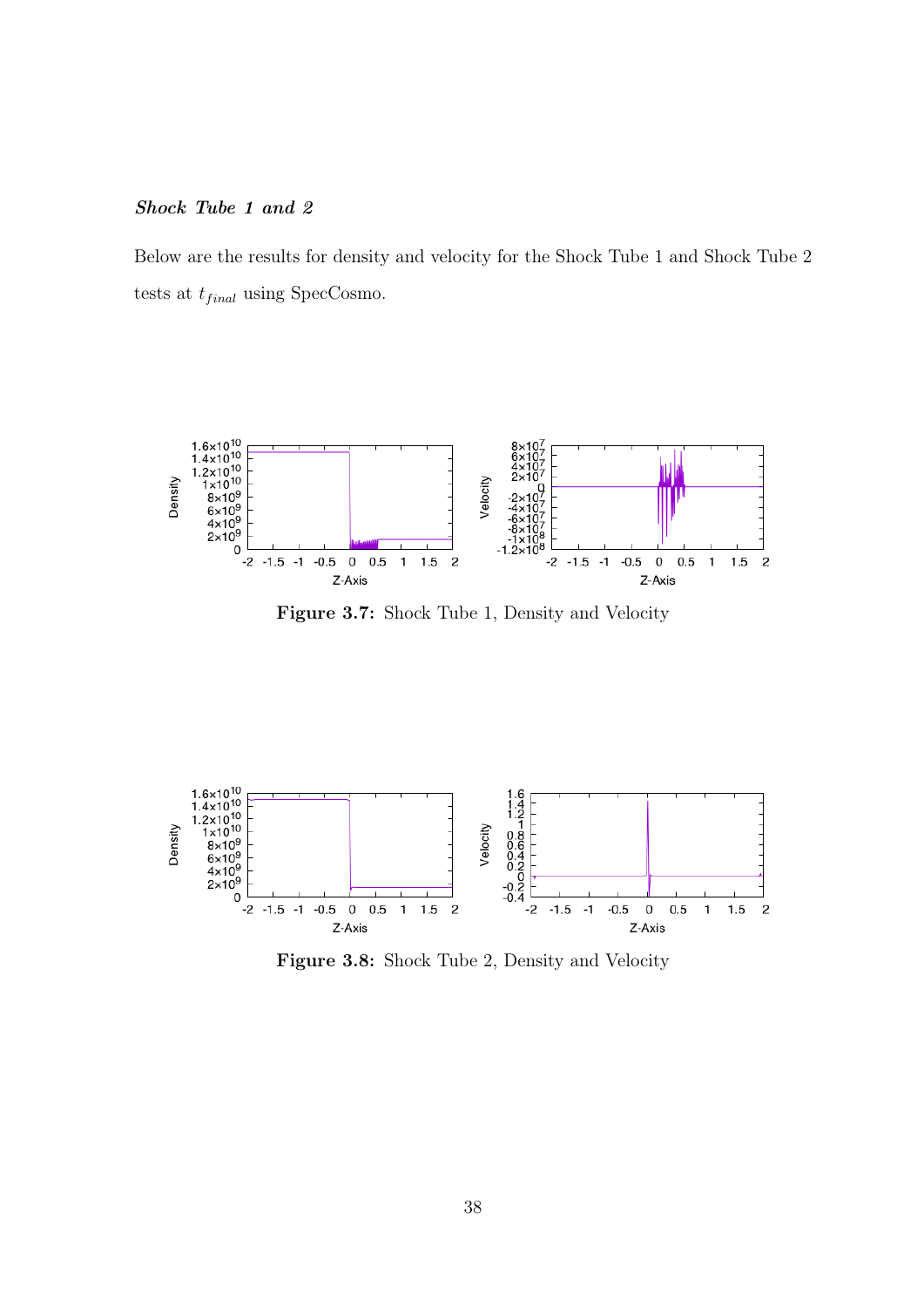## Collision

Below are the results for density and velocity for the Collision test at  $t_{final}$  using Spec-Cosmo.



Figure 3.9: Collision, Density and Velocity

## Alfven

Below are the results for density and velocity for the Alfven wave test at  $t_{final}$  using SpecCosmo.



Figure 3.10: Alfven Wave, Density and Velocity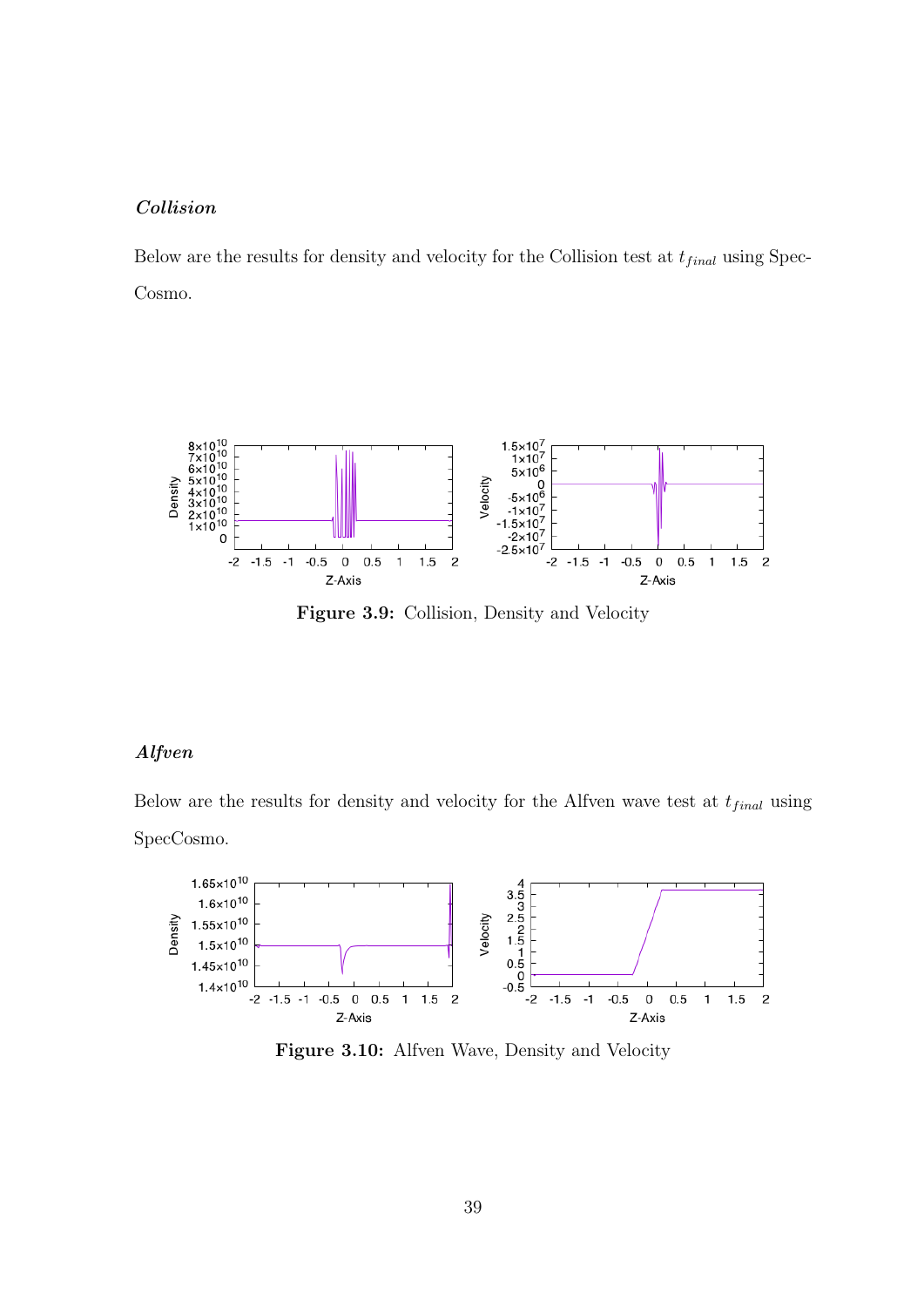# CHAPTER 4: CONCLUSIONS AND DISCUSSION

#### Initial Conditions

In chapter 1, the FRW comsological model and resulting Friedmann equations that come from Einstein's field equations were developed. This model leads to the relationships between scale factor, temperature, age of the universe, and other parameters that were then used to calculated the initial conditions. In chapter 2, the initial conditions required to run a simulation using SpecCosmo were calculated at two different epochs in the early universe: the Electroweak phase transition and the QCD phase transition. These two epochs are important milestones in the universes evolution where certain details about the energy and matter content are known from particle physics research. Using what we know about particle physics at these epochs, it is then possible to calculate the energy content, temperature, critical density, size, and age of the universe at these times. All of these parameters are needed by the evolution equations in Spec-Cosmo as a starting point for a simulation. These initial conditions are supplied to the parameter file as initial input values for the SpecCosmo thorn. An example of a parameter file for the Biermann Electroweak simulation is given in the appendix, with the values from this work for the EW phase transition specified as inputs.

## Shock Tests

In chapter 3, the suite of shock tests outlined by Komissarov [\[2\]](#page-50-2), and reproduced in [\[4\]](#page-50-3) and [\[12\]](#page-50-0) for FixedCosmo was performed using SpecCosmo. The results for each shock test characterize SpecCosmo's ability to handle discontinuities that arise in data while simulations are running. Upon initial investigation, it was noted that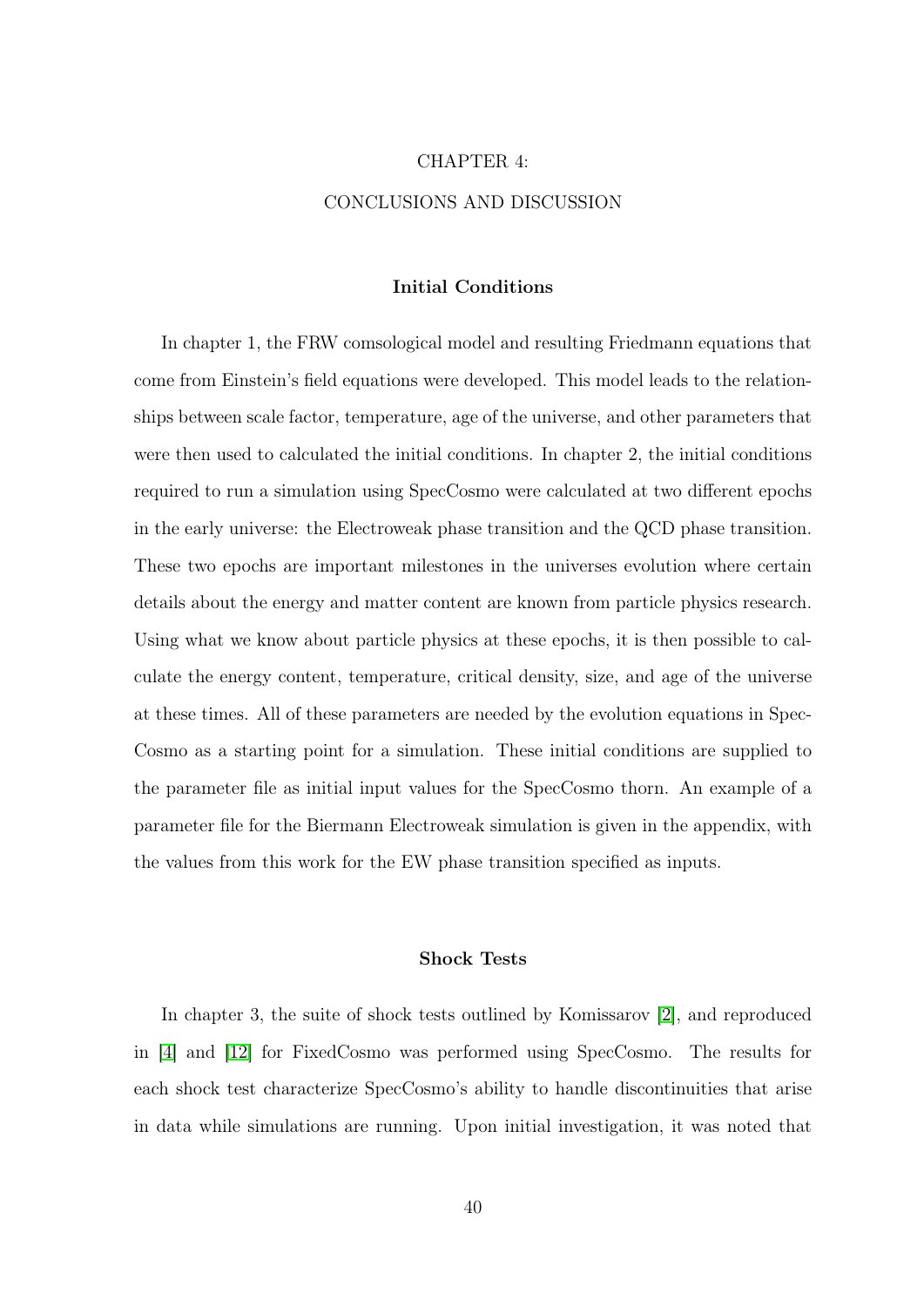the previously used value of 0.5 for dtfac was not usable in these tests. In order for the shock capturing scheme to handle the initial discontinuity without introducing numerical error into the data, dtfac needed to be several orders of magnitude smaller than in previous work. After several iterations for each shock test, it was observed that values for dtfac larger than 0.002, and therefore larger timesteps, resulted in infinities appearing in the data sets early on. However, all of the tests were able to finish the prescribed number of time iterations using the above documented values for dtfac in each test, the largest being 0.002. Even with reducing dtfac from what was usable in the shock tests with FixedCosmo, these dtfac values result in a much larger timestep than what would be used in an early universe simulation using SpecCosmo, which suggests that SpecCosmo is in fact handling the shocks quite well. The smallest values used for dtfac in these shock tests was 0.00005. The target value for dtfac in a simulation at the EW phase transition would be on the order of  $10^{-13}$  and is adaptive, which would result in much smaller timesteps that are adjustable, even when taking differences in grid resolution into account. p

#### Future Work

The next step to build upon this work would be to utilize the initial conditions derived here at the Electroweak phase transition in order to study the development of initial magnetic fields in the early universe. In order to proceed on that front, the shock capturing ability of SpecCosmo has been tested and verified to meet expectations. It was observed in this work that some of the shock tests did not produce data sets that reflected previous work, perhaps due to SpecCosmo differing from FixedCosmo by having dynamically evolving spacetime rather than fixed or static spacetime. This difference in the evolution equations might cause perturbations or discontinuities to have a more significant effect on the data produced by the code. Adding artificial viscosity to the shock tests using SpecCosmo is another path forward. The addition of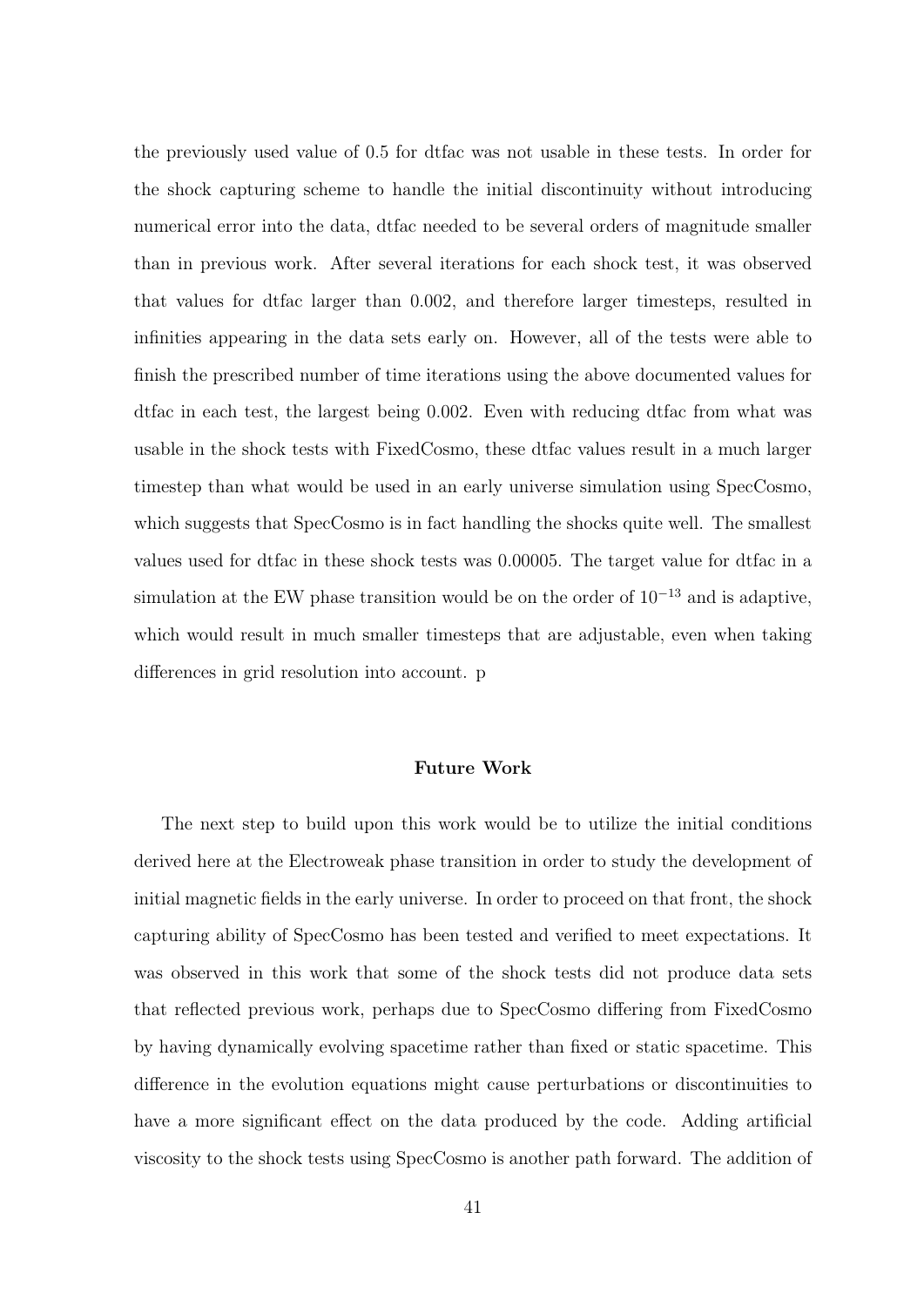artificial viscosity should enhance SCR3's shock capturing ability and/or extend run time of the shock tests without numerical error. This may also allow larger values for dtfac to be used, which would in turn allow for larger timesteps. In terms of future work for initial conditions, it may also be of interest to investigate the ratio of dark matter to normal matter.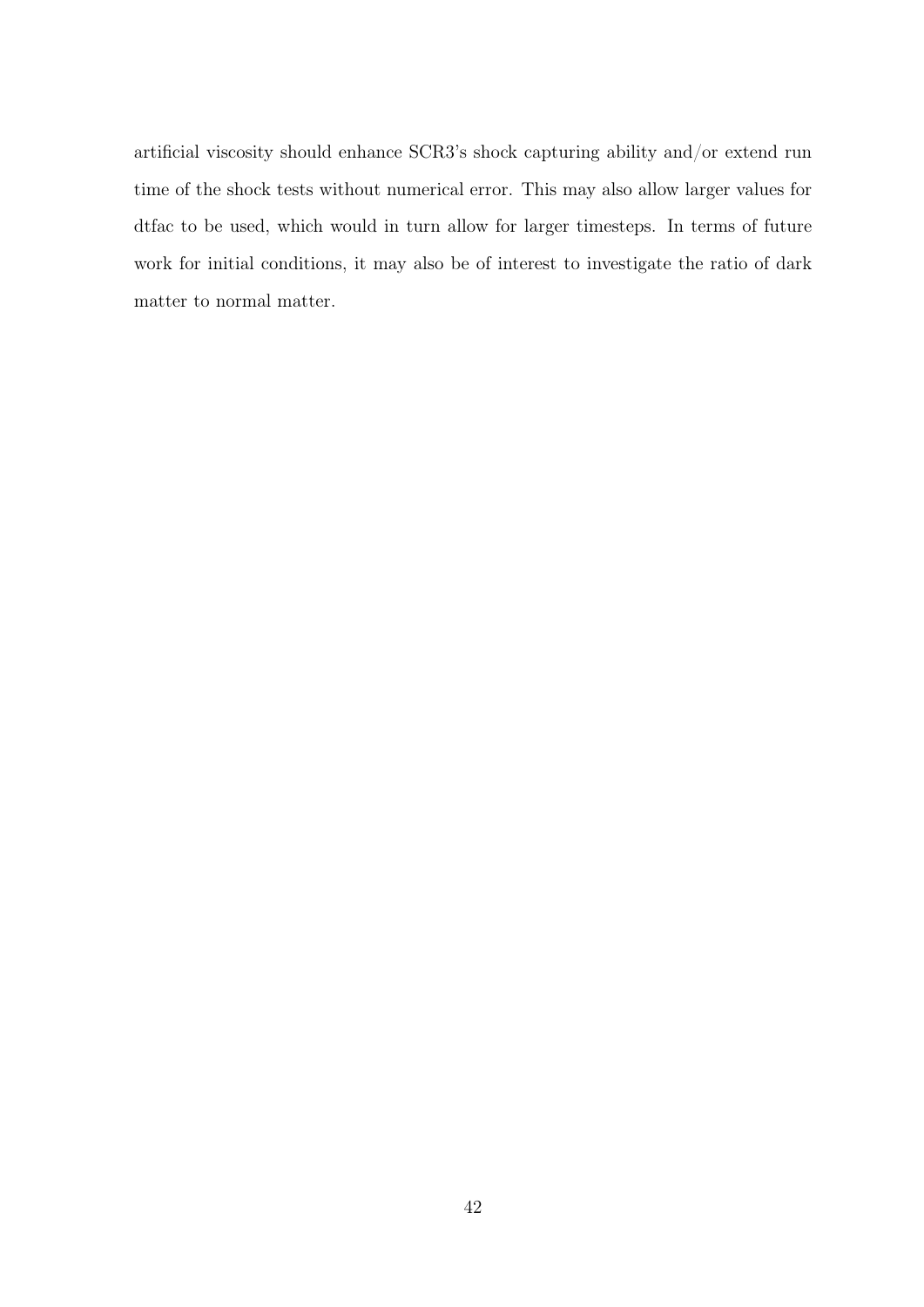#### REFERENCES

- [1] S. Komissarov, Monthly Notices of the Royal Astronomical Society 303, 343 (1999).
- <span id="page-50-2"></span>[2] S. Komissarov, arXiv preprint astro-ph/0209213 (2002).
- [3] T. W. Baumgarte and S. L. Shapiro, Numerical relativity: solving Einstein's equations on the computer (Cambridge University Press, 2010).
- <span id="page-50-3"></span>[4] D. Garrison, Journal of Gravity **2014** (2014).
- [5] J. N. Islam, An introduction to mathematical cosmology (Cambridge University Press, 2002).
- [6] B. W. Carroll and D. A. Ostlie, An introduction to modern astrophysics (Cambridge University Press, 2017).
- [7] CactusCode, http://cactuscode.org.
- [8] E. Toolkit, http://einsteintoolkit.org.
- <span id="page-50-1"></span>[9] M. D. Duez, Y. T. Liu, S. L. Shapiro, and B. C. Stephens, Physical Review D 72, 024028 (2005).
- [10] D. Garrison, Astronomische Nachrichten 342, 75 (2021).
- [11] L. Husdal, Galaxies 4, 78 (2016).
- <span id="page-50-0"></span>[12] P. R. Smith, High Resolution Shock Capturing for Use with SpecCosmo a General Relativity Magnetohydrodynamics Code, Ph.D. thesis (2014).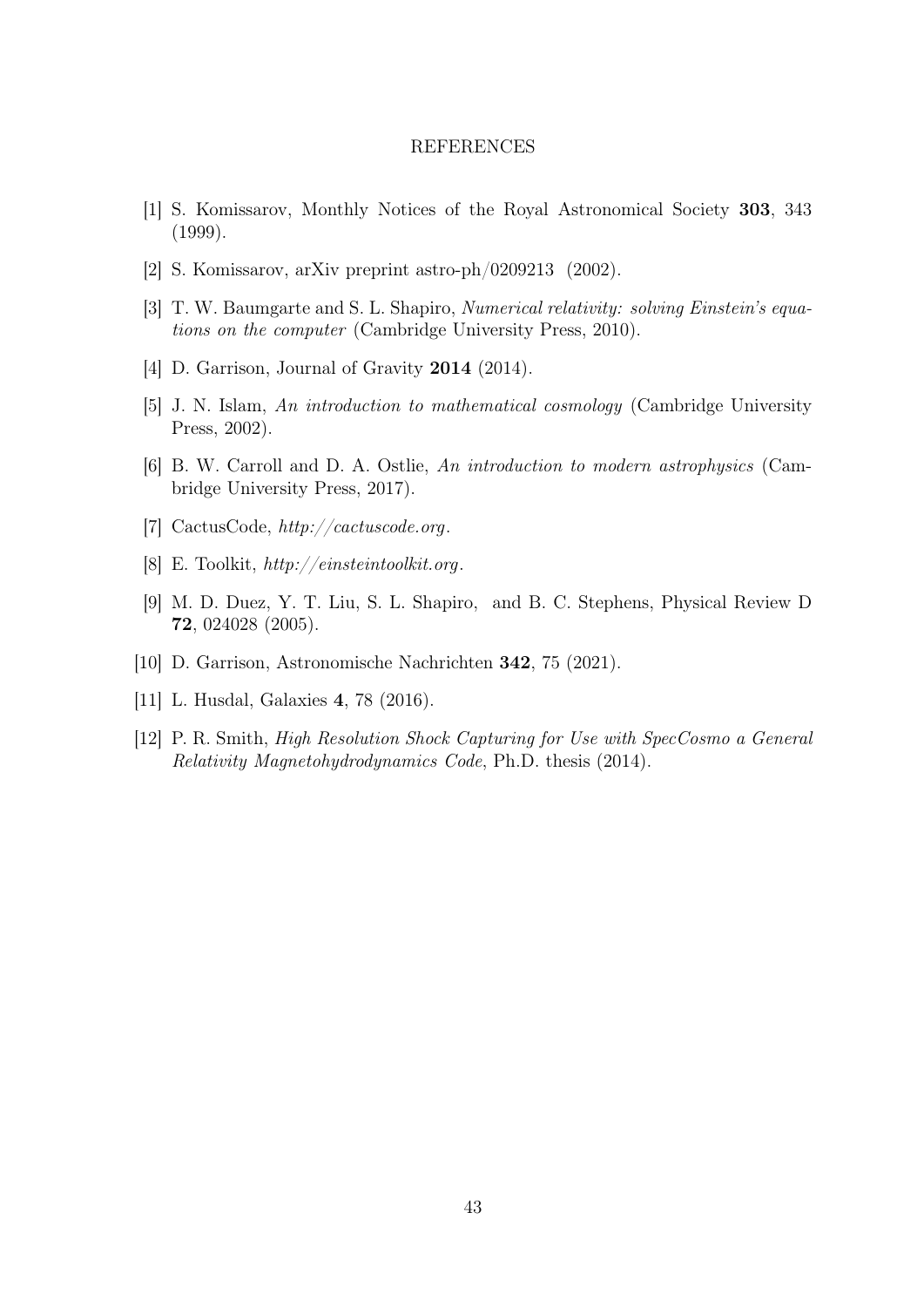#### APPENDIX:

### PARAMETER FILES

#### Fast Sock Parameters

ActiveThorns = "slab boundary cartgrid3d coordbase ioascii iobasic ioutil localinterp localreduce mol symbase time iojpeg pugh pughinterp pughreduce pughslab nanchecker mhd\_analysis mhd\_init specgrmhd"

#time::timestep method = "given"  $\#\text{time::times} = 0.0005$ time:: $dtfac = 0.001$  $\#\text{Cactus::terminate} = "runtime"$  $\text{\#Cactus::max}$  runtime = 5760 Cactus:: $\text{cctk}$  itlast = 250 Cactus::cctk initial time  $= 0.0$ cactus::cctk timer output  $=$  "full" pugh::timer\_output = "yes" Nanchecker::check every  $= 10$ Nanchecker::check  $after = 0$ Nanchecker::check  $vars = "all"$ Nanchecker::action if found = "terminate"  $grid::type = "byrange"$ grid:: $xmin = -0.04$  $grid::xmax = 0.04$ grid:: $ymin = -0.04$ grid:: $ymax = 0.04$ grid: $zmin = -2.0$ grid:: $zmax = 2.0$ grid:: $domain = "full"$ driver::global  $nx = 7$ driver::global  $ny = 7$ driver::global  $nz = 40$ driver::ghost  $size = 3$  $\text{driver::periodic} = "no"$ driver::periodic  $x = "yes"$ driver::periodic  $y = "yes"$ driver::periodic  $z = "yes"$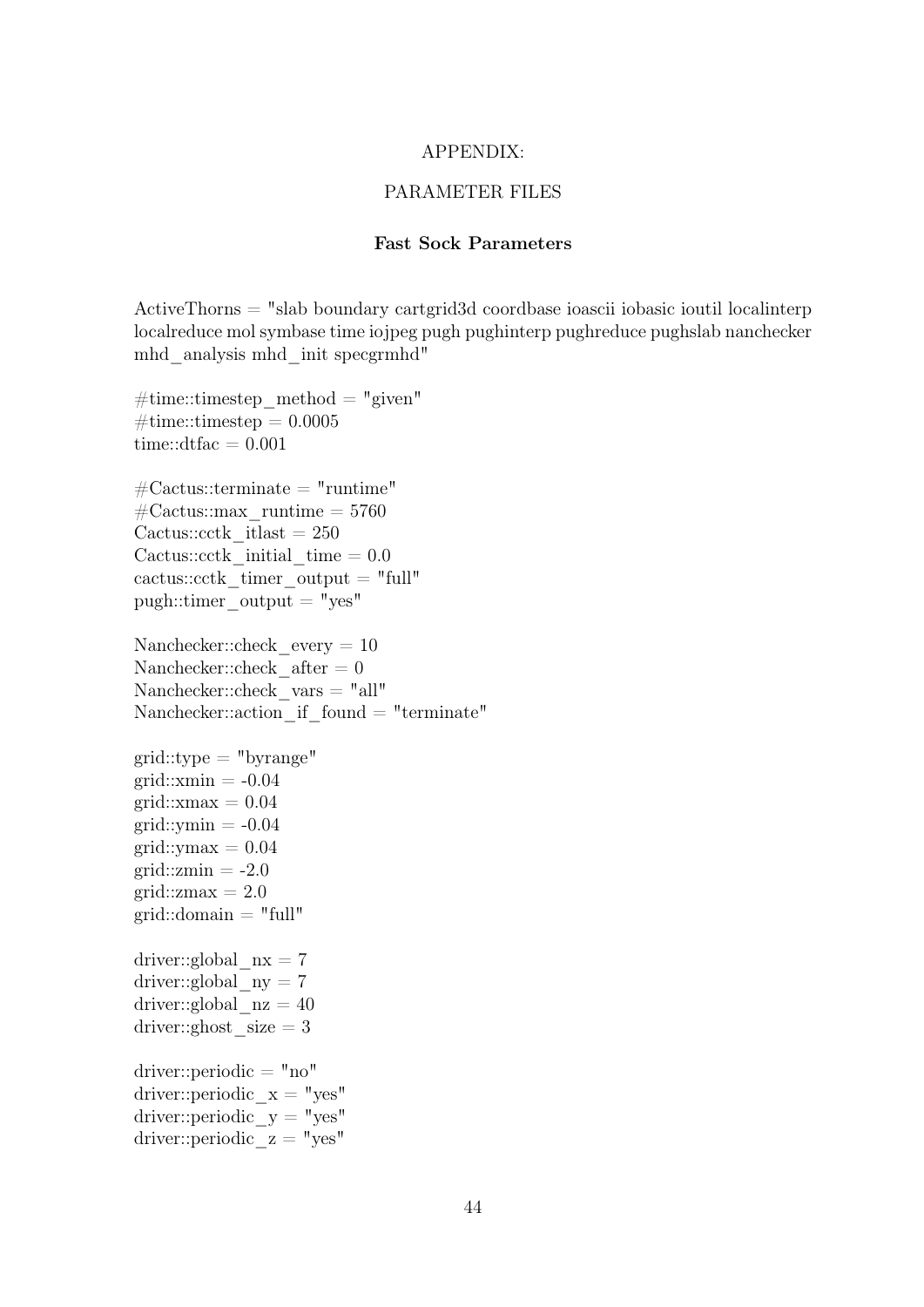mol::ode  $method = "ICN"$ mol::MoL Intermediate  $Steps = 3$ mol::MoL\_Num\_Scratch\_Levels =  $0$ mhd init::initial  $data = "flatspace"$ mhd init::initial gauge  $=$  "geodesic" mhd init::gauge condition  $=$  "geodesic" mhd init::initial mhd = "fast shock" mhd init::itime  $= 0.0$ mhd  $init::maxvel = 1.00$  $\#mhd$  init::update Hubble = "no" specgrmhd:: $ch = 1.0$  $specgrmhd::cp = 10.0$  $specgrmhd::bound = "flat"$  $specgrmhd::diff = "SCR3"$  $specgrmhd::kphi = 1.0$  $specgrmhd::kgam = 1.0$  $specgrmhd::kalpha = 1.0$ specgrmhd:: $kbeta = 1.0$  $#$ specgrmhd::fix lapse = "yes"  $\#$ specgrmhd::fix shift = "yes"  $#$ specgrmhd::slicing  $=$  "None"  $#$ specgrmhd::sigma = 0.5 specgrmhd::add  $AV$  bulk  $= "no"$ specgrmhd::add  $AV$  shear  $= "no"$ specgrmhd::add\_DM = "no"  $# \text{specermhd::calc constant} = "no"$  $specgrmhd:nn = 1.0$  $specgrmhd::kl = 0.1$ specgrmhd:: $kq = 0.1$  $specgrmhd::scp = 0.08$ specgrmhd::e1 = 0.000000000000001  $\# \text{specgrmhd::sensitivity} = 0.000000000000001$ iobasic:: $outinfo$  every  $= 1$ iobasic::outinfo\_vars = "mhd\_analysis::rho\_out mhd\_analysis::temp\_out" IOBasic::outScalar\_style = "gnuplot" IOASCII::out1D\_style = "gnuplot  $f(x)$ " IOBasic::outScalar\_every = 1 IOBasic::outScalar\_vars = "specgrmhd::calcvars mhd\_analysis::output"  $IOASCII::out1D$  every  $= 1$ 

IOASCII::out1D\_vars = "specgrmhd::calcvars mhd\_analysis::output"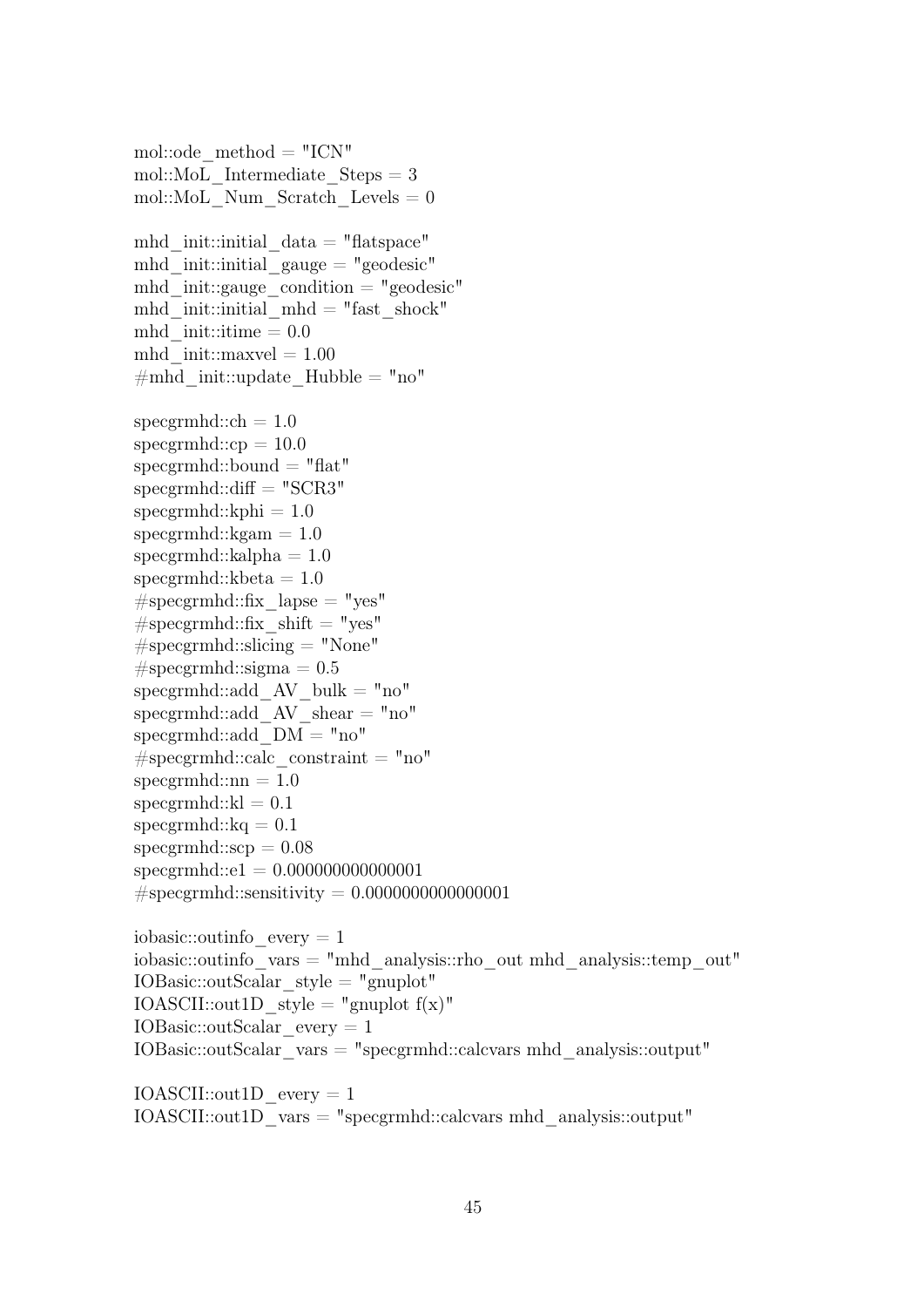$\text{\#IOHDF5::out}$  every = 100  $\#IOHDF5::out\_vars = "mhd\_analysis::output"$ 

 $#IOHDF5::checkpoint = "yes"$  $#IO::checkpoint$  every = 1000

 $\#\text{IO::out}\_\text{mode} = \text{"onefile"}$  $#IO::out$  unchunked = "yes" IO::checkpoint\_file = "SCR3/fast\_shock\_dtfac\_001/chkpt" IO::checkpoint\_dir = "SCR3/fast\_shock\_dtfac\_001/chkpt" IO::recover\_file = "SCR3/fast\_shock\_dtfac\_001/chkpt" IO::recover  $\text{dir} = "SCR3/\text{fast}$  shock dtfac  $001/\text{chkpt}$ " IO::out  $\overline{dir} = "SCR3/fast$  shock dtfac  $001"$  $#IO::recover = "autoprobe"$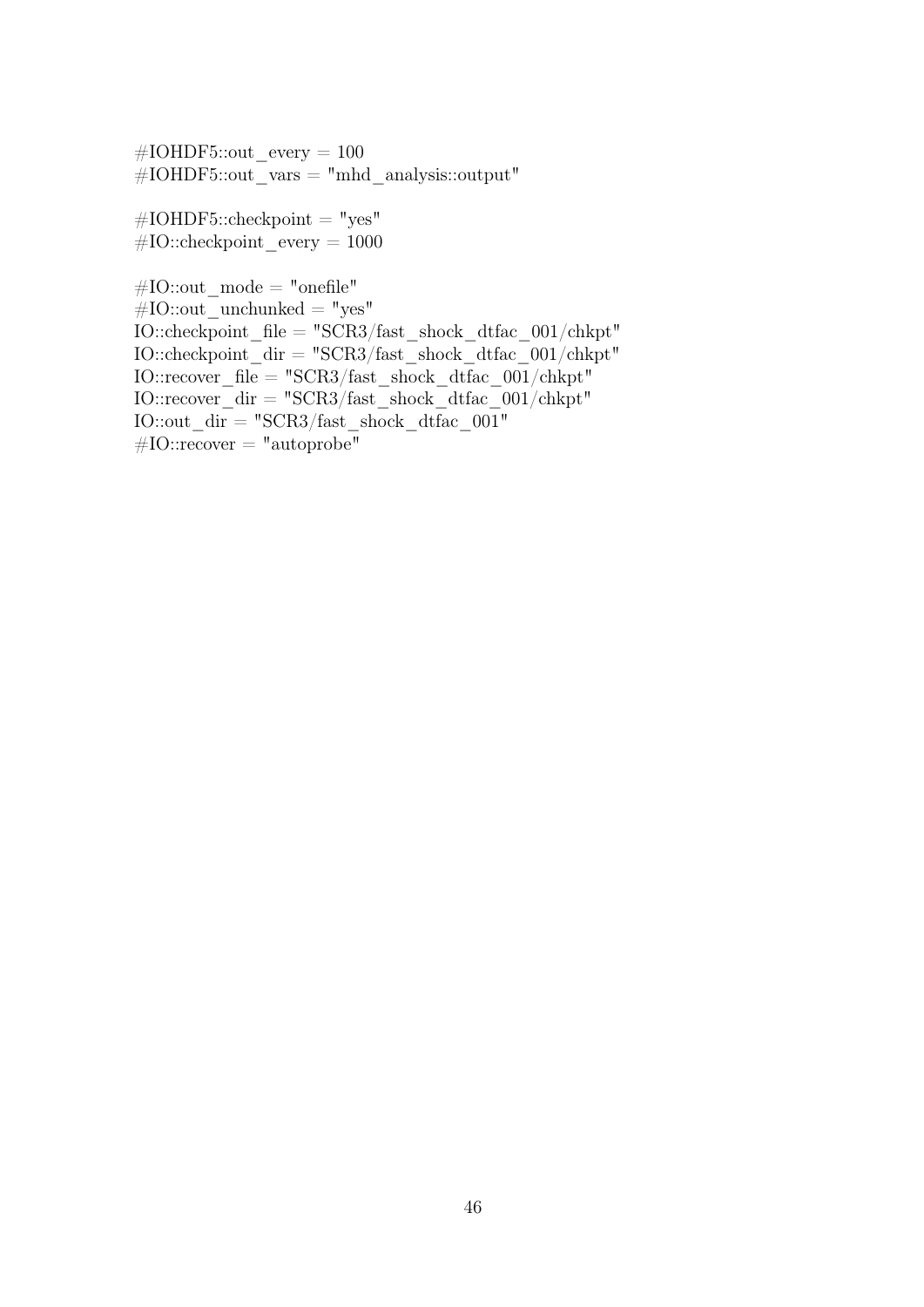#### Slow Shock Parameters

ActiveThorns = "slab boundary cartgrid3d coordbase ioascii iobasic ioutil localinterp localreduce mol symbase time iojpeg pugh pughinterp pughreduce pughslab nanchecker mhd\_analysis mhd\_init specgrmhd"

```
\#\text{time::times}timestep method = "given"
\#\text{time::times} = 0.0005time::dtfac = 0.002\text{\#Cactus::terminate = "runtime"}\text{\#Cactus::max} runtime = 5760
Cactus::\text{c}ctk itlast = 200
Cactus::cctk initial time = 0.0cactus::cctk timer output = "full"
pugh::time output = "yes"
Nanchecker::check every = 10Nanchecker::check after = 0Nanchecker::check_vars = "all"
Nanchecker::action if found = "terminate"grid::type = "byrange"grid::xmin = -0.04grid::xmax = 0.04grid::ymin = -0.04grid::vmax = 0.04grid::zmin = -2.0grid::zmax = 2.0grid::domain = "full"driver::global nx = 7driver::global ny = 7driver::global nz = 200driver::ghost size = 3driver::periodic = "no"
driver::periodic x = "yes"driver::periodic y = "yes"driver::periodic z = "yes"mol::ode method = "ICN"mol::MoL Intermediate Steps = 3mol::MoL Num Scratch Levels = 0
```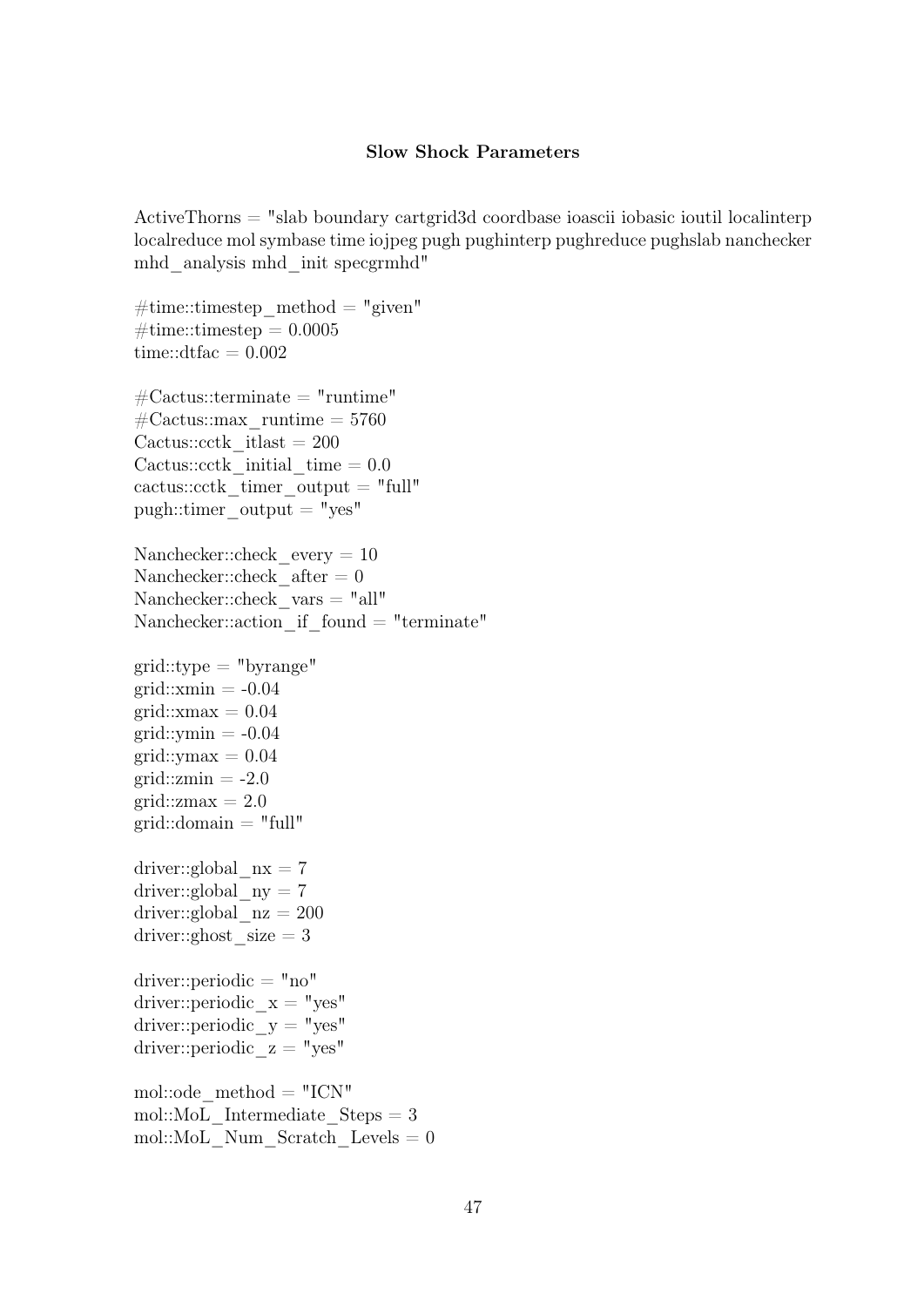mhd init::initial  $data = "flatspace"$ mhd init::initial gauge  $=$  "geodesic" mhd init::gauge condition  $=$  "geodesic" mhd init::initial  $mhd = "slow shock"$ mhd  $init::time = 0.0$ mhd  $init::maxvel = 1.00$  $\#mhd$  init::update Hubble = "no" specgrmhd:: $ch = 1.0$  $specgrmhd::cp = 10.0$  $specgrmhd::bound = "flat"$  $specgrmhd::diff = "SCR3"$  $specgrmhd::kphi = 1.0$  $specgrmhd::kgam = 1.0$  $specgrmhd::kalpha = 1.0$ specgrmhd:: $kbeta = 1.0$  $#$ specgrmhd::fix lapse = "yes"  $#$ specgrmhd::fix shift = "yes"  $#$ specgrmhd::slicing  $=$  "None"  $# \text{specgrmhd::sigma} = 0.5$ specgrmhd::add  $AV$  bulk = "no" specgrmhd::add  $AV\$ shear = "no" specgrmhd::add  $DM = "no"$  $#$ specgrmhd::calc constraint = "no"  $specgrmhd::nn = 1.0$  $specgrmhd::kl = 0.1$ specgrmhd:: $kq = 0.1$  $specgrmhd::scp = 0.08$ specgrmhd::e1 = 0.000000000000001  $#$ specgrmhd::sensitivity = 0.00000000000000000001 iobasic:: $outinfo$  every  $= 1$ iobasic::outinfo\_vars = "mhd\_analysis::rho\_out mhd\_analysis::temp\_out" IOBasic::outScalar\_style = "gnuplot" IOASCII::out1D\_style = "gnuplot  $f(x)$ " IOBasic::outScalar\_every = 1 IOBasic::outScalar\_vars = "specgrmhd::calcvars mhd\_analysis::output" IOASCII::out1D\_every = 1 IOASCII::out1D\_vars = "specgrmhd::calcvars mhd\_analysis::output" #IOHDF5::out every =  $100$  $\text{\#IOHDF5::out}$  vars = "mhd\_analysis::output"

 $\text{\#IOHDF5::checkpoint} = "yes"$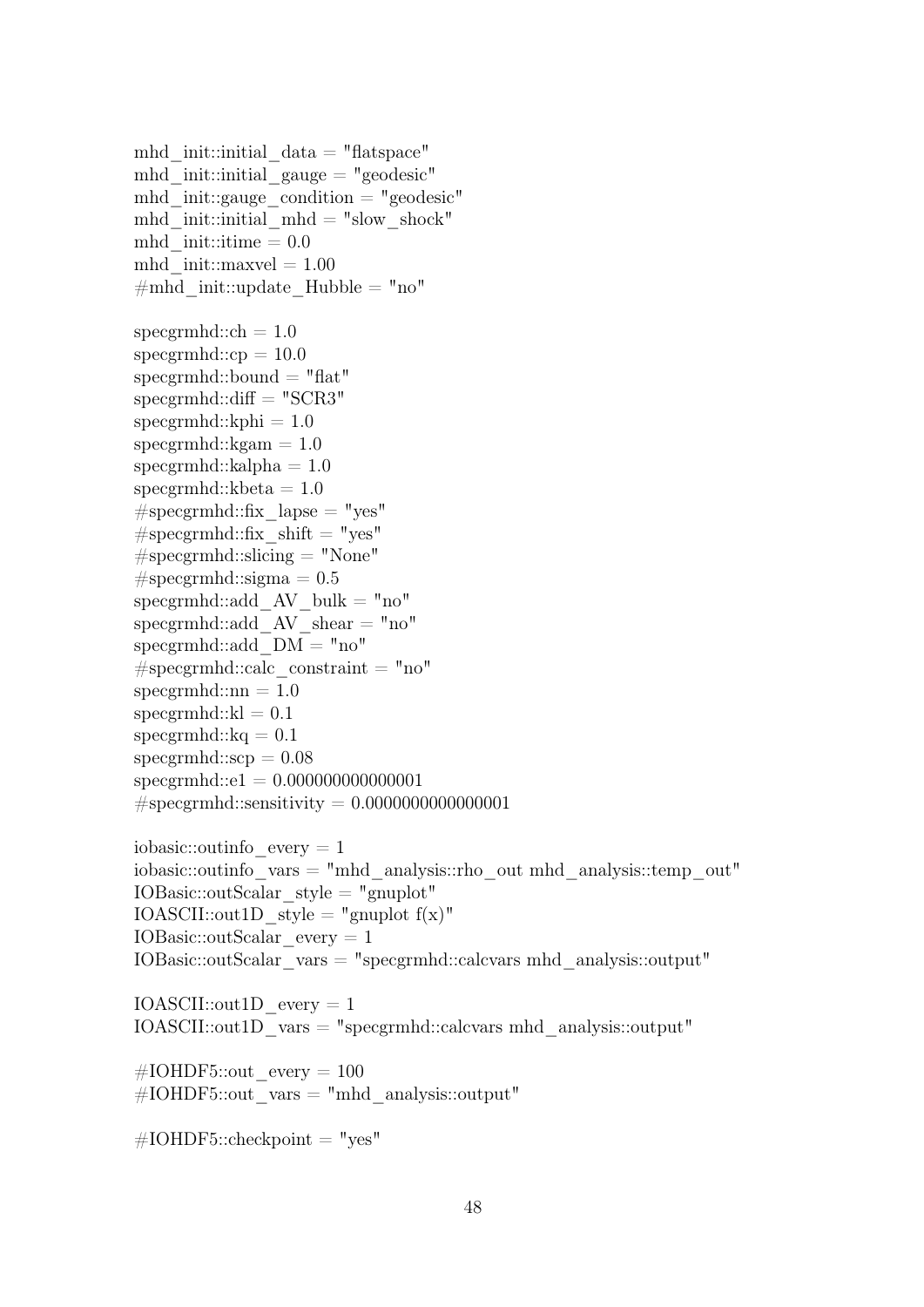$#IO::checkpoint$  every = 1000

 $\#\text{IO::out}$  mode = "onefile"  $#IO::out\_unchunked = "yes"$ IO::checkpoint\_file = "SCR3/slow\_shock\_dtfac\_002/chkpt" IO::checkpoint  $\text{dir} = "SCR3/\text{slow}$  shock dtfac  $002/\text{chkpt}$ "  $IO::recover\_file = "SCR3/slow\_shock\_dtfac\_002/chkpt"$  $IO::recover\_dir = "SCR3/slow\_shock\_dtfac\_002/chkpt"$ IO::out  $\text{dir} = "SCR3/\text{slow shock}$  dtfac  $002"$  $\overline{\text{\#IO::recover}} = \text{"autoprobe"}$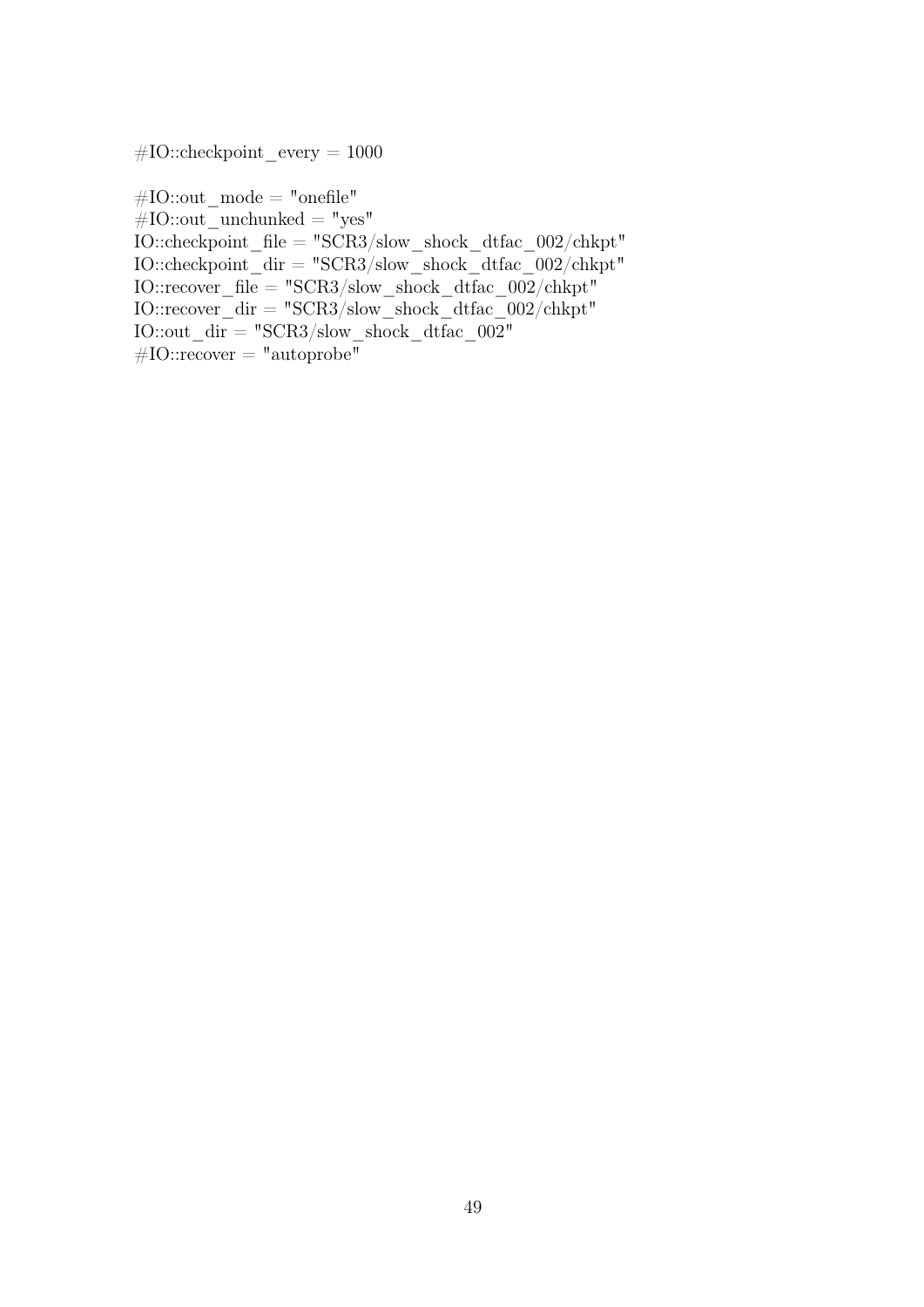#### Fast Rarefaction Parameters

ActiveThorns = "slab boundary cartgrid3d coordbase ioascii iobasic ioutil localinterp localreduce mol symbase time iojpeg pugh pughinterp pughreduce pughslab nanchecker mhd\_analysis mhd\_init specgrmhd"

 $\#\text{time::times}$ timestep method = "given"  $\#\text{time::times} = 0.0005$ time::dtfac  $= 0.002$  $\text{\#Cactus::terminate = "runtime"}$  $\text{\#Cactus::max}$  runtime = 5760 Cactus:: $\text{c}$ ctk itlast = 100 Cactus::cctk initial time  $= 0.0$ cactus::cctk timer output  $=$  "full" pugh::timer\_output = "yes" Nanchecker::check every  $= 10$ Nanchecker::check  $after = 0$ Nanchecker::check\_vars = "all" Nanchecker::action if  $found = "terminate"$  $grid::type = "byrange"$  $grid::xmin = -0.04$  $grid::xmax = 0.04$  $grid::ymin = -0.04$  $grid::vmax = 0.04$  $grid::zmin = -2.0$ grid:: $zmax = 2.0$  $grid::domain = "full"$ driver::global  $nx = 7$ driver::global  $ny = 7$ driver::global  $nz = 150$ driver::ghost  $size = 3$ driver::periodic = "no" driver::periodic  $x = "yes"$ driver::periodic\_y = "yes" driver::periodic  $z = "yes"$ mol::ode  $method = "ICN"$ mol::MoL Intermediate  $Steps = 3$ mol::MoL Num Scratch Levels  $= 0$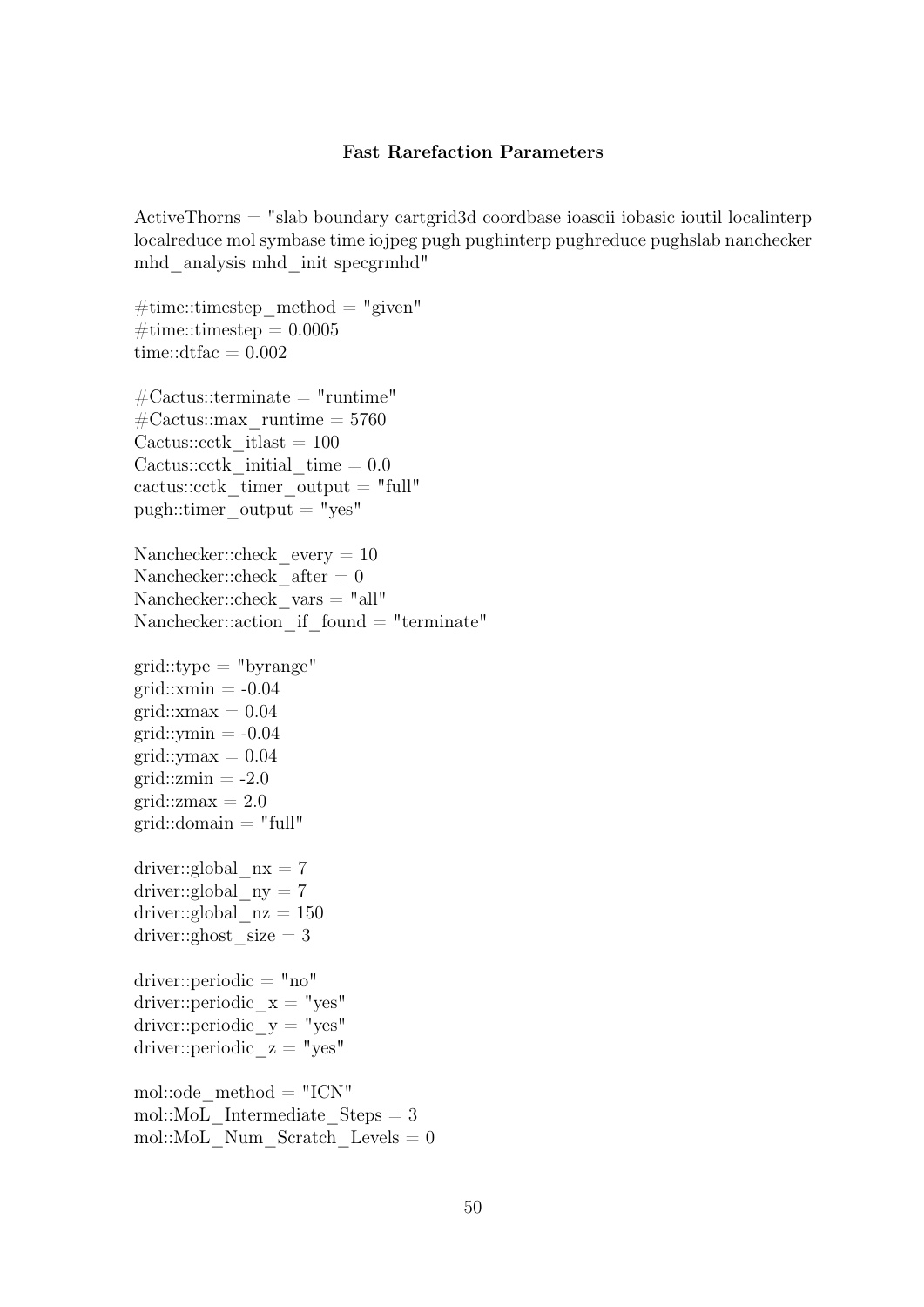mhd init::initial  $data = "flatspace"$ mhd init::initial gauge  $=$  "geodesic" mhd init::gauge condition  $=$  "geodesic" mhd init::initial mhd = "fast rare" mhd  $init::time = 0.0$ mhd  $init::maxvel = 1.00$  $\#mhd$  init::update Hubble = "no" specgrmhd:: $ch = 1.0$  $specgrmhd::cp = 10.0$  $specgrmhd::bound = "flat"$  $specgrmhd::diff = "SCR3"$  $specgrmhd::kphi = 1.0$  $specgrmhd::kgam = 1.0$  $specgrmhd::kalpha = 1.0$  $specgrmhd::kbeta = 1.0$  $#$ specgrmhd::fix lapse = "yes"  $#$ specgrmhd::fix shift = "yes"  $#$ specgrmhd::slicing  $=$  "None"  $# \text{specgrmhd::sigma} = 0.5$ specgrmhd::add  $AV$  bulk = "no" specgrmhd::add  $AV\$ shear = "no" specgrmhd::add  $DM = "no"$  $#$ specgrmhd::calc constraint = "no"  $specgrmhd::nn = 1.0$  $specgrmhd::kl = 0.1$ specgrmhd:: $kq = 0.1$  $specgrmhd::scp = 0.08$ specgrmhd::e1 = 0.000000000000001  $#$ specgrmhd::sensitivity = 0.00000000000000000001 iobasic:: $outinfo$  every  $= 1$ iobasic::outinfo\_vars = "mhd\_analysis::rho\_out mhd\_analysis::temp\_out" IOBasic::outScalar\_style = "gnuplot" IOASCII::out1D\_style = "gnuplot  $f(x)$ " IOBasic::outScalar\_every = 1 IOBasic::outScalar\_vars = "specgrmhd::calcvars mhd\_analysis::output" IOASCII::out1D\_every = 1 IOASCII::out1D\_vars = "specgrmhd::calcvars mhd\_analysis::output" #IOHDF5::out every =  $100$  $\text{\#IOHDF5::out}$  vars = "mhd\_analysis::output"

 $\text{\#IOHDF5::checkpoint} = "yes"$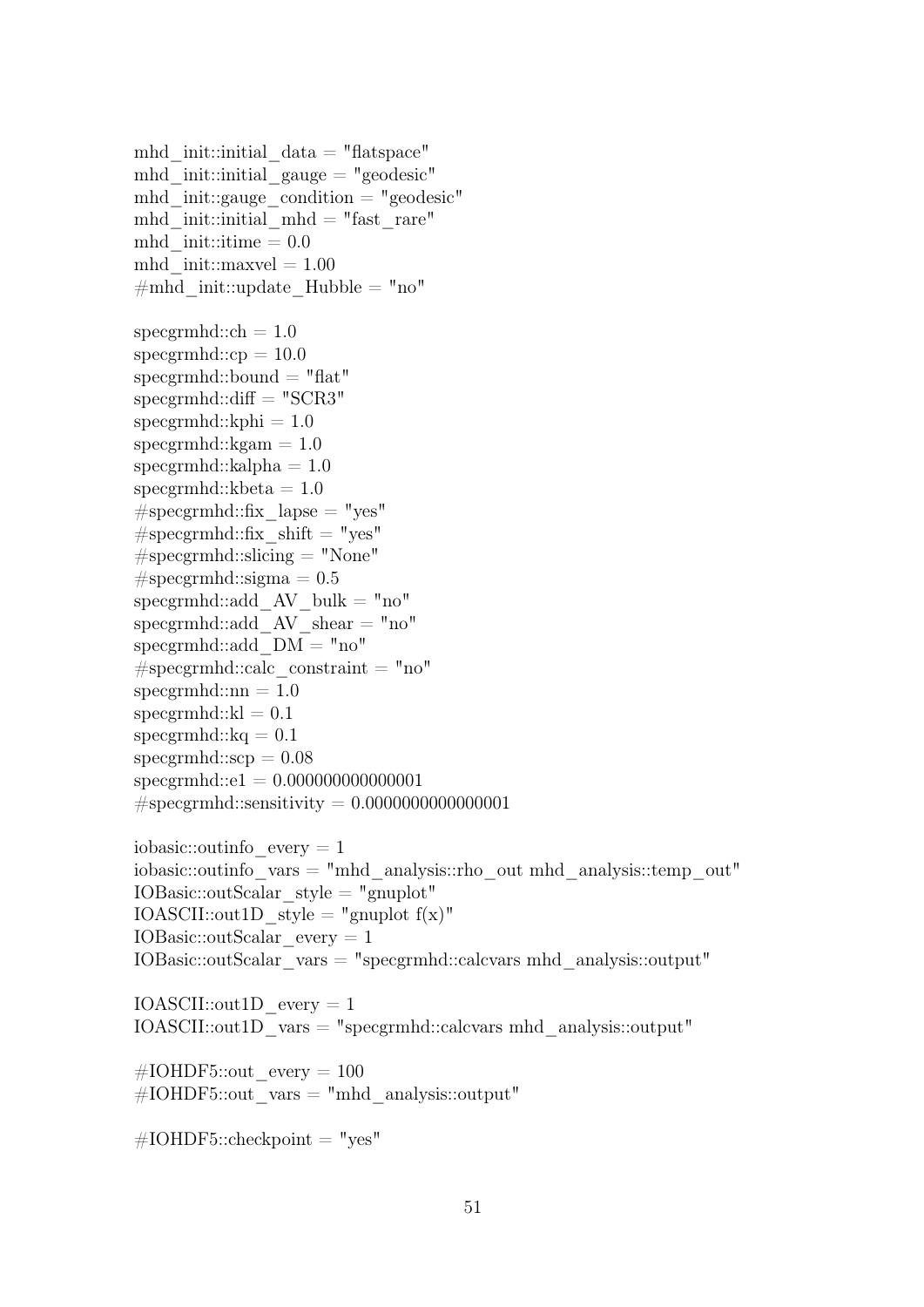$#IO::checkpoint$  every = 1000

 $#IO::out\_mode = "onefile"$  $#IO::out\_unchunked = "yes"$ IO::checkpoint\_file = "SCR3/fast\_rare\_dtfac\_002/chkpt" IO::checkpoint  $\text{dir} = "SCR3/\text{fast}$  rare dtfac  $002/\text{chkpt}$ "  $IO::recover\_file = "SCR3/fast\_rare\_dtfac\_002/chkpt"$ IO::recover\_dir = "SCR3/fast\_rare\_dtfac\_002/chkpt" IO::out  $\text{dir} = "SCR3/\text{fast}$  rare dtfac  $002"$  $#IO::recover = "autoprole"$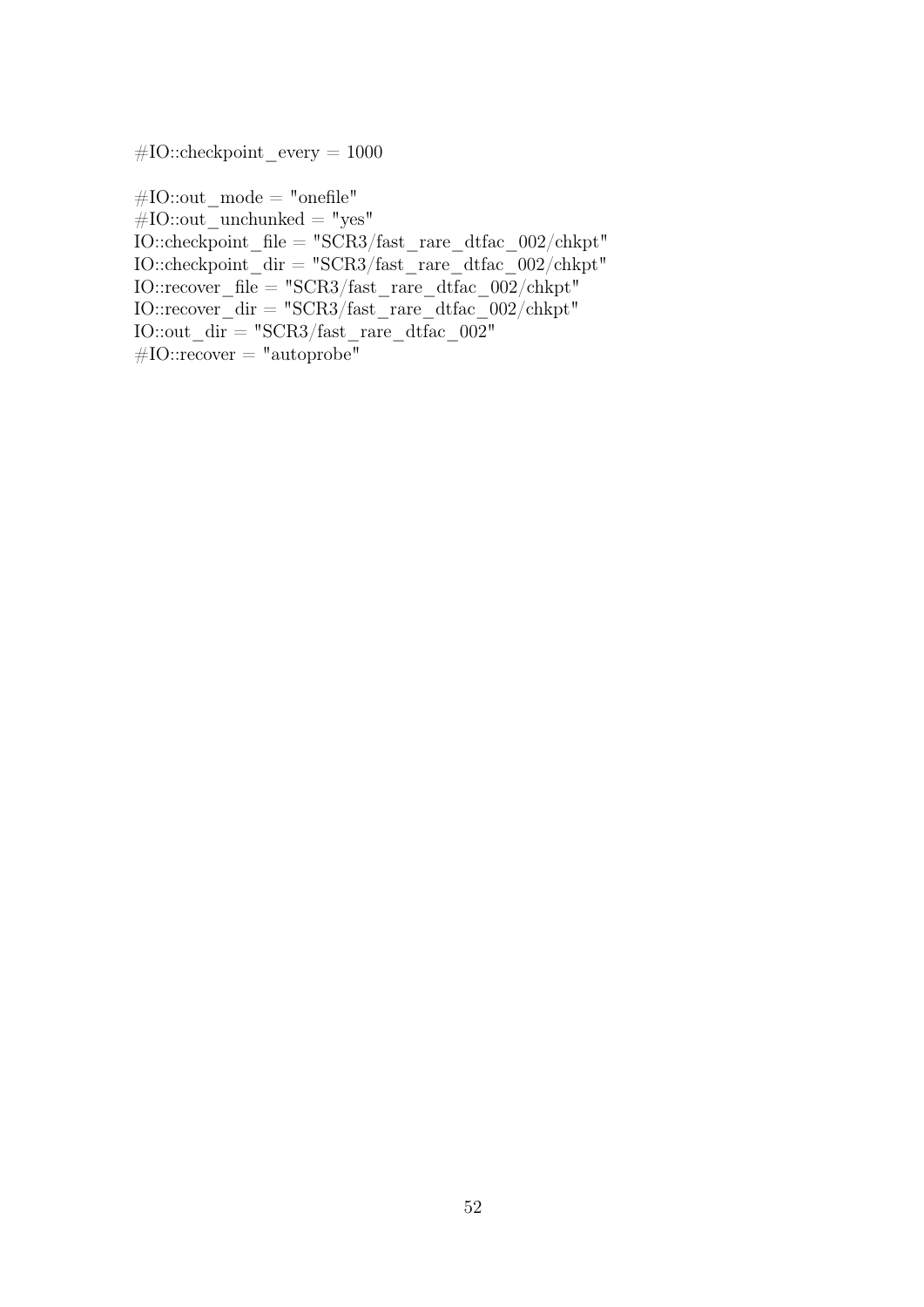#### Slow Rarefaction Parameters

ActiveThorns = "slab boundary cartgrid3d coordbase ioascii iobasic ioutil localinterp localreduce mol symbase time iojpeg pugh pughinterp pughreduce pughslab nanchecker mhd\_analysis mhd\_init specgrmhd"

 $\#\text{time::times}$ timestep method = "given"  $\#\text{time::times} = 0.0005$ time::dtfac  $= 0.0005$  $\text{\#Cactus::terminate = "runtime"}$  $\text{\#Cactus::max}$  runtime = 5760 Cactus:: $\text{c}$ ctk itlast = 500 Cactus::cctk initial time  $= 0.0$ cactus::cctk timer output  $=$  "full" pugh::timer\_output = "yes" Nanchecker::check every  $= 10$ Nanchecker::check  $after = 0$ Nanchecker::check\_vars = "all" Nanchecker::action if  $found = "terminate"$  $grid::type = "byrange"$  $grid::xmin = -0.04$  $grid::xmax = 0.04$  $grid::ymin = -0.04$  $grid::vmax = 0.04$  $grid::zmin = -2.0$ grid:: $zmax = 2.0$  $grid::domain = "full"$ driver::global  $nx = 7$ driver::global  $ny = 7$ driver::global  $nz = 500$ driver::ghost  $size = 3$ driver::periodic = "no" driver::periodic  $x = "yes"$ driver::periodic  $y = "yes"$ driver::periodic  $z = "yes"$ mol::ode  $method = "ICN"$ mol::MoL Intermediate  $Steps = 3$ mol::MoL Num Scratch Levels  $= 0$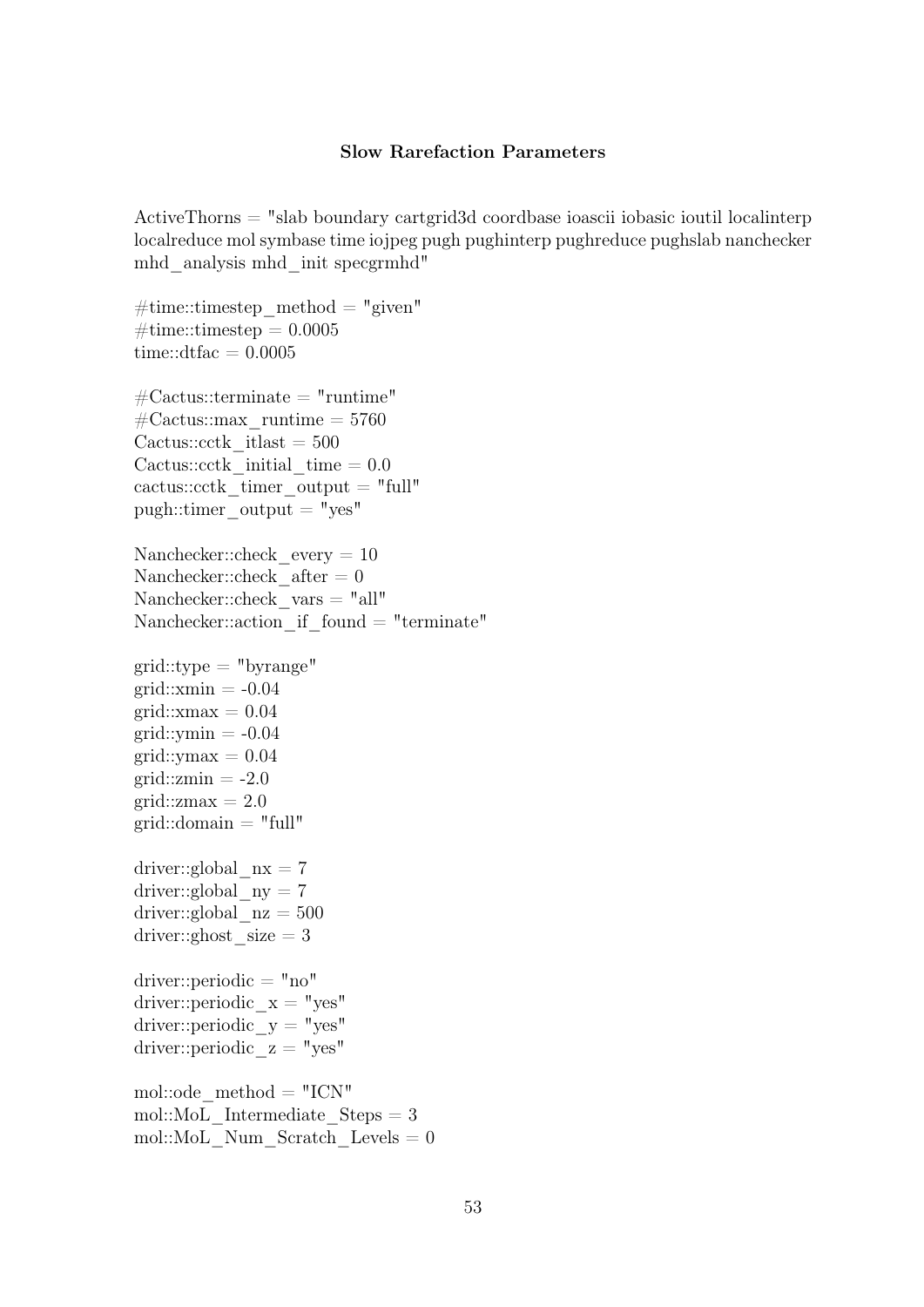mhd init::initial  $data = "flatspace"$ mhd init::initial gauge  $=$  "geodesic" mhd init::gauge condition  $=$  "geodesic" mhd init::initial mhd = "slow rare" mhd  $init::time = 0.0$ mhd  $init::maxvel = 1.00$  $\#mhd$  init::update Hubble = "no" specgrmhd:: $ch = 1.0$  $specgrmhd::cp = 10.0$  $specgrmhd::bound = "flat"$  $specgrmhd::diff = "SCR3"$  $specgrmhd::kphi = 1.0$  $specgrmhd::kgam = 1.0$  $specgrmhd::kalpha = 1.0$ specgrmhd:: $kbeta = 1.0$  $#$ specgrmhd::fix lapse = "yes"  $#$ specgrmhd::fix shift = "yes"  $#$ specgrmhd::slicing = "None"  $# \text{specgrmhd::sigma} = 0.5$ specgrmhd::add  $AV$  bulk = "no" specgrmhd::add  $AV\$ shear = "no" specgrmhd::add  $DM = "no"$  $#$ specgrmhd::calc constraint = "no"  $specgrmhd::nn = 1.0$  $specgrmhd::kl = 0.1$ specgrmhd:: $kq = 0.1$  $specgrmhd::scp = 0.08$ specgrmhd::e1 = 0.000000000000001  $#$ specgrmhd::sensitivity = 0.00000000000000000001 iobasic:: $outinfo$  every  $= 1$ iobasic::outinfo\_vars = "mhd\_analysis::rho\_out mhd\_analysis::temp\_out" IOBasic::outScalar\_style = "gnuplot" IOASCII::out1D\_style = "gnuplot  $f(x)$ " IOBasic::outScalar\_every = 1 IOBasic::outScalar\_vars = "specgrmhd::calcvars mhd\_analysis::output" IOASCII::out1D\_every = 1 IOASCII::out1D\_vars = "specgrmhd::calcvars mhd\_analysis::output" #IOHDF5::out every =  $100$  $\text{\#IOHDF5::out}$  vars = "mhd\_analysis::output"

 $\text{\#IOHDF5::checkpoint} = "yes"$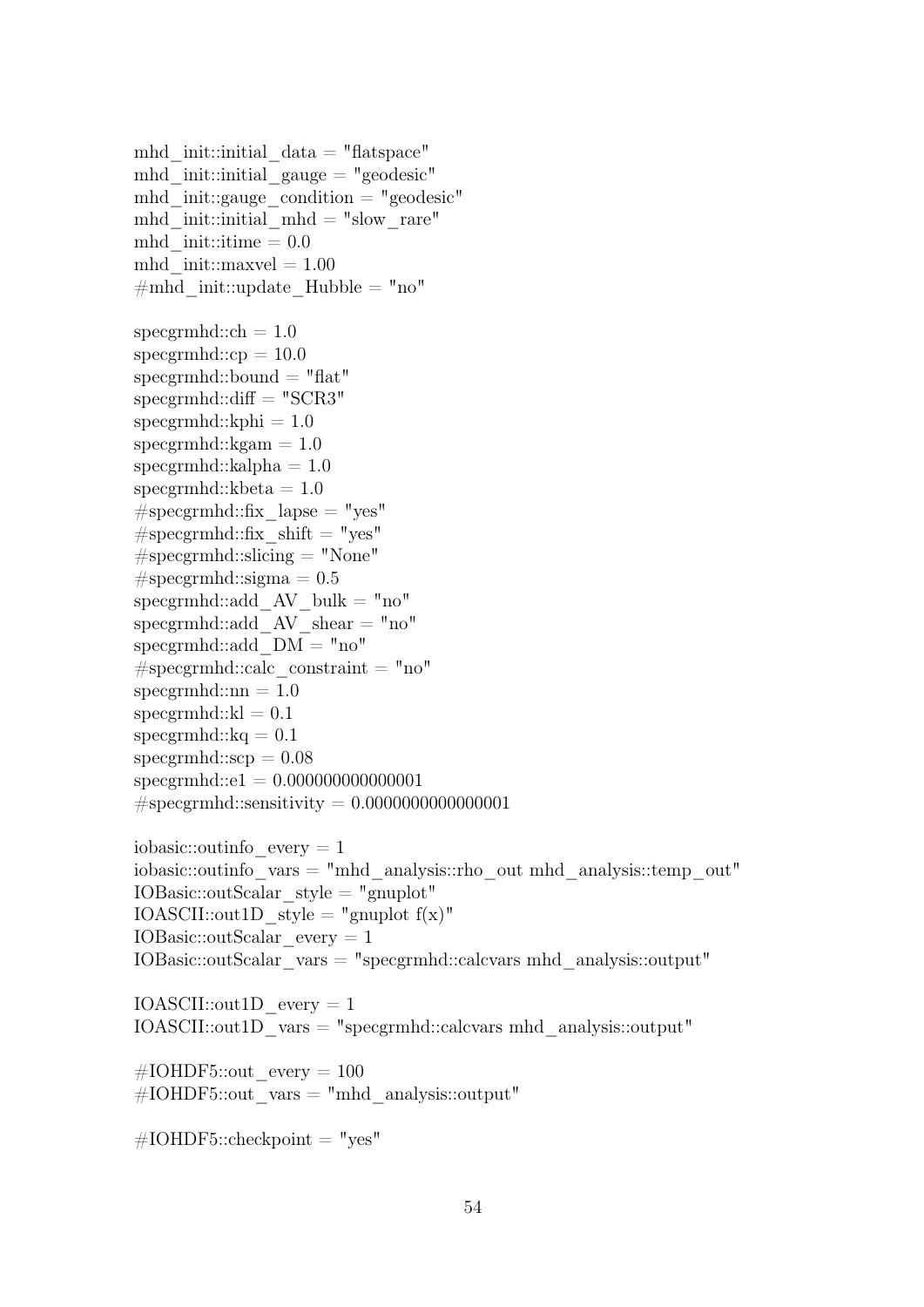$#IO::checkpoint$  every = 1000

 $\#\text{IO::out}$  mode = "onefile"  $#IO::out\_unchunked = "yes"$ IO::checkpoint\_file = "SCR3/slow\_rare\_dtfac\_0005/chkpt" IO::checkpoint  $\text{dir} = "SCR3/\text{slow}\ \text{rare}\ \text{difac}\ 0005/\text{chkpt"}$  $IO::recover\_file = "SCR3/slow\_rare\_dtfac\_0005/chkpt"$ IO::recover\_dir = "SCR3/slow\_rare\_dtfac\_0005/chkpt" IO::out  $\text{dir} = "SCR3/\text{slow}$  rare dtfac  $0005"$  $\#IO::recover = "autoprole"$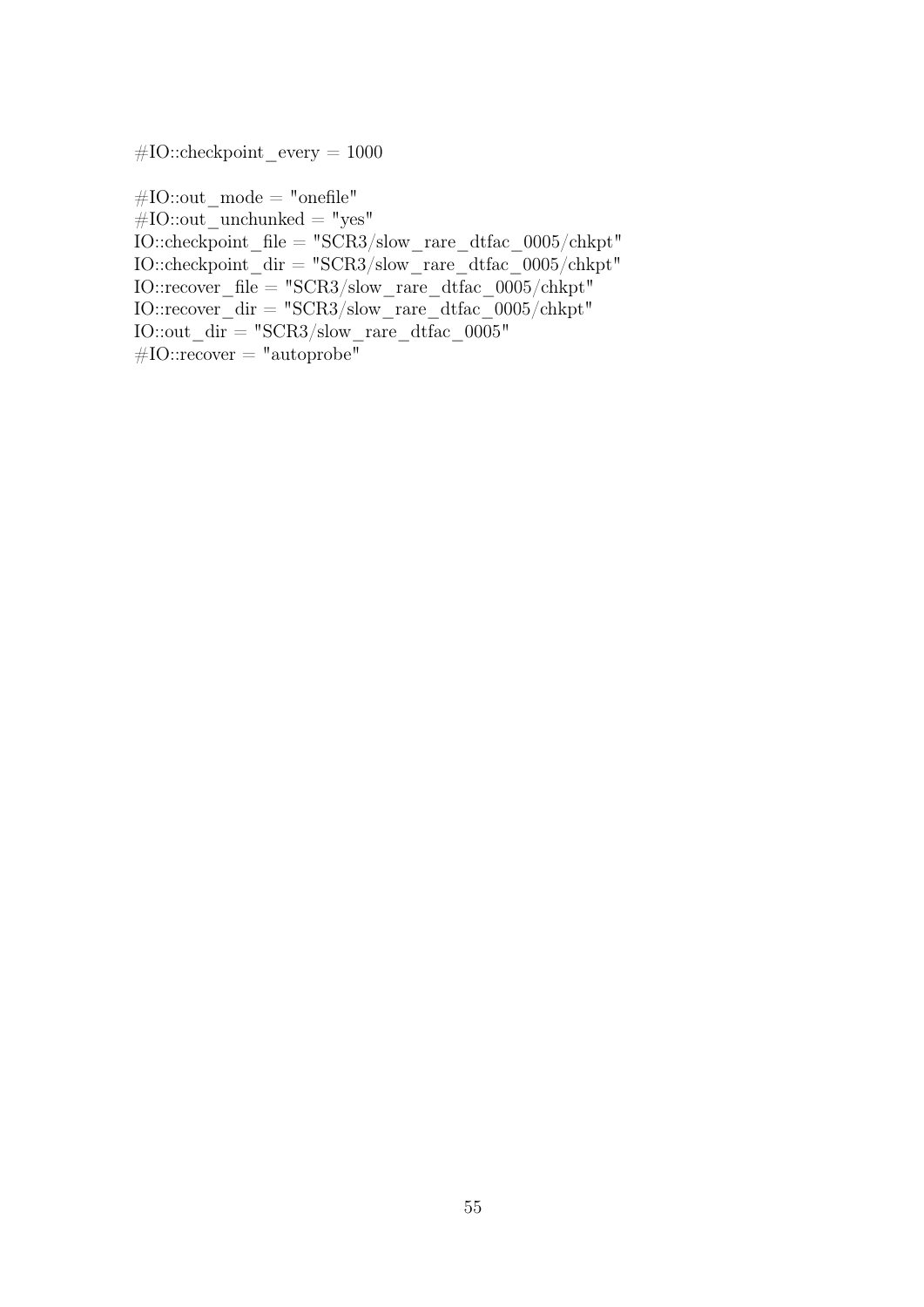#### Shock Tube 1 Parameters

ActiveThorns = "slab boundary cartgrid3d coordbase ioascii iobasic ioutil localinterp localreduce mol symbase time iojpeg pugh pughinterp pughreduce pughslab nanchecker mhd\_analysis mhd\_init specgrmhd"

 $\#\text{time::times}$ timestep method = "given"  $\#\text{time::times} = 0.0005$ time::dtfac  $= 0.00005$  $\text{\#Cactus::terminate = "runtime"}$  $\text{\#Cactus::max}$  runtime = 5760 Cactus:: $\text{c}$ ctk itlast = 500 Cactus::cctk initial time  $= 0.0$ cactus::cctk timer output  $=$  "full"  $pugh::time$  output = "yes" Nanchecker::check every  $= 10$ Nanchecker::check  $after = 0$ Nanchecker::check\_vars = "all" Nanchecker::action if  $found = "terminate"$  $grid::type = "byrange"$  $grid::xmin = -0.04$  $grid::xmax = 0.04$  $grid::ymin = -0.04$  $grid::vmax = 0.04$  $grid::zmin = -2.0$ grid:: $zmax = 2.0$  $grid::domain = "full"$ driver::global  $nx = 7$ driver::global  $ny = 7$ driver::global  $nz = 500$ driver::ghost  $size = 3$ driver::periodic = "no" driver::periodic  $x = "yes"$ driver::periodic  $y = "yes"$ driver::periodic  $z = "yes"$ mol::ode  $method = "ICN"$ mol::MoL Intermediate  $Steps = 3$ mol::MoL Num Scratch Levels  $= 0$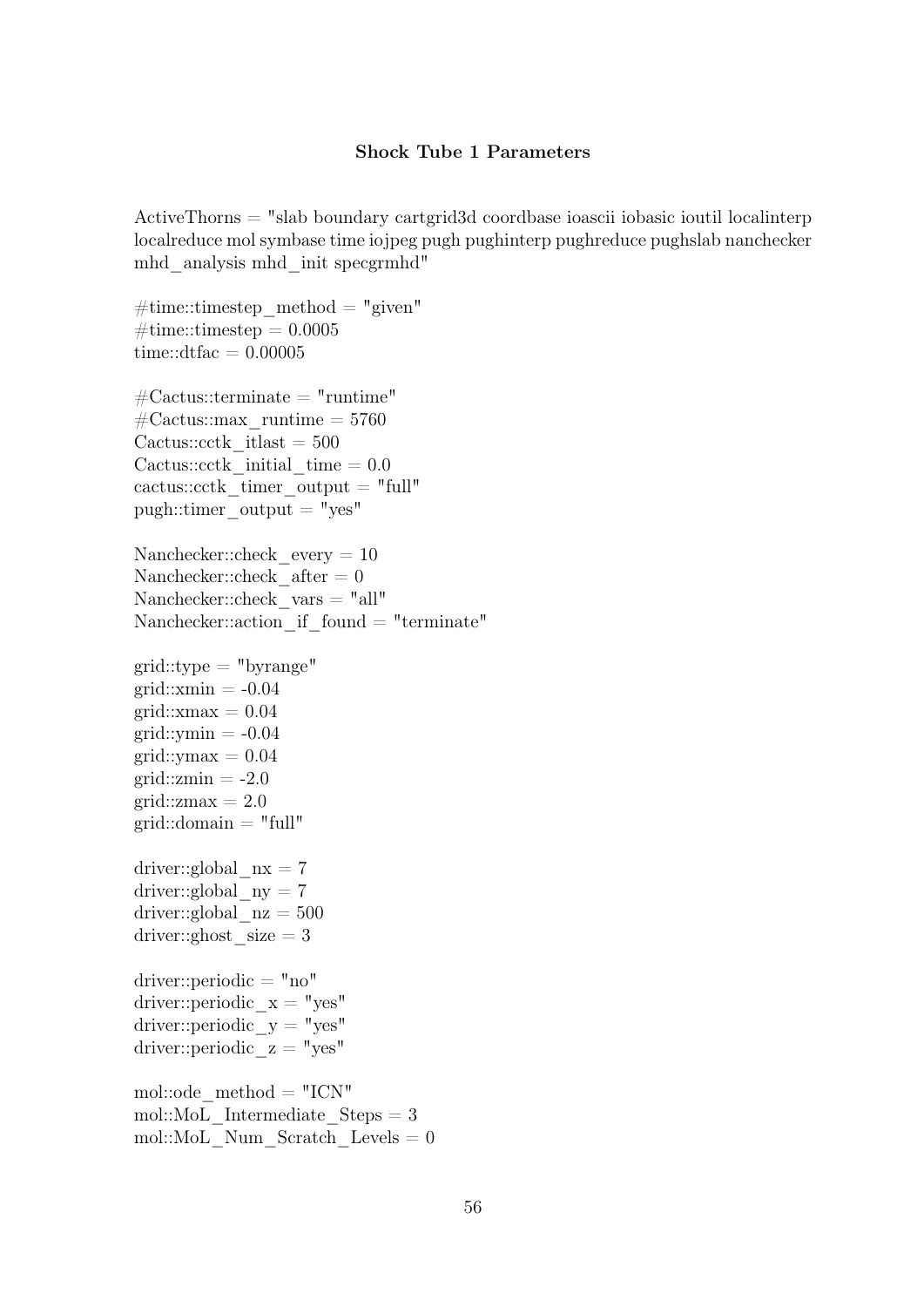mhd init::initial  $data = "flatspace"$ mhd init::initial gauge  $=$  "geodesic" mhd init::gauge condition  $=$  "geodesic" mhd init::initial mhd = "shock1" mhd init::itime  $= 0.0$ mhd  $init::maxvel = 1.00$  $\#mhd$  init::update Hubble = "no" specgrmhd:: $ch = 1.0$  $specgrmhd::cp = 10.0$  $specgrmhd::bound = "flat"$  $specgrmhd::diff = "SCR3"$  $specgrmhd::kphi = 1.0$  $specgrmhd::kgam = 1.0$  $specgrmhd::kalpha = 1.0$ specgrmhd:: $kbeta = 1.0$  $#$ specgrmhd::fix lapse = "yes"  $#$ specgrmhd::fix shift = "yes"  $#$ specgrmhd::slicing = "None"  $# \text{specgrmhd::sigma} = 0.5$ specgrmhd::add  $AV$  bulk = "no" specgrmhd::add  $AV\$ shear = "no"  $specgrmhd::add$   $DM = "no"$  $#$ specgrmhd::calc constraint = "no"  $specgrmhd::nn = 1.0$  $specgrmhd::kl = 0.1$  $specgrmhd::kq = 0.1$  $specgrmhd::scp = 0.08$ specgrmhd::e1 = 0.000000000000001  $#$ specgrmhd::sensitivity = 0.00000000000000000001 iobasic:: $outinfo$  every  $= 1$ iobasic::outinfo\_vars = "mhd\_analysis::rho\_out mhd\_analysis::temp\_out"  $IOBasic::outScalar$  style = "gnuplot" IOASCII::out1D\_style = "gnuplot  $f(x)$ " IOBasic::outScalar\_every = 1 IOBasic::outScalar\_vars = "specgrmhd::calcvars mhd\_analysis::output" IOASCII::out1D\_every = 1 IOASCII::out1D\_vars = "specgrmhd::calcvars mhd\_analysis::output" #IOHDF5::out every =  $100$  $\text{\#IOHDF5::out}$  vars = "mhd\_analysis::output"

 $\text{\#IOHDF5::checkpoint} = "yes"$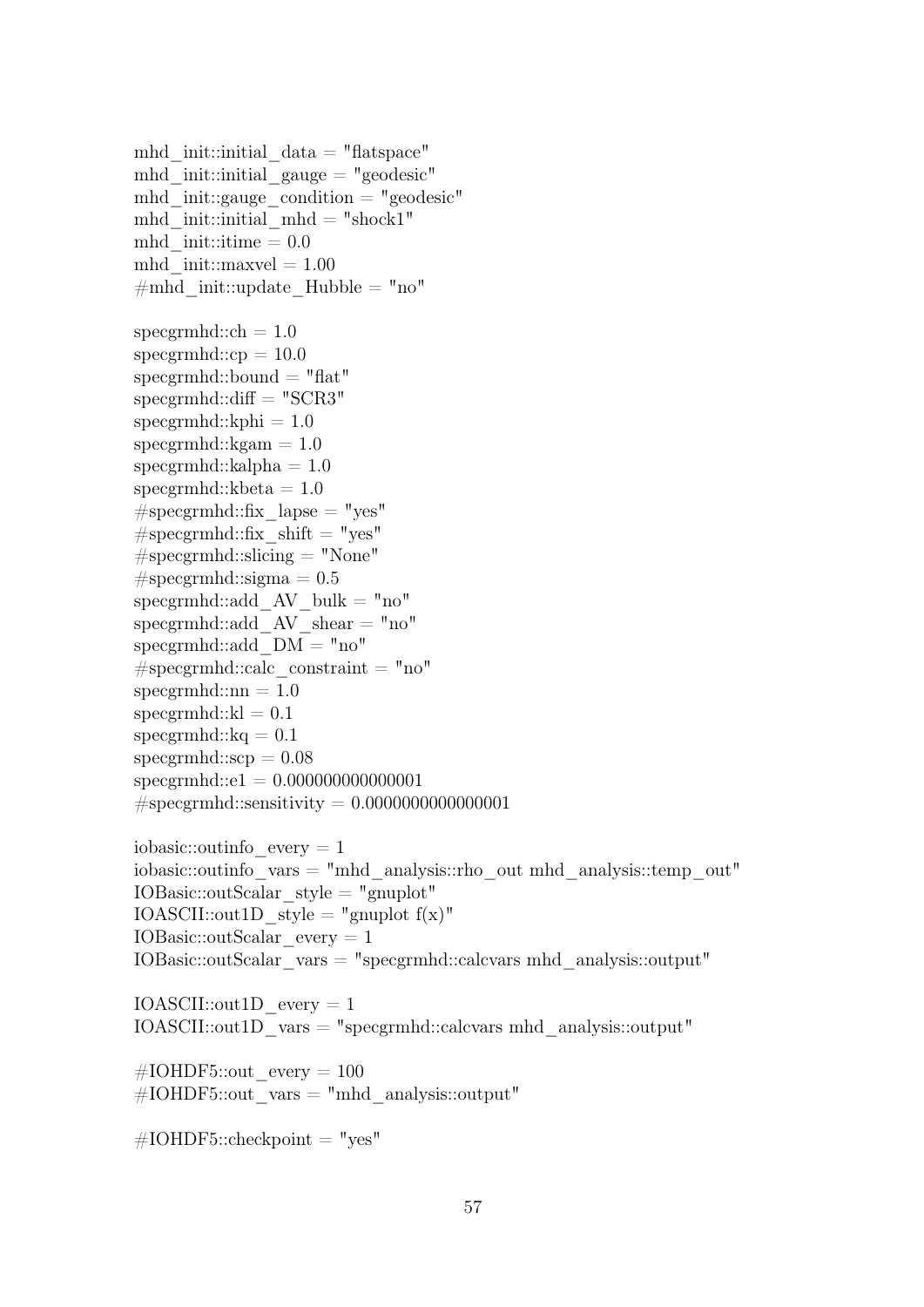$#IO::checkpoint$  every = 1000

 $\#\text{IO::out}$  mode = "onefile"  $#IO::out\_unchunked = "yes"$ IO::checkpoint\_file = "SCR3/shock1\_dtfac\_00005/chkpt"  $IO::checkpoint$  $dir = "SCR3/shock1$  $dtfac$  $00005/chkpt"$  $IO::recover_ffile = "SCR3/shock1_ftfiac_00005/chkpt"$ IO::recover\_dir = "SCR3/shock1\_dtfac\_00005/chkpt" IO::out  $dir = "SCR3/shock1$  dtfac  $00005"$  $\#IO::recover = "autoprole"$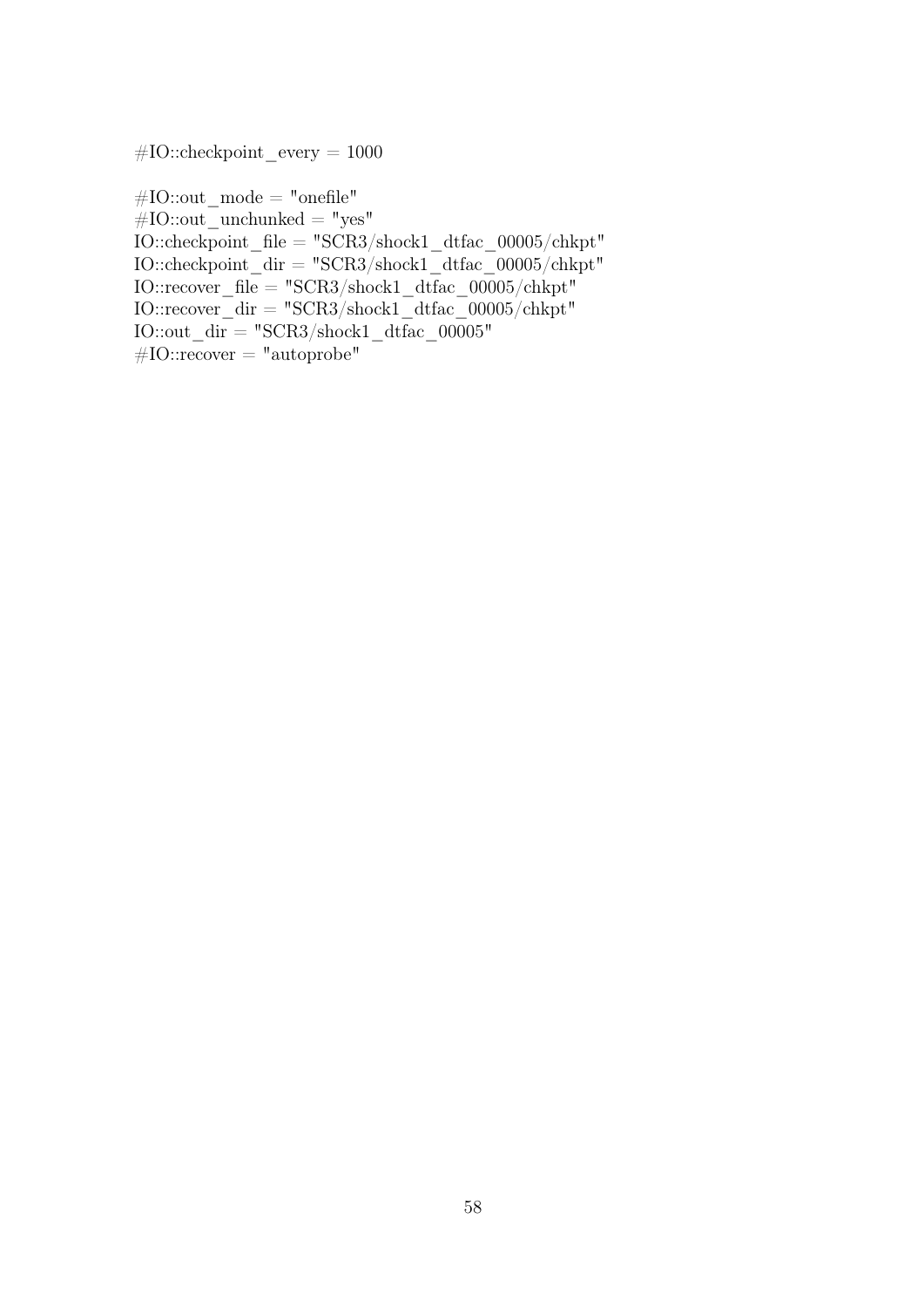## Shock Tube 2 Parameters

ActiveThorns = "slab boundary cartgrid3d coordbase ioascii iobasic ioutil localinterp localreduce mol symbase time iojpeg pugh pughinterp pughreduce pughslab nanchecker mhd\_analysis mhd\_init specgrmhd"

```
\#\text{time::times}timestep method = "given"
\#\text{time::times} = 0.0005time::dtfac = 0.002\text{\#Cactus::terminate = "runtime"}\text{\#Cactus::max} runtime = 5760
Cactus::\text{cctk} itlast = 250
Cactus::cctk initial time = 0.0cactus::cctk timer output = "full"
pugh::time output = "yes"
Nanchecker::check every = 10Nanchecker::check after = 0Nanchecker::check_vars = "all"
Nanchecker::action if found = "terminate"grid::type = "byrange"grid::xmin = -0.04grid::xmax = 0.04grid::ymin = -0.04grid::vmax = 0.04grid::zmin = -2.0grid::zmax = 2.0grid::domain = "full"driver::global nx = 7driver::global ny = 7driver::global nz = 200driver::ghost size = 3driver::periodic = "no"
driver::periodic x = "yes"driver::periodic y = "yes"driver::periodic z = "yes"mol::ode method = "ICN"mol::MoL Intermediate Steps = 3mol::MoL Num Scratch Levels = 0
```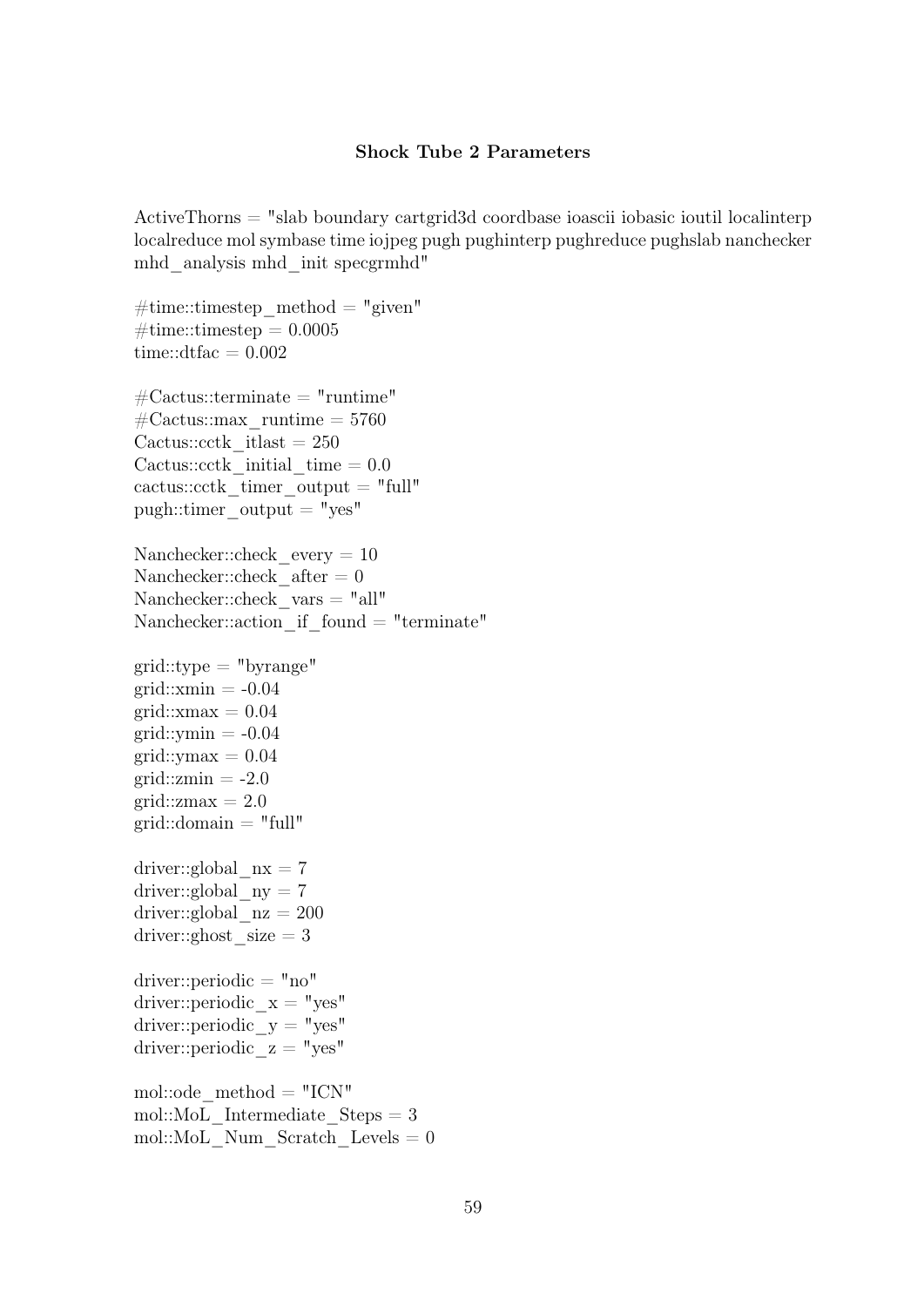mhd init::initial  $data = "flatspace"$ mhd init::initial gauge  $=$  "geodesic" mhd init::gauge condition  $=$  "geodesic" mhd\_init::initial\_mhd = "shock2" mhd  $init::time = 0.0$ mhd  $init::maxvel = 1.00$  $\#mhd$  init::update Hubble = "no" specgrmhd:: $ch = 1.0$  $specgrmhd::cp = 10.0$  $specgrmhd::bound = "flat"$  $specgrmhd::diff = "SCR3"$  $specgrmhd::kphi = 1.0$  $specgrmhd::kgam = 1.0$  $specgrmhd::kalpha = 1.0$ specgrmhd:: $kbeta = 1.0$  $#$ specgrmhd::fix lapse = "yes"  $#$ specgrmhd::fix shift = "yes"  $#$ specgrmhd::slicing = "None"  $# \text{specgrmhd::sigma} = 0.5$ specgrmhd::add  $AV$  bulk = "no" specgrmhd::add  $AV\$ shear = "no" specgrmhd::add  $DM = "no"$  $#$ specgrmhd::calc constraint = "no"  $specgrmhd::nn = 1.0$  $specgrmhd::kl = 0.1$ specgrmhd:: $kq = 0.1$  $specgrmhd::scp = 0.08$ specgrmhd::e1 = 0.000000000000001  $#$ specgrmhd::sensitivity = 0.00000000000000000001 iobasic:: $outinfo$  every  $= 1$ iobasic::outinfo\_vars = "mhd\_analysis::rho\_out mhd\_analysis::temp\_out" IOBasic::outScalar\_style = "gnuplot" IOASCII::out1D\_style = "gnuplot  $f(x)$ " IOBasic::outScalar\_every = 1 IOBasic::outScalar\_vars = "specgrmhd::calcvars mhd\_analysis::output" IOASCII::out1D\_every = 1 IOASCII::out1D\_vars = "specgrmhd::calcvars mhd\_analysis::output" #IOHDF5::out every =  $100$  $\text{\#IOHDF5::out}$  vars = "mhd\_analysis::output"

 $\text{\#IOHDF5::checkpoint} = "yes"$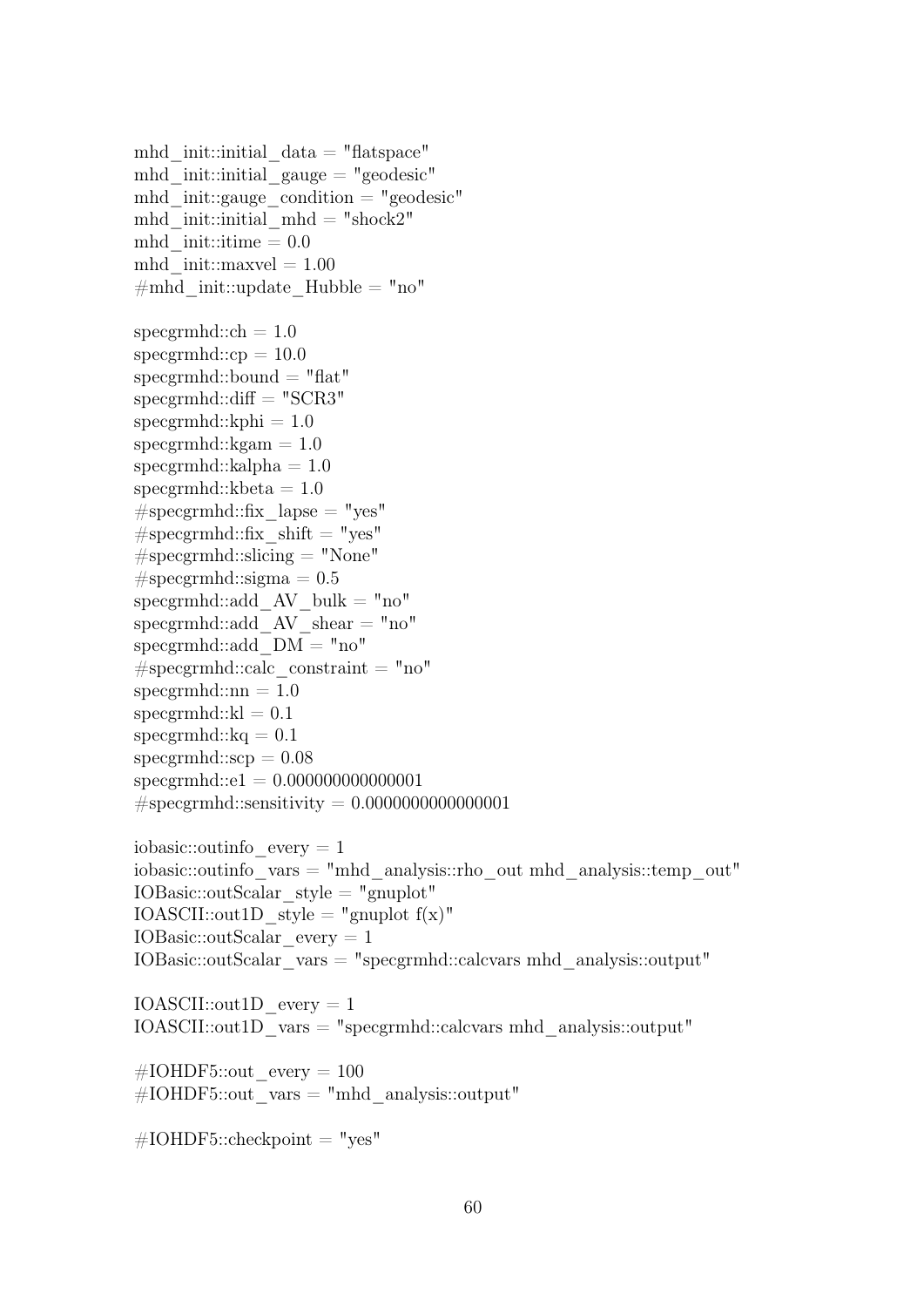$#IO::checkpoint$  every = 1000

 $#IO::out\_mode = "onefile"$  $#IO::out\_unchunked = "yes"$  $\rm IO::checkpoint\_file = "SCR3/shock2\_dtfac\_002/chkpt"$ IO::checkpoint  $\text{dir} = "SCR3/\text{shock2}$  dtfac  $002/\text{chkpt}$ "  $IO::recover_ffile = "SCR3/shock2_fdfrac_002/chkpt"$ IO::recover\_dir = "SCR3/shock2\_dtfac\_002/chkpt" IO::out  $\text{dir} = "SCR3/\text{shock2}$  dtfac 002"  $#IO::recover = "autoprobe"$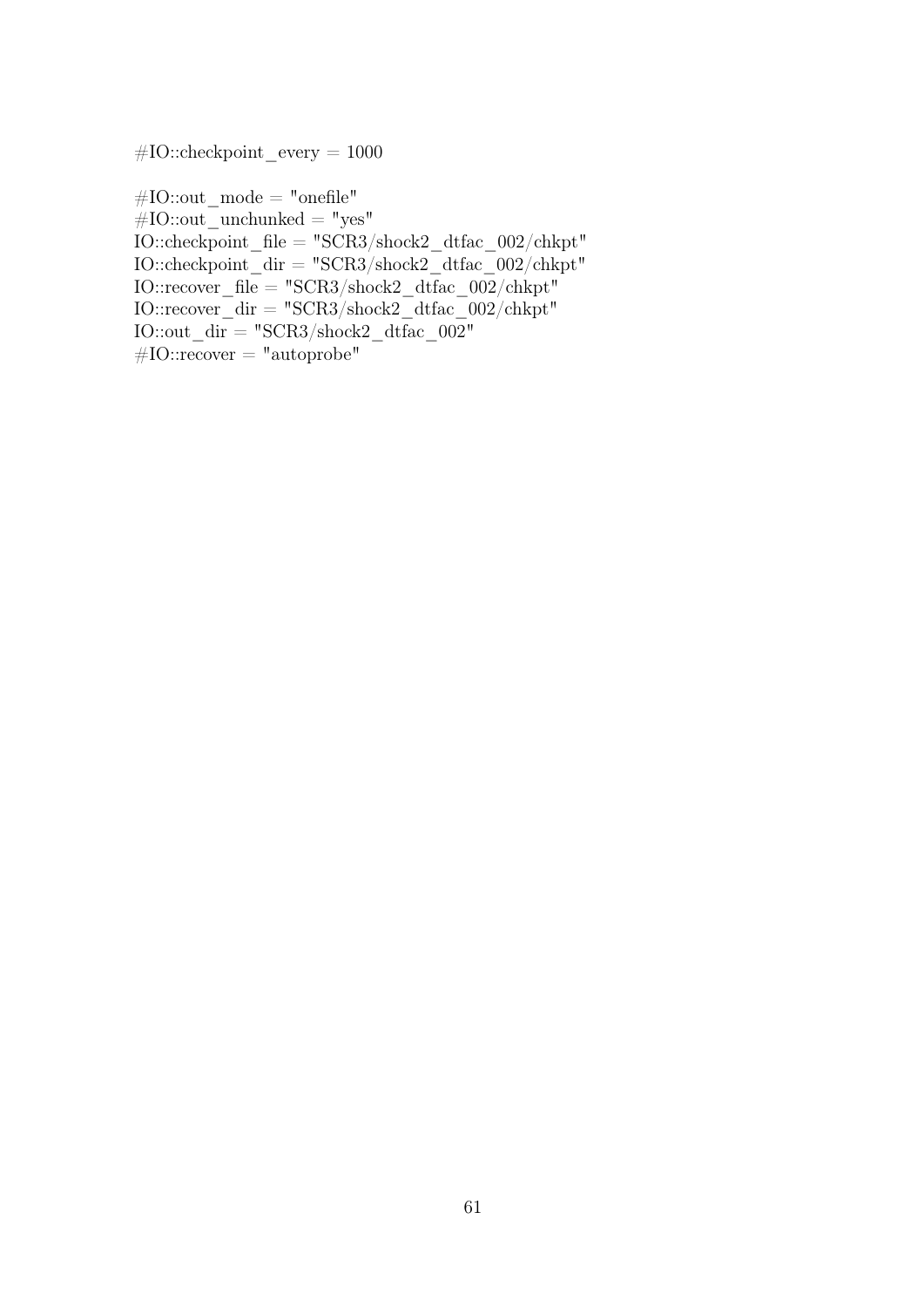#### Collision Parameters

ActiveThorns = "slab boundary cartgrid3d coordbase ioascii iobasic ioutil localinterp localreduce mol symbase time iojpeg pugh pughinterp pughreduce pughslab nanchecker mhd\_analysis mhd\_init specgrmhd"

```
\#\text{time::times}timestep method = "given"
\#\text{time::times} = 0.0005time::dtfac = 0.001\text{\#Cactus::terminate = "runtime"}\text{\#Cactus::max} runtime = 5760
Cactus::\text{cctk} itlast = 122
Cactus::cctk initial time = 0.0cactus::cctk timer output = "full"
pugh::time output = "yes"
Nanchecker::check every = 10Nanchecker::check after = 0Nanchecker::check_vars = "all"
Nanchecker::action if found = "terminate"grid::type = "byrange"grid::xmin = -0.04grid::xmax = 0.04grid::ymin = -0.04grid::vmax = 0.04grid::zmin = -2.0grid::zmax = 2.0grid::domain = "full"driver::global nx = 7driver::global ny = 7driver::global nz = 200driver::ghost size = 3driver::periodic = "no"
driver::periodic x = "yes"driver::periodic y = "yes"driver::periodic z = "yes"mol::ode method = "ICN"mol::MoL Intermediate Steps = 3mol::MoL Num Scratch Levels = 0
```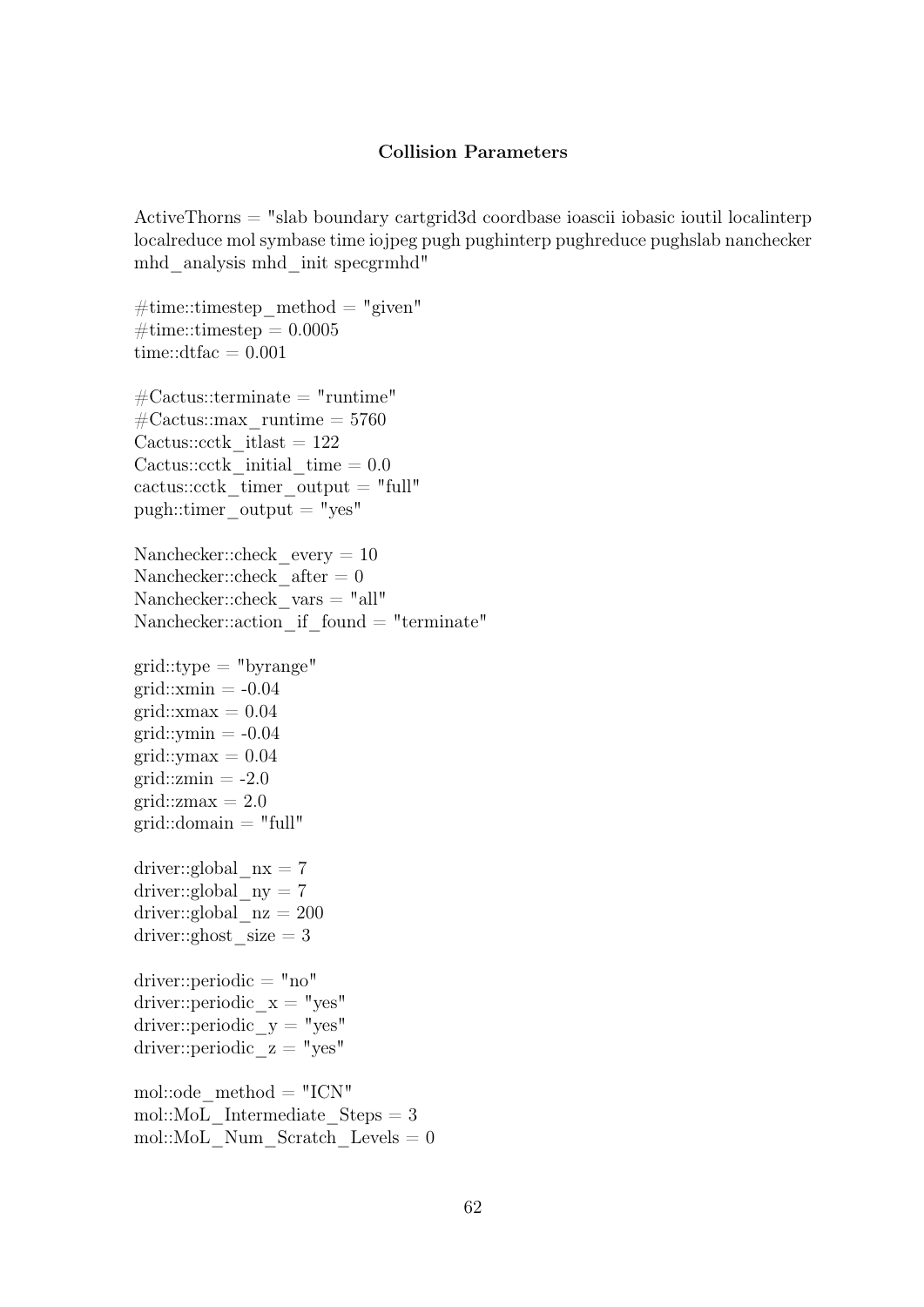mhd init::initial  $data = "flatspace"$ mhd init::initial gauge  $=$  "geodesic" mhd init::gauge condition  $=$  "geodesic" mhd\_init::initial\_mhd = "collision" mhd  $init::time = 0.0$ mhd  $init::maxvel = 1.00$  $\#mhd$  init::update Hubble = "no" specgrmhd:: $ch = 1.0$  $specgrmhd::cp = 10.0$  $specgrmhd::bound = "flat"$  $specgrmhd::diff = "SCR3"$  $specgrmhd::kphi = 1.0$  $specgrmhd::kgam = 1.0$  $specgrmhd::kalpha = 1.0$ specgrmhd:: $kbeta = 1.0$  $#$ specgrmhd::fix lapse = "yes"  $#$ specgrmhd::fix shift = "yes"  $#$ specgrmhd::slicing = "None"  $# \text{specgrmhd::sigma} = 0.5$ specgrmhd::add  $AV$  bulk = "no" specgrmhd::add  $AV\$ shear = "no" specgrmhd::add  $DM = "no"$  $#$ specgrmhd::calc constraint = "no"  $specgrmhd::nn = 1.0$  $specgrmhd::kl = 0.1$ specgrmhd:: $kq = 0.1$  $specgrmhd::scp = 0.08$ specgrmhd::e1 = 0.000000000000001  $#$ specgrmhd::sensitivity = 0.00000000000000000001 iobasic:: $outinfo$  every  $= 1$ iobasic::outinfo\_vars = "mhd\_analysis::rho\_out mhd\_analysis::temp\_out" IOBasic::outScalar\_style = "gnuplot" IOASCII::out1D\_style = "gnuplot  $f(x)$ " IOBasic::outScalar\_every = 1 IOBasic::outScalar\_vars = "specgrmhd::calcvars mhd\_analysis::output" IOASCII::out1D\_every = 1 IOASCII::out1D\_vars = "specgrmhd::calcvars mhd\_analysis::output" #IOHDF5::out every =  $100$  $\text{\#IOHDF5::out}$  vars = "mhd\_analysis::output"

 $\text{\#IOHDF5::checkpoint} = "yes"$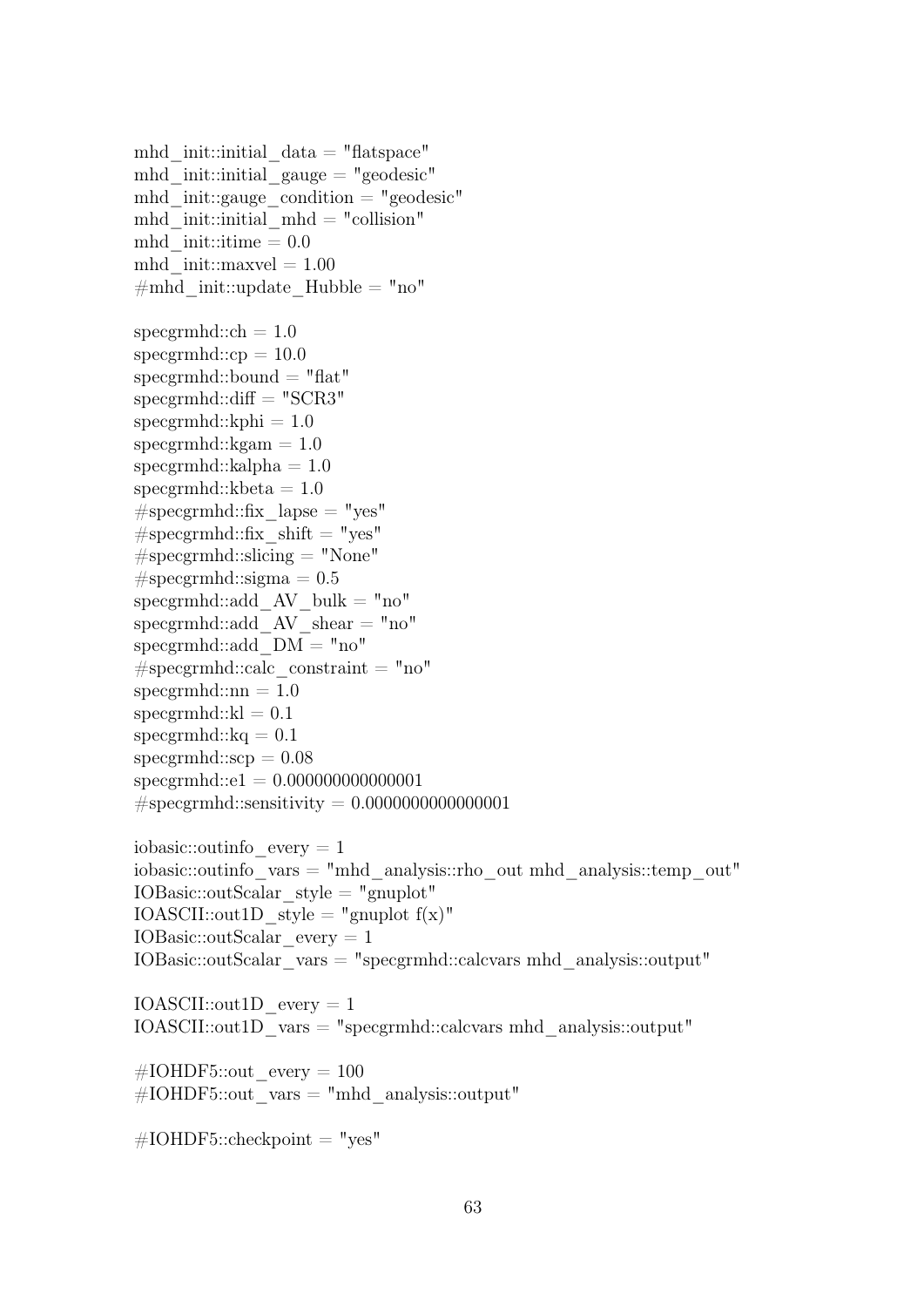$#IO::checkpoint$  every = 1000

 $#IO::out\_mode = "onefile"$  $#IO::out\_unchunked = "yes"$  $\rm IO::checkpoint\_file = "SCR3/collision\_dtfac\_001/chkpt"$ IO::checkpoint  $\text{dir} = "SCR3/collision \text{ difac } 001/\text{chkpt"}$ IO::recover\_file = "SCR3/collision\_dtfac\_001/chkpt" IO::recover\_dir = "SCR3/collision\_dtfac\_001/chkpt" IO::out  $\text{dir} = "SCR3/collision}$  dtfac 001"  $#IO::recover = "autoprole"$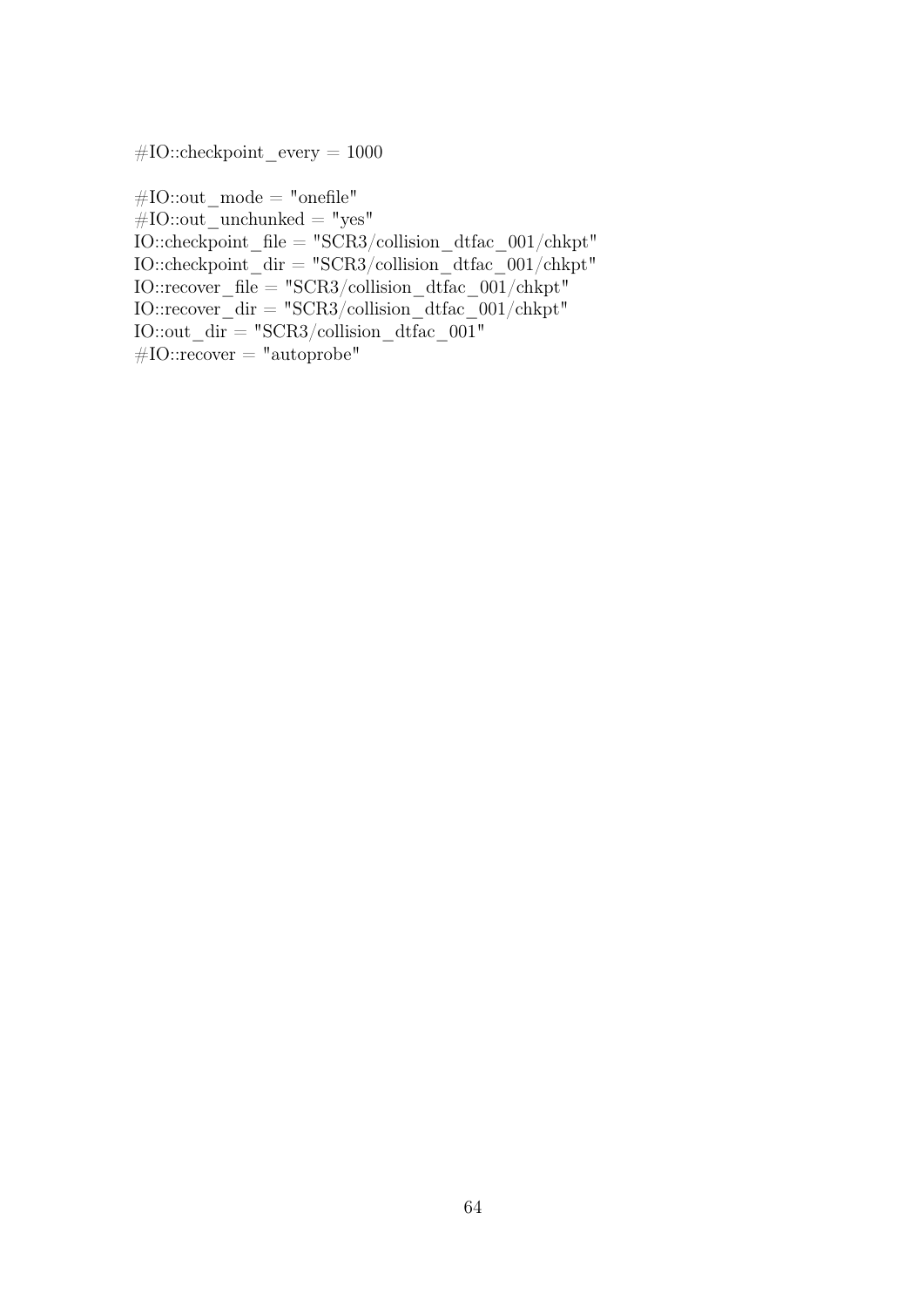## Alfven Parameters

ActiveThorns = "slab boundary cartgrid3d coordbase ioascii iobasic ioutil localinterp localreduce mol symbase time iojpeg pugh pughinterp pughreduce pughslab nanchecker mhd\_analysis mhd\_init specgrmhd"

 $\#\text{time::times}$ timestep method = "given"  $\#\text{time::times} = 0.0005$ time::dtfac  $= 0.002$  $\text{\#Cactus::terminate = "runtime"}$  $\text{\#Cactus::max}$  runtime = 5760 Cactus:: $\text{cctk}$  itlast = 240 Cactus::cctk initial time  $= 0.0$ cactus::cctk timer output  $=$  "full"  $pugh::time$  output = "yes" Nanchecker::check every  $= 10$ Nanchecker::check  $after = 0$ Nanchecker::check\_vars = "all" Nanchecker::action if  $found = "terminate"$  $grid::type = "byrange"$  $grid::xmin = -0.04$  $grid::xmax = 0.04$  $grid::ymin = -0.04$  $grid::vmax = 0.04$  $grid::zmin = -2.0$ grid:: $zmax = 2.0$  $grid::domain = "full"$ driver::global  $nx = 7$ driver::global  $ny = 7$ driver::global  $nz = 200$ driver::ghost  $size = 3$ driver::periodic = "no" driver::periodic  $x = "yes"$ driver::periodic  $y = "yes"$ driver::periodic  $z = "yes"$ mol::ode  $method = "ICN"$ mol::MoL Intermediate  $Steps = 3$ mol::MoL Num Scratch Levels  $= 0$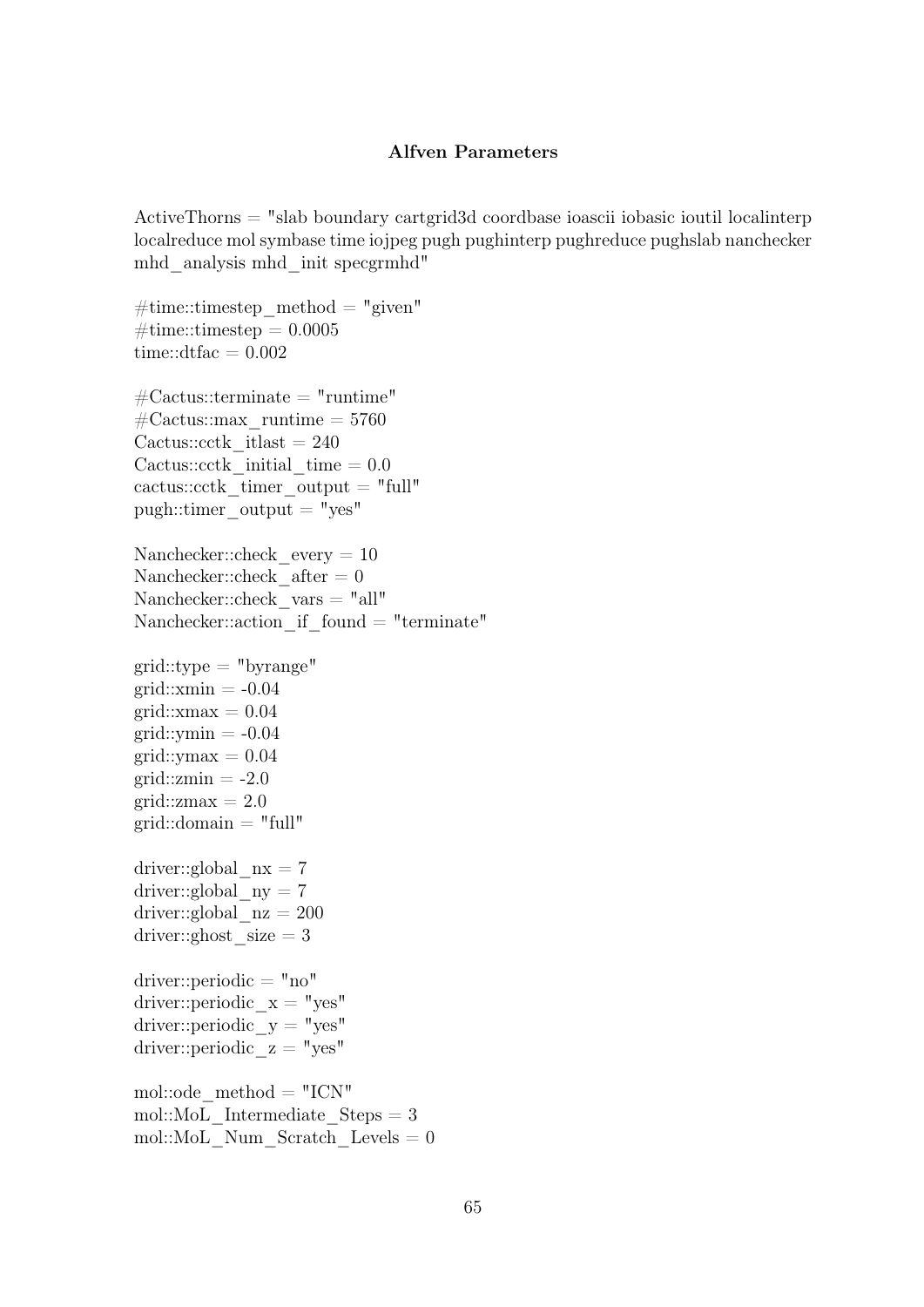mhd init::initial  $data = "flatspace"$ mhd init::initial gauge  $=$  "geodesic" mhd init::gauge condition  $=$  "geodesic" mhd init::initial  $mhd = "alfven"$ mhd  $init::time = 0.0$ mhd  $init::maxvel = 1.00$  $\#mhd$  init::update Hubble = "no" specgrmhd:: $ch = 1.0$  $specgrmhd::cp = 10.0$  $specgrmhd::bound = "flat"$  $specgrmhd::diff = "SCR3"$  $specgrmhd::kphi = 1.0$  $specgrmhd::kgam = 1.0$  $specgrmhd::kalpha = 1.0$ specgrmhd:: $kbeta = 1.0$  $#$ specgrmhd::fix lapse = "yes"  $#$ specgrmhd::fix shift = "yes"  $#$ specgrmhd::slicing = "None"  $# \text{specgrmhd::sigma} = 0.5$ specgrmhd::add  $AV$  bulk = "no" specgrmhd::add  $AV\$ shear = "no" specgrmhd::add  $DM = "no"$  $#$ specgrmhd::calc constraint = "no"  $specgrmhd::nn = 1.0$  $specgrmhd::kl = 0.1$ specgrmhd:: $kq = 0.1$  $specgrmhd::scp = 0.08$ specgrmhd::e1 = 0.000000000000001  $#$ specgrmhd::sensitivity = 0.00000000000000000001 iobasic:: $outinfo$  every  $= 1$ iobasic::outinfo\_vars = "mhd\_analysis::rho\_out mhd\_analysis::temp\_out"  $IOBasic::outScalar$  style = "gnuplot" IOASCII::out1D\_style = "gnuplot  $f(x)$ " IOBasic::outScalar\_every = 1 IOBasic::outScalar\_vars = "specgrmhd::calcvars mhd\_analysis::output" IOASCII::out1D\_every = 1 IOASCII::out1D\_vars = "specgrmhd::calcvars mhd\_analysis::output" #IOHDF5::out every =  $100$  $\text{\#IOHDF5::out}$  vars = "mhd\_analysis::output"

 $\text{\#IOHDF5::checkpoint} = "yes"$